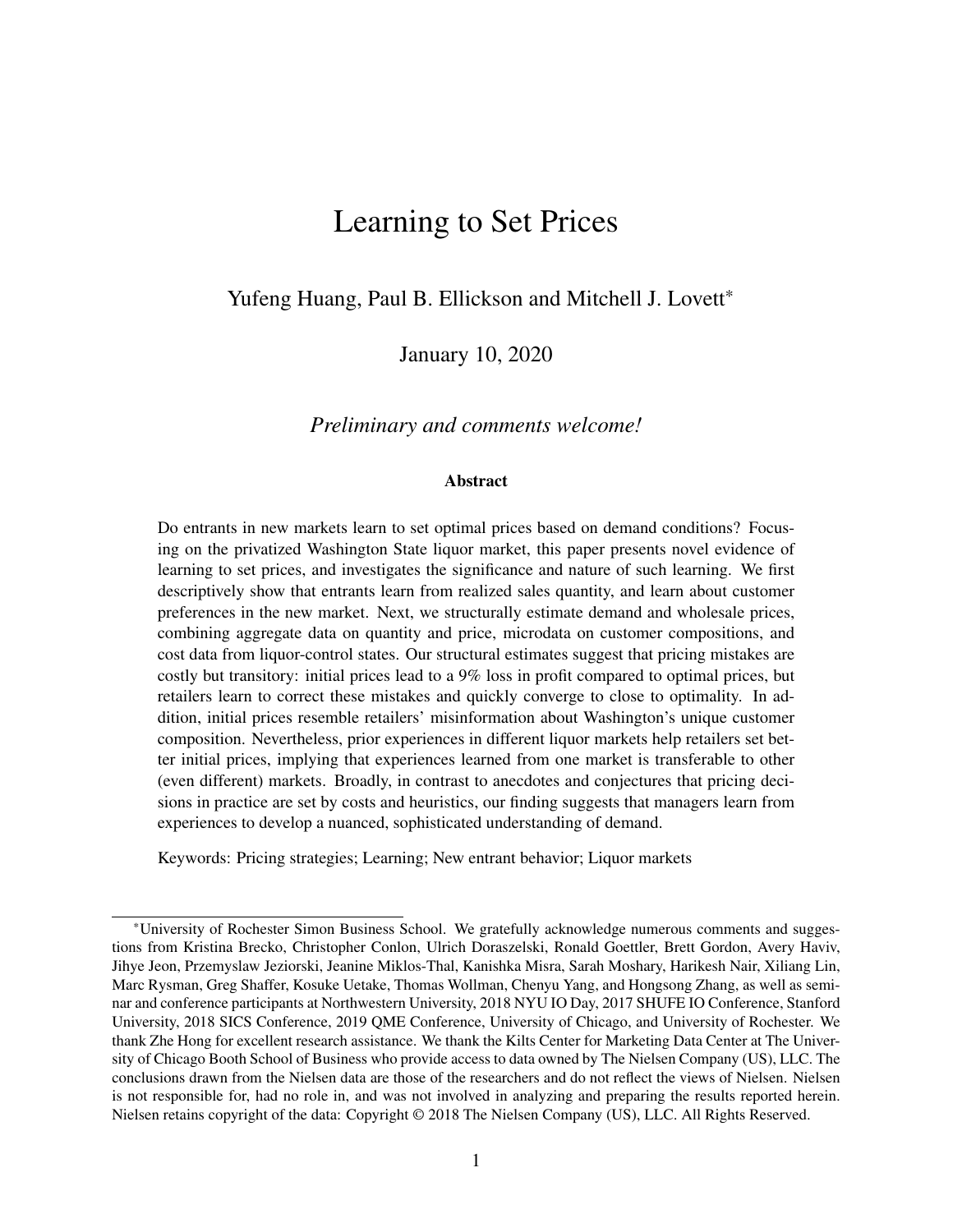## 1 Introduction

"Pricing is a big question mark, for everyone entering the spirits business in Washington... I sure don't know what we'll charge the consumer. There is going to be a lot of scrambling..."

– Alan Johnson, CEO of BevMo!<sup>1</sup>

Pricing is a key decision firms make when adapting to new market conditions. Setting new prices when managers face significant demand uncertainty can be quite challenging. To meet this challenge, quantitative marketing has a long tradition of providing normative guidance for value-based pricing strategies (Reibstein and Gatignon, 1984; Chintagunta et al., 2003; Ellickson et al., 2019). Yet, these optimal pricing strategies seem to be at odds with actual practices. Recent empirical evidence documents pricing anomalies that depart from canonical optimal-pricing models (DellaVigna and Gentzkow, 2019), and, in particular, managers do not respond to substantial market changes (Arcidiacono et al., 2019). Further, numerous interviews and anecdotes find that managers often describe their pricing practices as based on routines and heuristics (Noble and Gruca, 1999). What explains the gap between models and practices? One possible reconciliation is that managers do not explicitly adopt the formal language and procedures of quantitative models, yet implicitly adapt their routines and heuristics over time to approach optimal prices.

In this paper, we examine this hypothesis by studying whether and how entrants learn to set prices in a new market. We present new empirical evidence that entrants in a new market start far from optimal decisions but learn about demand and gradually adjust towards fully-optimizing behavior. We show that the key mistakes are associated with systematic customer-segmentation differences in the new market vis-a-vis other states, and the process of price adjustments is consistent with learning about these differences. We demonstrate that prices gradually stabilize to a point close to full-information optimizing behavior, suggesting that managers are not locked into suboptimal heuristics or routines, but can improve their pricing practices by learning from information

<sup>&</sup>lt;sup>1</sup> Source: Paul Gregutt, "BevMo! Ramps It Up in Washington State". From www.paulgregutt.com.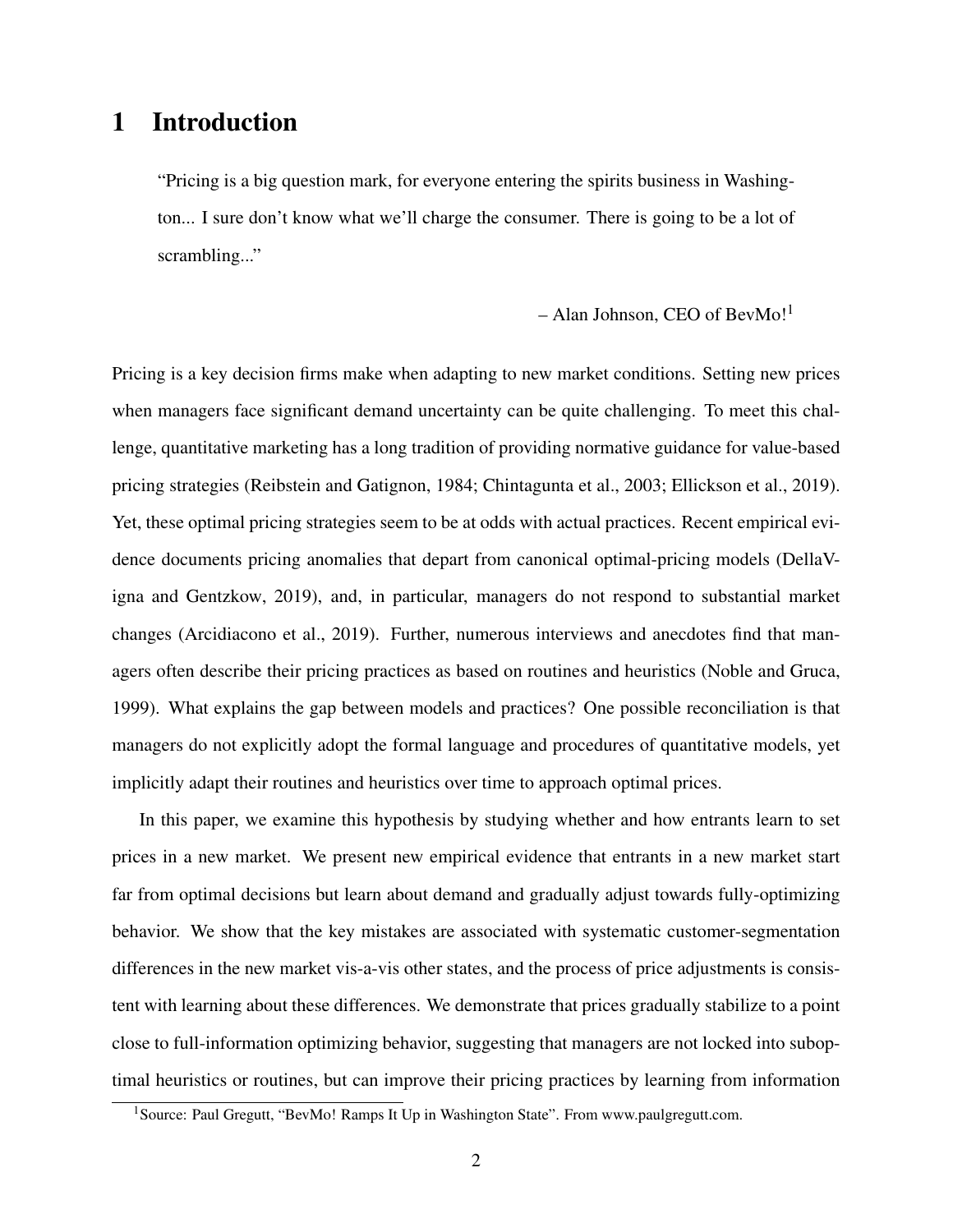obtained from market experiences.

We study the newly-privatized Washington State liquor market, where existing retail outlets are allowed for the first time to sell liquor, and we leverage two aspects of this setting to overcome key empirical challenges. First, we need to isolate learning about demand from a myriad of other factors that arise when firms enter a new market. In the Washington liquor market, we demonstrate that customers have stable liquor preferences, liquor purchases do not drive store visits, and retail competition over liquor purchases is negligible. These aspects of the institutional setting allow us to focus on retailers learning about consumer demand for products. Second, the researcher typically does not observe costs, making it difficult to directly measure profits. In the Washington market, we observe wholesale price data both from before market privatization and within the sample period in a neighboring, liquor-control state that help to provide measures of profitability. Together, these features allow us to study the pricing behavior and its impact on firm profitability, while carefully isolating learning from confounding factors.

We begin by documenting sizable and heterogeneous price movements in the first two years after the privatization of liquor sales that suggest retailers indeed adapt to the new market conditions. In the first year, the median price drops by around 10% and remains stable afterward. Importantly, these price changes differ systematically by product category. We demonstrate dramatic price changes for bourbon and rye, the category where Washington customers differ the most from other states' customers. These price movements are consistent with retailers learning about demand, and in particular, Washington's distinct composition of customer segments by product category.

We present novel descriptive evidence supportive of firm learning. First, we show that retail prices for a product respond to lagged demand shocks for the same product and that the rate of response to these shocks declines over time. This pattern is consistent with retailers learning *from* the new information contained in sales  $-$  i.e., they respond to sales shocks until they accumulate enough experience to know demand well. Second, novel to the literature, we show that, across products, the correlation between observed prices and average quantities first increases and then stabilizes over time. This finding suggests that retailers learn *about* the customer types that prefer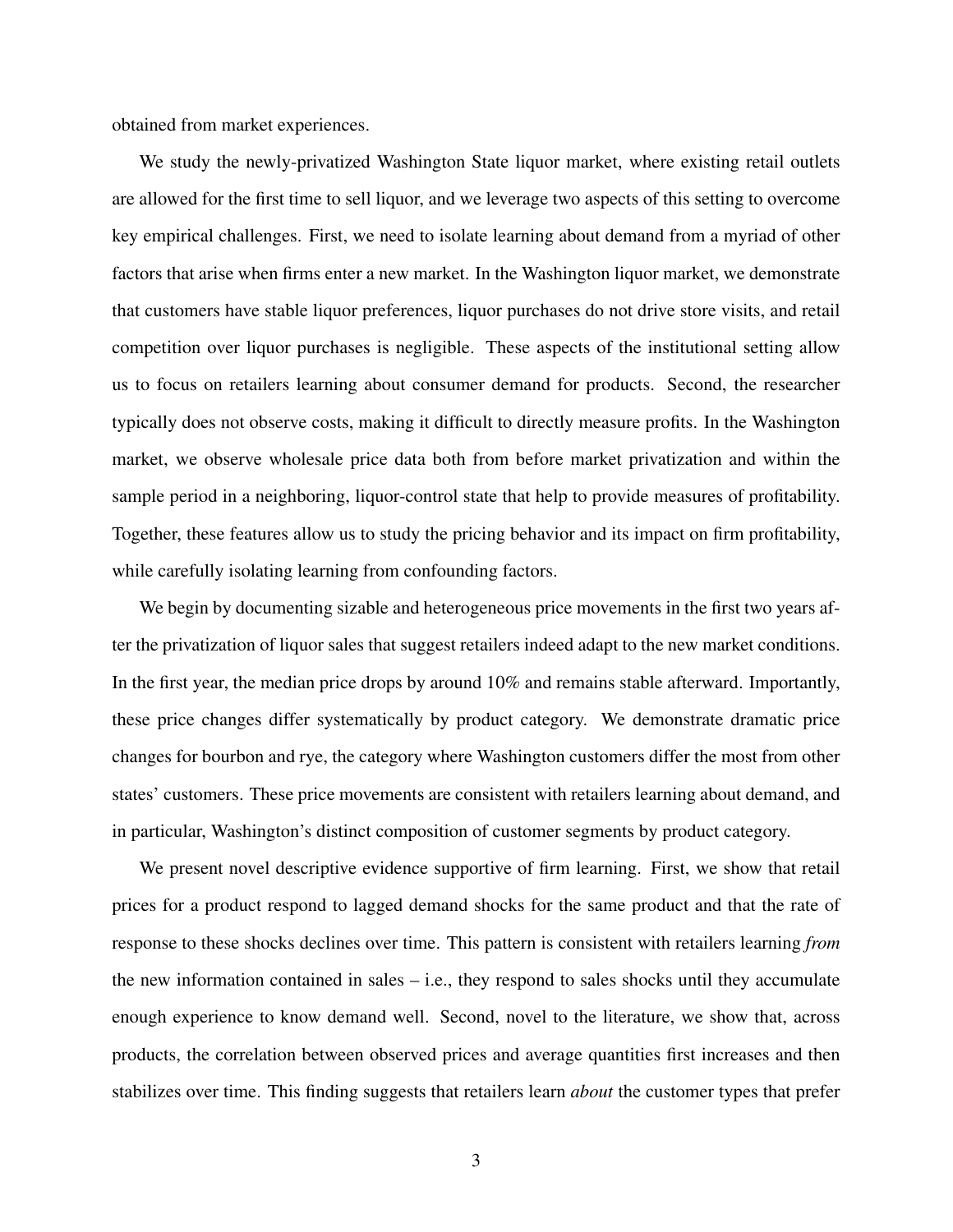different products: i.e., they are able to identify products that customers are willing to pay more (less) for and set higher (lower) prices correspondingly. These analyses also demonstrate that most of the learning occurs early in the sample. Later in the sample, firm strategies do not systematically change as a result of learning.

Next, we investigate the breadth of initial mistakes, the nature of these mistakes, and the process by which firms correct them. To do so, we estimate a structural model of demand and cost primitives, imposing minimal ex-ante assumptions on the optimality of retailers' pricing decisions. We estimate a random coefficient demand model (Berry et al., 1995) incorporating standard aggregateand micro-level moments. The resulting parameter estimates and output accord well with existing evidence from related liquor markets (Conlon and Rao, 2015; Miravete et al., 2018). Following our descriptive evidence, we estimate firms' marginal costs based on the assumption that firms have reached full information in the last half-year of the sample. To validate this assumption, we compare our estimated retailer costs for the beginning of the privatization period with the relevant observed wholesale prices. We show that these cost estimates and wholesale prices correspond closely, indicating that our assumption of optimal prices at the end of the observation period is valid. Importantly, this analysis also demonstrates that decisions become optimal (or very nearly optimal) within a few years. Hence, in this setting, if suboptimal managerial heuristics do exist, they are only transitory and diminish quickly through learning from experience.

We then use the model to conduct a series of counterfactual analyses that produce three additional key findings. In these exercises, we compare actual prices against the model-implied optimal prices for the earlier privatization period. First, we establish the size of initial pricing mistakes and the speed of retailer adaptation. In the median, initial prices are 9% too high compared to the optimum, and this gap leads to a 9% loss of variable (gross) profits. To improve profits, retailers would have lowered prices in exchange for higher sales volume. However, despite these early mistakes, retailers learn quickly: they lower prices and recover one-third of the profit gap within a quarter and another one-third within the next six quarters. Consistent with our descriptive evidence on prices responding to new information, high-volume product prices adapt more rapidly than low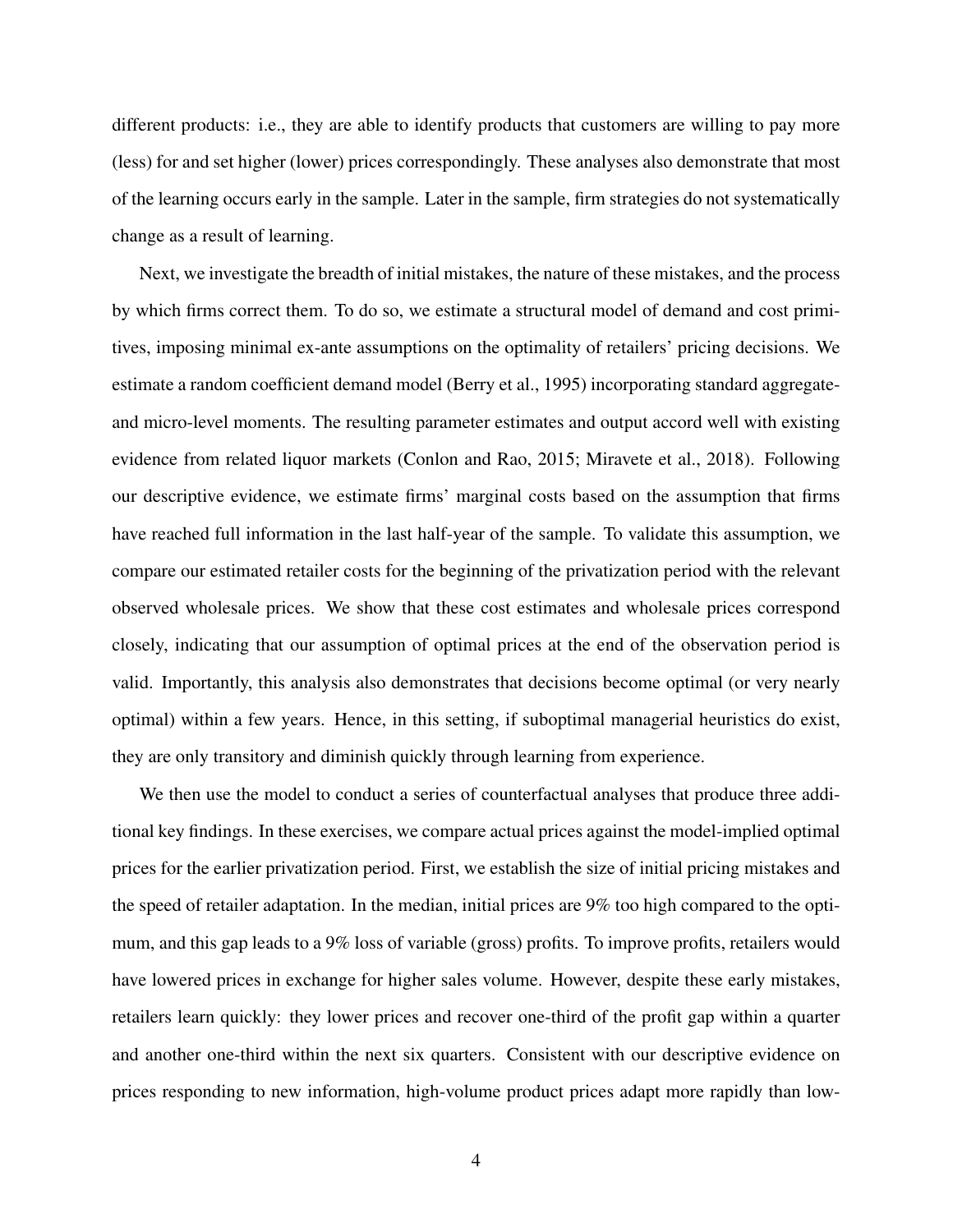volume product prices, indicating that higher information content leads to more rapid adjustment. Hence, although the scope of pricing mistakes at the start of the market is sizable, retailers adapt quickly to correct these mistakes based on informative experiences.

Second, we consider the nature of the pricing mistakes. As demonstrated by our demand estimates, the customer composition (by product category) in the Washington market is distinct from other states. The initial pricing mistakes closely match what these nuanced differences in customer composition would predict. In particular, retailers price categories too closely to the demand conditions in existing markets, which indicates that pricing is responsive to demand conditions, and contradicts the idea that managers set prices based on simplistic heuristics that ignore demand variations (Noble and Gruca, 1999; DellaVigna and Gentzkow, 2019). Yet, these initial mistakes due to misinformation about the market conditions suggest that managerial practices allow retailers to learn from experience about nuanced customer segmentation distinctions in a new market. This finding implies sophisticated pricing behavior beyond what managers can or do describe in interviews.

Third, we investigate the role of prior experience on initial pricing decisions. For local retailers that only operate in Washington or Oregon, the privatized Washington market is the first market where they sell liquor. In contrast, national chains previously sold liquor in other states and therefore have some knowledge about the demand for liquor. Importantly, in our setting, this prior experience comes from markets providing misinformation about the customer composition in Washington. If firms accumulated knowledge in a relatively superficial manner, then the experience in previous markets would lead the national retailers to be worse off. On the contrary, we find that the experienced retailer does better. Local retailers make sizable initial mistakes and incur 12-15% profit loss relative to the optimum, whereas the experienced retailer prices at only  $6\%$ below the optimal profit. Thus, we find that experience does not lead to a superficial understanding of demand, nor does it lock the firm into prices that serve their existing customer segments at the expense of new markets. Instead, our results imply that learning to set prices must involve a more fundamental reckoning with the underlying determinants of demand that allow accumulated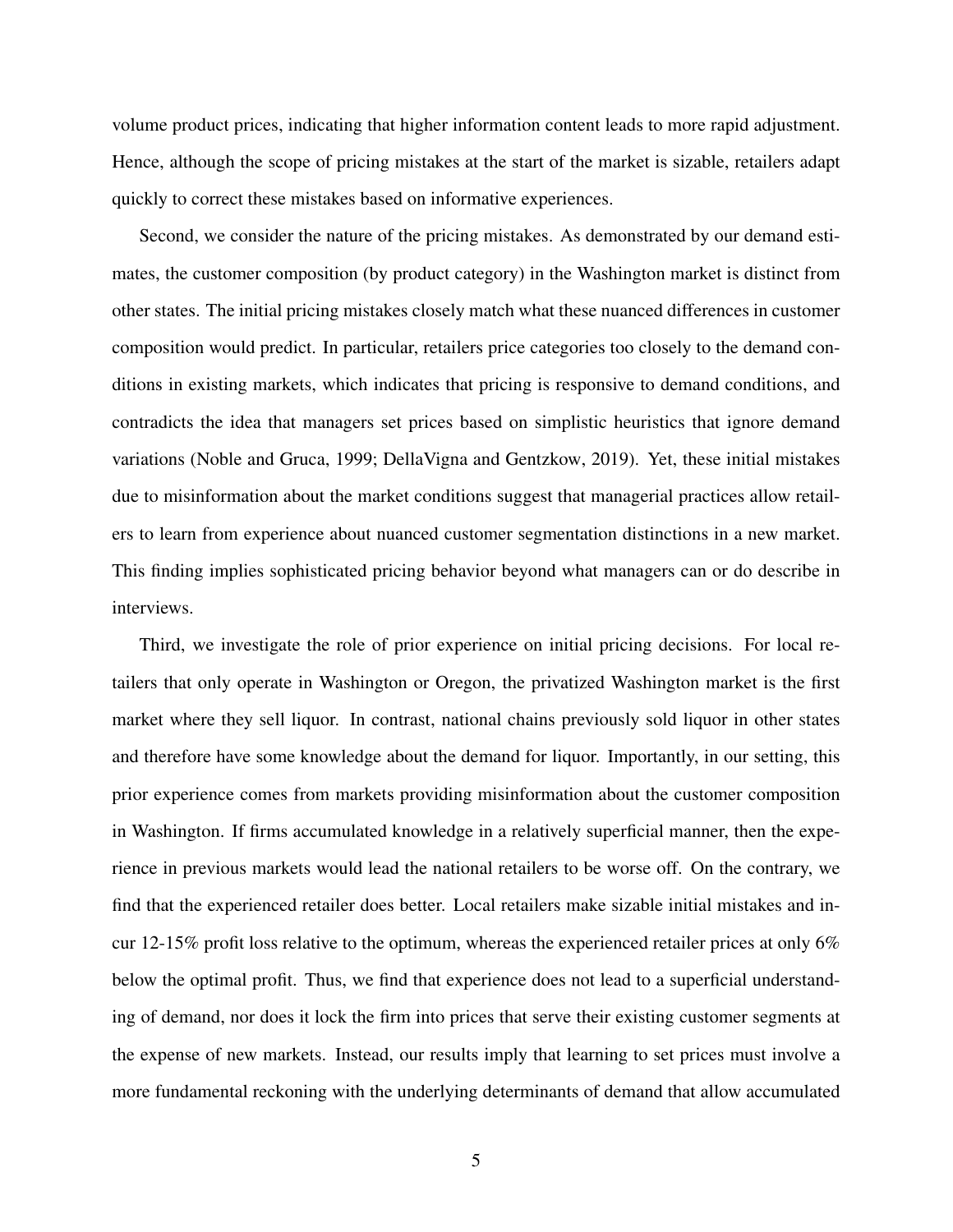knowledge to transfer between markets with different characteristics. Again, this finding suggests firms learn from experience to develop a nuanced, sophisticated understanding of demand.

Contribution and related literature. The most direct contribution is to the firm learning literature. We present new evidence of firm learning and what firms learn about. We show that retailer strategies are at first suboptimal and that they adapt to informative experiences (demand shocks) by adjusting prices to increasingly capture demand. The closest related paper is Doraszelski et al. (2018), who show that, after the opening of the frequency response market (in the UK electricity network), prices appear random at first and evolve to patterns that can be rationalized as a stationary equilibrium. They focus on the adaptation of equilibrium play whereas our paper focuses on firm learning about demand. Our paper is also closely related to Jeon (2017) and Covert (2015), who study firm learning and investment decisions in, respectively, the container shipping industry and the hydraulic fracturing industry. Our paper complements these two papers in that they structurally estimate how firms' investment decisions react to demand signals whereas we focus on empirically describing how pricing decisions adapt toward optimality. Also related to our paper, Hitsch (2006) and Dixit and Chintagunta (2007) structurally estimate learning about specific aspects of demand and make optimal exit decisions. In contrast to these papers that measure the information value of quantity signals under specific model assumptions, our context allows us to better isolate what firms learn about (the composition of customer segments that buy different products), and how experience plays a role in this learning process. In this sense, our work also relates to the literature applying experience or learning curves (Argote and Epple, 1990; Argote et al., 1990; Benkard, 2000) as a reflection of accumulation of human capital or improvements in organizational routines. We add to this literature new evidence that ties such learning more closely to the underlying information environment as well as new evidence about knowledge transfer.

Our results also speak to the broader literature on pricing practices. Earlier studies that use surveys and interviews to learn about the ways managers make pricing decisions (see, e.g., Kaplan et al., 1958 and Noble and Gruca, 1999) find that managers rely on suboptimal heuristics such as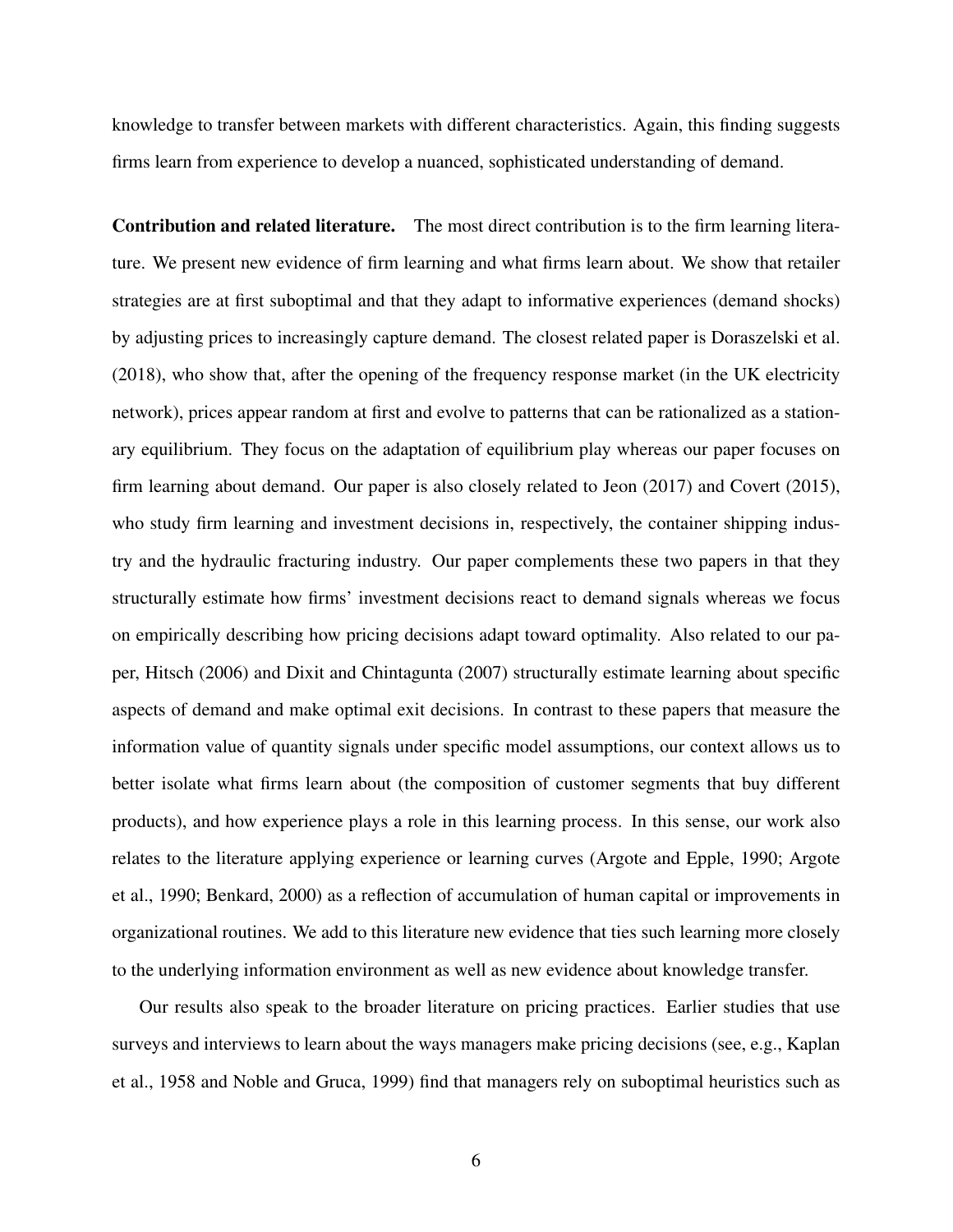"cost-plus" pricing, and suggest firms are bounded rational (Simon, 1955). Bounded rationality is also one explanation to some of the pricing anomalies documented by the recent empirical literature: For example, Arcidiacono et al. (2019) show lack of price responses to large demand shocks and DellaVigna and Gentzkow (2019) show lack of price variations across geographic markets. Similarly, Adams and Williams (2017) and Hitsch et al. (2019) document uniform or zone pricing, but interpret their findings either as firms' rational responses to market conditions or as equilibrium strategies that soften competition. We show that, when entering a new market, firms make initial mistakes arising from the unique characteristics of that market, yet adapt prices as they incorporate nuanced information from experience, and ultimately converge to optimal pricing.

Broadly, this paper is related to the strategy literature on management effectiveness, firm heterogeneity, and dynamic capabilities. In a survey-based approach, Bloom et al. (2017), among others, show that differences in management practices explain a sizable fraction of the productivity differences across firms. Using a structural approach, Goldfarb and Xiao (2011) and Hortaçsu et al. (2019) show that there is heterogeneity in observed strategies that reflect potential limitations in managerial practices or decision-making. In contrast, Teece et al. (1997) focus on dynamic capabilities that the firm develops that allow it to respond to environmental change, including such capabilities focused on improving marketing decisions such as price (Day, 2011; Morgan et al., 2009). We provide an empirical demonstration that firms are able to learn to learn from experience and that such learning allows the firm to enter new markets with an improved position (King and Tucci, 2002). This latter point also speaks to the boundary conditions of the notion that incumbents may be saddled with poor incentives that focus them on meeting existing customers' needs to the detriment of serving new markets (Chandy and Tellis, 2000; Christensen, 2013).

Finally, our paper also contributes to the research and evidence in recent studies about the retail liquor industry. Seo (2016) studies consumer store choice before and after the privatization of Washington State liquor market and quantifies the welfare impact of one-stop shopping. Illanes and Moshary (2018) leverage Washington State's 10,000 square-foot minimum required retail space for liquor vendors, as a regression-discontinuity design, and study the effect of en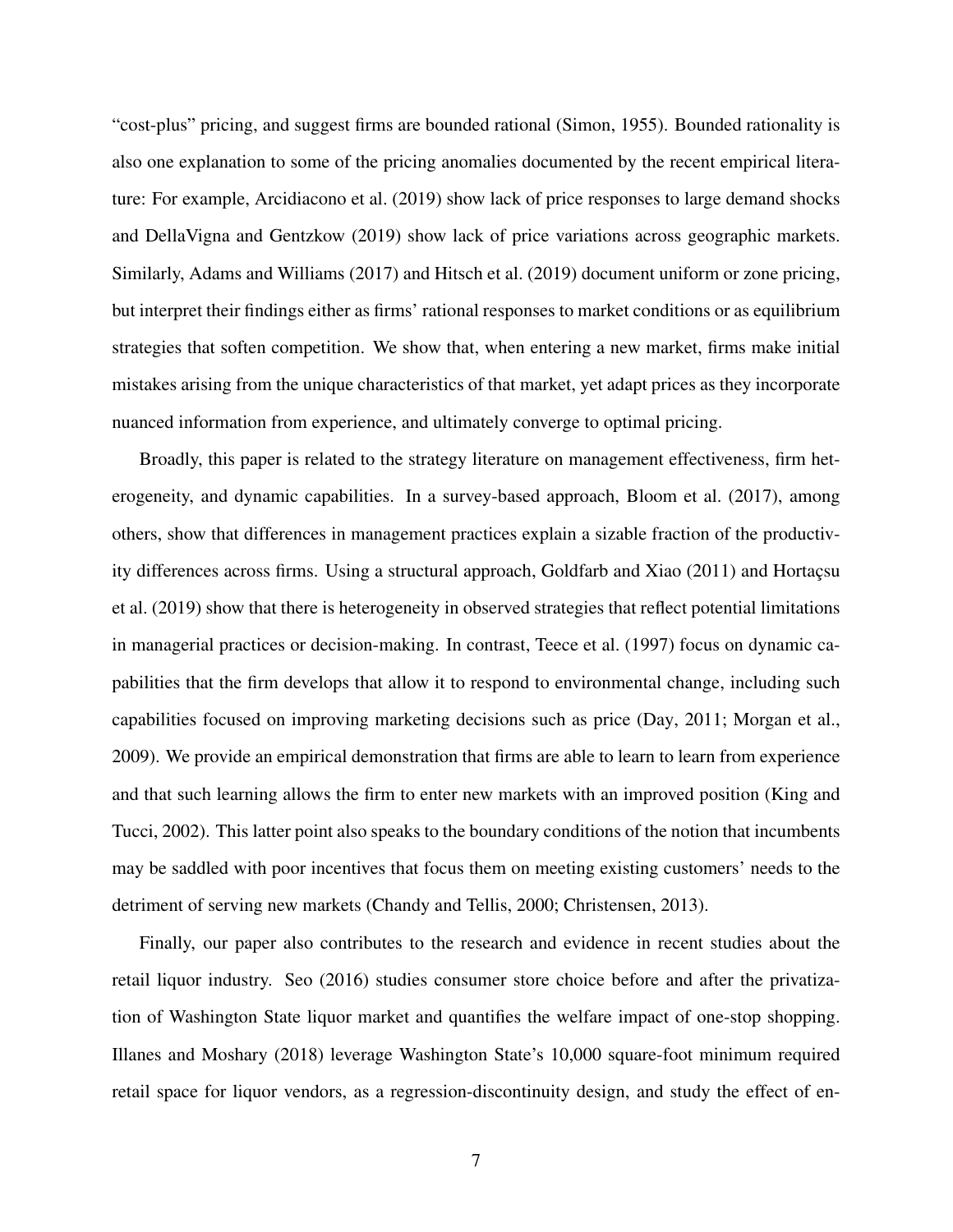try on prices and product assortments. Conlon and Rao (2015), Aguirregabiria et al. (2016), and Miravete et al. (2018) study different aspects of liquor regulation policy. Conlon and Rao (2015) study the "post-and-hold" policy as a collusive instrument for the wholesalers and investigate the welfare improvements (and redistribution) of an alternative tax policy. Aguirregabiria et al. (2016) investigate counterfactual regulation, tax, or competition regimes in the Ontario wine market, highlighting the importance of spatial differentiation. Miravete et al. (2018) study the welfare impact of state-imposed constant retail markup and find that the single-markup policy decreases but also re-distributes consumer welfare.

The rest of the paper is organized as follows. Section 2 describes the context, data sources, and sample construction. Section 3 provides descriptive statistics about price movements in the privatized market, and key evidence of retailer learning. Section 4 then estimates a structural model and backs out demand and costs. After the structural estimation, Section 5 describes firms' learning process from the structural estimates. Section 6 concludes the paper.

## 2 Context, Data, and Sample Construction

Before June 2012, in Washington State, a state-owned chain operated by the Washington State Liquor Control Board (WSLCB) had exclusive rights to off-premise liquor sales. The law imposed a fixed markup of 51.9% over the wholesale price. Starting on June 1, 2012, this state-owned chain was replaced by licensed, privately-owned retailers under Initiative 1183. This initiative required that retail licenses only be issued if the store has at least 10,000 square feet of floor size, and prioritized the issuance of retail liquor licenses for "existing grocery premises licensed to sell beer and/or wine" (See Article (3)(b) in I-1183). The initiative also mandated a retailer licensing fee of 17% of liquor revenue and an increase in retail off-premise sales taxes from 10% to 20.5%. In addition to these higher taxes, excise tax remained at \$3.77 per liter. These taxes and fees gave Washington state the highest retail liquor taxes in the nation.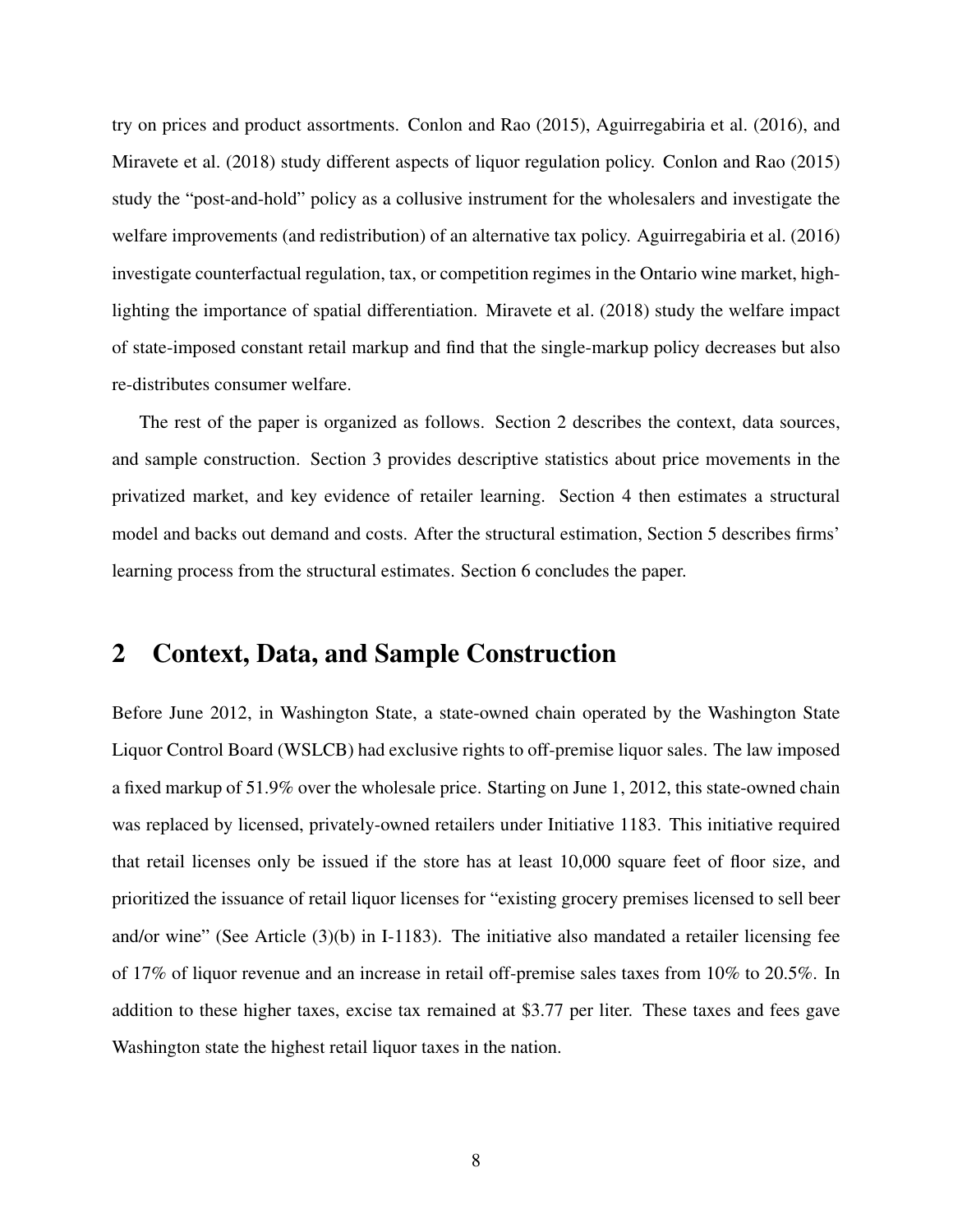Data. Our primary data source is the Nielsen Retail Measurement Services (RMS) Dataset. For our study, we focus on the liquor category in Washington State, and primarily the period from June 2012 (the month of privatization) until the last quarter of 2016.

We supplement the Nielsen data with auxiliary datasets. First, in some descriptive analyses, we compare Washington to states that have had as long as several decades of private retail grocery liquor sales, which serve as a form of placebo test. We identify fifteen such states (in descending order of total liquor sales volume): California, Arizona, Louisiana, Texas, New Mexico, Nevada, Nebraska, South Dakota, Colorado, Arkansas, Delaware, Maryland, North Dakota, and Washington, D.C. Second, we use public retail prices from Washington and Oregon to help estimate and validate wholesale prices in our structural analysis. Firms in Washington before privatization and Oregon throughout the sample period practiced fixed markup policies.<sup>2</sup> These policies allow us to calculate wholesale prices from the observed retail prices. Finally, we also use the Nielsen Consumer Panel Data between December 2009 and December 2016 to examine consumer behavior in greater detail and to construct micro-moments (Petrin, 2002) for use in the structural demand estimation.

Sample construction. We apply three filters in constructing our sample. First, we narrow our focus to a category within liquor, the broad whiskey category, that is sizeable, has little substitution with other categories (e.g., vodka), and contains the most product diversity, including whiskey, bourbon, scotch, and rye. This filter simplifies our analysis and allows us to focus on firm learning. This filter yields a dataset of 6,288,941 observations at the UPC-retailer-store-week level in Washington State, containing 724 unique UPCs (product name - size) and 635 unique product names.

Second, we also restrict our attention to the stable set of stores during our sample period to avoid store entry and exit unrelated to the liquor category. We select stores that sell a positive quantity in at least 95% of all weeks. This filter selects 561 out of 625 stores and removes 5.9% of

 ${}^{2}$ For the state of Oregon, ORS 471.745 mandates a fixed markup. Various sources indicate that the markup is set at 106%. See Governor's Task Force, 2003, "Final Report on the Oregon Alcohol Beverage Industry" (page 25). Also see The Romain Group, LLC, 2014, "Written Comments on Draft Ballot Title for Initiative Petition No. 57" (page 2).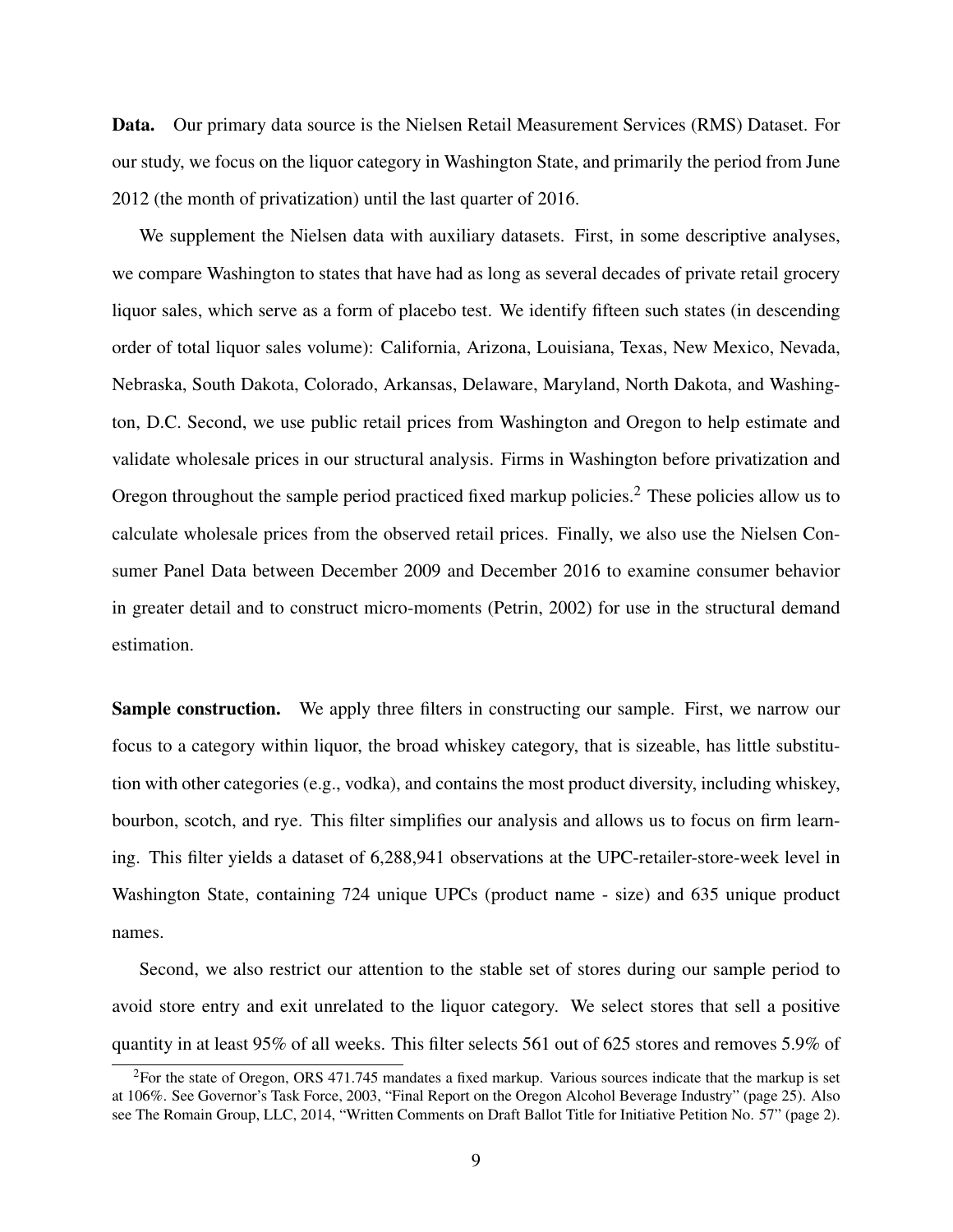the observations from the overall sample.

Third, we filter products that enter and exit during the period to focus on "core assortments," which contain the bulk of liquor revenues and profits. Within a given retailer, we select those products that first appear before December 2012, last appear after March 2016, and remain present for at least 25 weeks. This filter selects 276 out of 724 UPCs and eliminates newly introduced products, discontinued products, and products that are only occasionally or seasonally offered. Although it might appear that we eliminate many UPCs in this step, the products we drop out only account for 15.8% of the observations and 11.4% of the total revenue from the previous filter. We discuss the choice of focusing on these core products in more detail in Web Appendix B.1. After these sample selection steps, our sample contains 4,985,621 observations, from 276 products, six retailers, and 561 stores. Further, we focus our structural analysis on (1) the most popular size, 750ml bottles, (2) products with high enough sales to ensure precise market share measurements, and, for the supply side analysis, (3) the period of stable demand for the three largest retailers, which represent 80% of sales revenue. We discuss these considerations in detail in Web Appendix C.

Unit of analysis and categorization. Following the spirit of the analysis in DellaVigna and Gentzkow (2019) and Hitsch et al. (2019), we demonstrate that, empirically, retail prices are uniform across the state at the product level at a given point in time (see Web Appendix A). Motivated by this finding, we will focus on retailer decisions at the product level in Washington. We also categorize products in the broader whiskey category into four sub-categories representing important observable heterogeneity in products: (1) bourbon (and rye), (2) Canadian whiskey, (3) scotch (and Irish whiskey), and (4) "other" whiskey that do not fall into the first three categories.

## 3 Learning about Demand: Descriptive Evidence

In this section, we present descriptive evidence for firm learning, focusing on how prices vary over time and how they vary in ways that reflect information about demand. We begin by documenting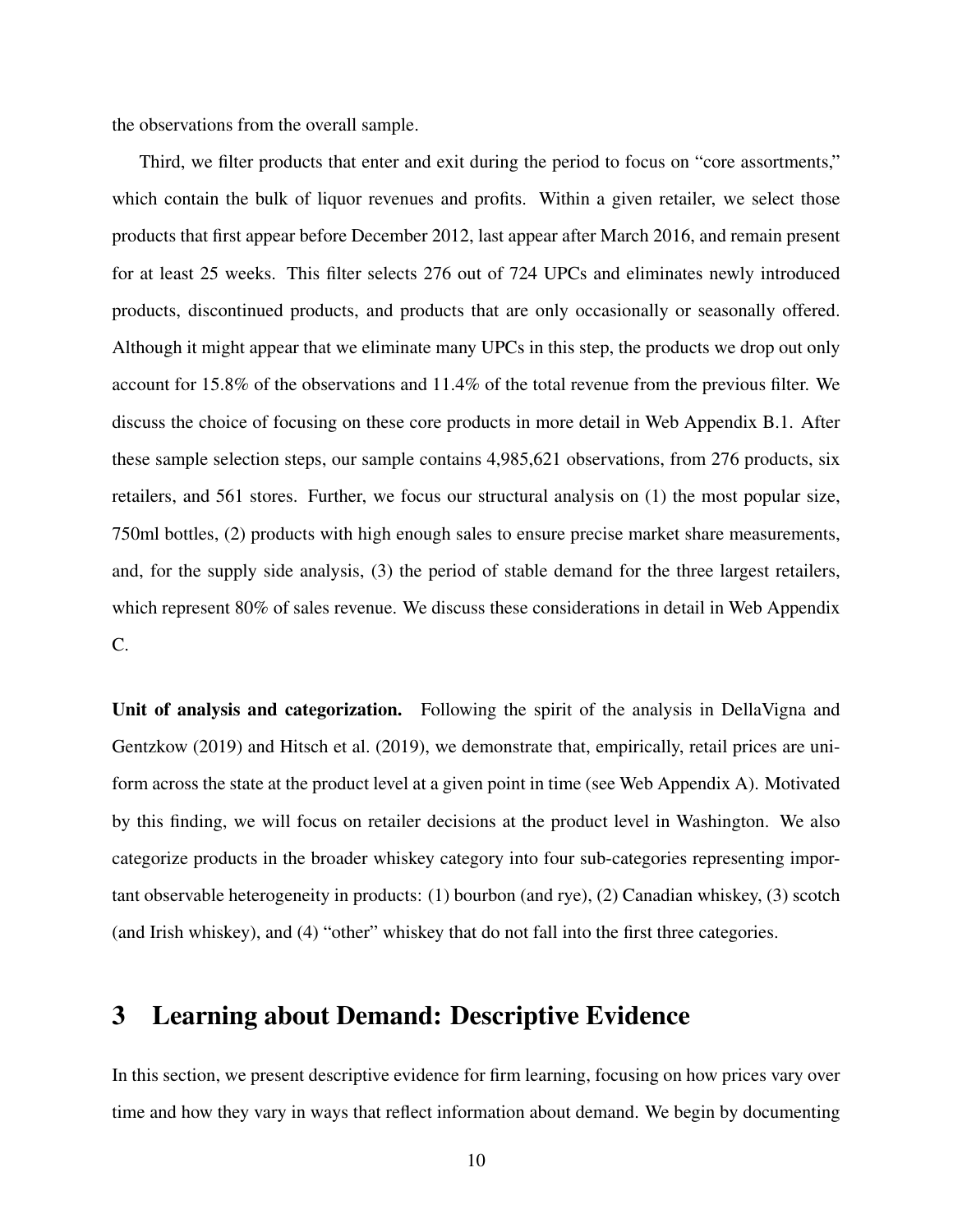that while category-level prices initially increase too much over pre-privatization levels and gradually go down, product-level prices adjust in different directions by sizable amounts, and eventually stabilize years after the market opens. These patterns suggest that retailers might be learning about demand both at the category level and at the product level.

We then present two new pieces of descriptive evidence of learning. First, we show that prices adjust according to realized demand shocks when retailers start selling liquor in Washington, and that, over time, they adjust less and less to such shocks. Second, we show that the price of a product increasingly reflects its demand fundamentals (e.g., whether the product is highly popular or caters to a price-insensitive customer segment). This evidence suggests that retailers gain information about demand fundamentals, reflected in the prices they set. We also present placebo tests where we replicate these descriptive exrecises in other states where retailers have sold liquor for a long time before 2012, and demonstrate that the evidence of learning does not appear in these "placebo" states.

Next, we discuss plausible features of demand that firms might learn about in the Washington market in Section 3.4. We focus on two plausible explanations that are consistent with observed changes in prices: Retailers might have to learn about the price sensitivities for liquor in Washington's new, exorbitant tax regime, or learn about Washington's distinct customer composition by product category. Finally, we address possible alternative explanations in Section 3.5 and in Web Appendix B.

## 3.1 Price changes after the privatization of liquor sales

We first examine how the whiskey and the whiskey sub-categories prices in Washington change over time, and whether these changes are consistent with learning about demand. We focus our analysis on the 750ml bottle size and 53 products that are available in Washington before and after the privatization as well as in other states. In Figure 1, we show that the pre-tax, volume-weighted average prices in other states generally increase over time, possibly as a result of inflation or cost changes. Washington pre-tax prices before the privatization are much lower than prices in other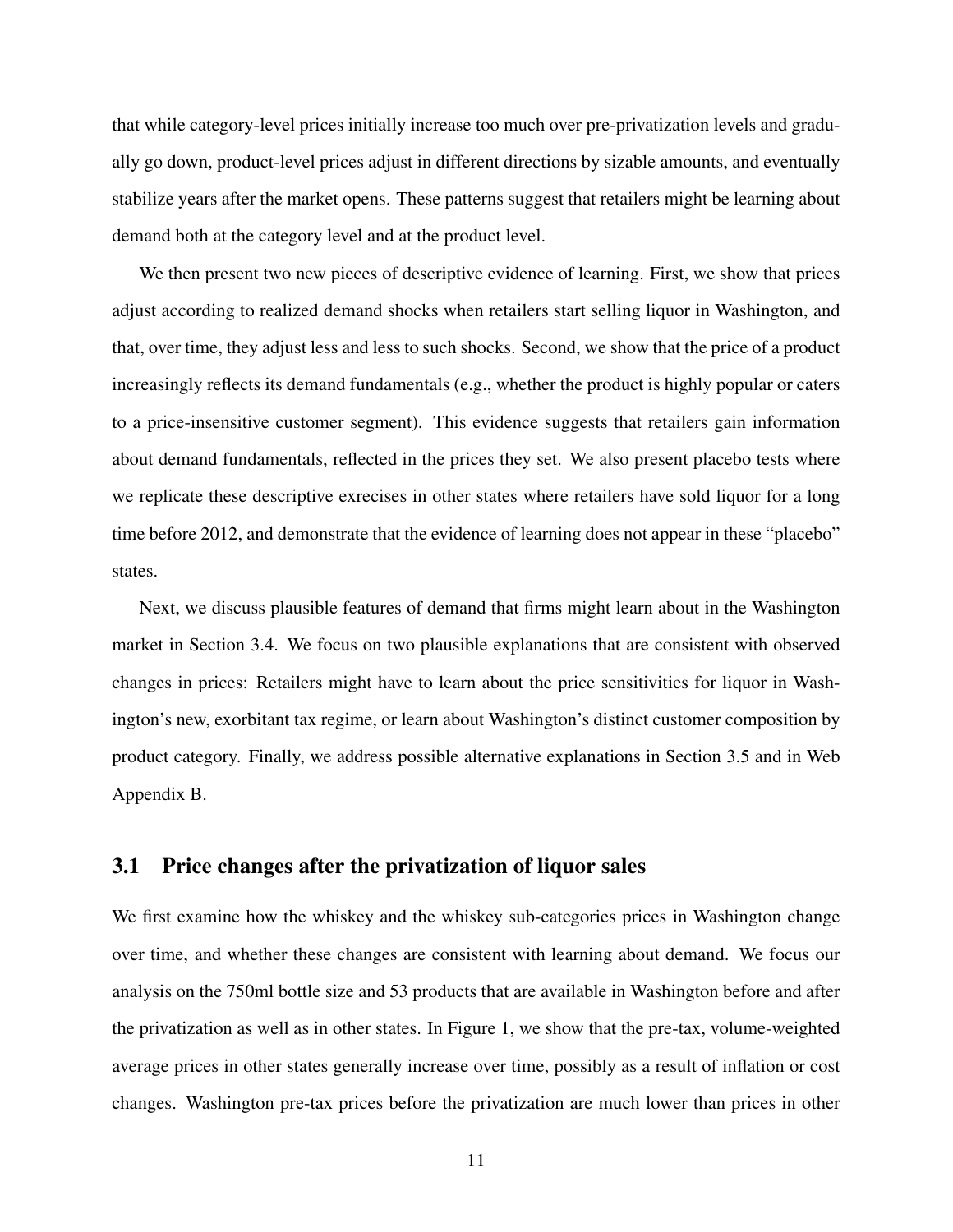liquor-privatized states, but their changes over time are similar. Upon privatization, the average price increases by 38%, from \$14.86 to \$20.49, to a level similar to the average pre-tax prices in other states. However, within the next two years, the average price level in Washington decreases and eventually resumes the same time trend as in other states.

#### [Insert Figure 1 about here]

Having established the overall pattern, we now examine how the price paths differ across categories. Such differences might be expected because of the differences in customer composition across categories. To control for (mild) cost changes we focus our analysis on the ratio of average price of each product (product-retailer-half year) for Washington versus other states,  $\tilde{p}_{jrt} = \bar{p}_{jrt}^{\text{WA}} / \bar{p}_{jt}^{\text{other}}$ , and normalize this ratio by its initial value,  $(\tilde{p}_{jrt} - \tilde{p}_{jrt_0}) / \tilde{p}_{jrt_0}$ .

We show in Figure 2 that bourbon prices experience significant declines after the privatization. The median price of this category declines by almost 10% by 2014, and prices of 25% products drop by at least 20%. We find similar patterns for scotch and Irish whiskey, although the magnitude is not as pronounced. In contrast, prices for Canadian whiskey and other whiskey remain relatively stable. We later show that Washington's customer composition differ from other states and that, in particular, the bourbon category disproportionally draw lower-income customers. Although not conclusive, the overall pattern and category differences are consistent with retailers that face initial demand uncertainty and adjust prices as they learn about demand, and in particular, the unique customer composition of categories in Washington state. We proceed with more-formal tests of learning.

### [Insert Figure 2 about here]

## 3.2 Do prices adjust based on past quantity shocks?

If retailers learn about stable demand through the information contained in sales quantity shocks, they will initially adjust prices in the direction of demand shocks, but cease doing so after they have learned. To test these two hypotheses, we run a regression on retailer-product prices. We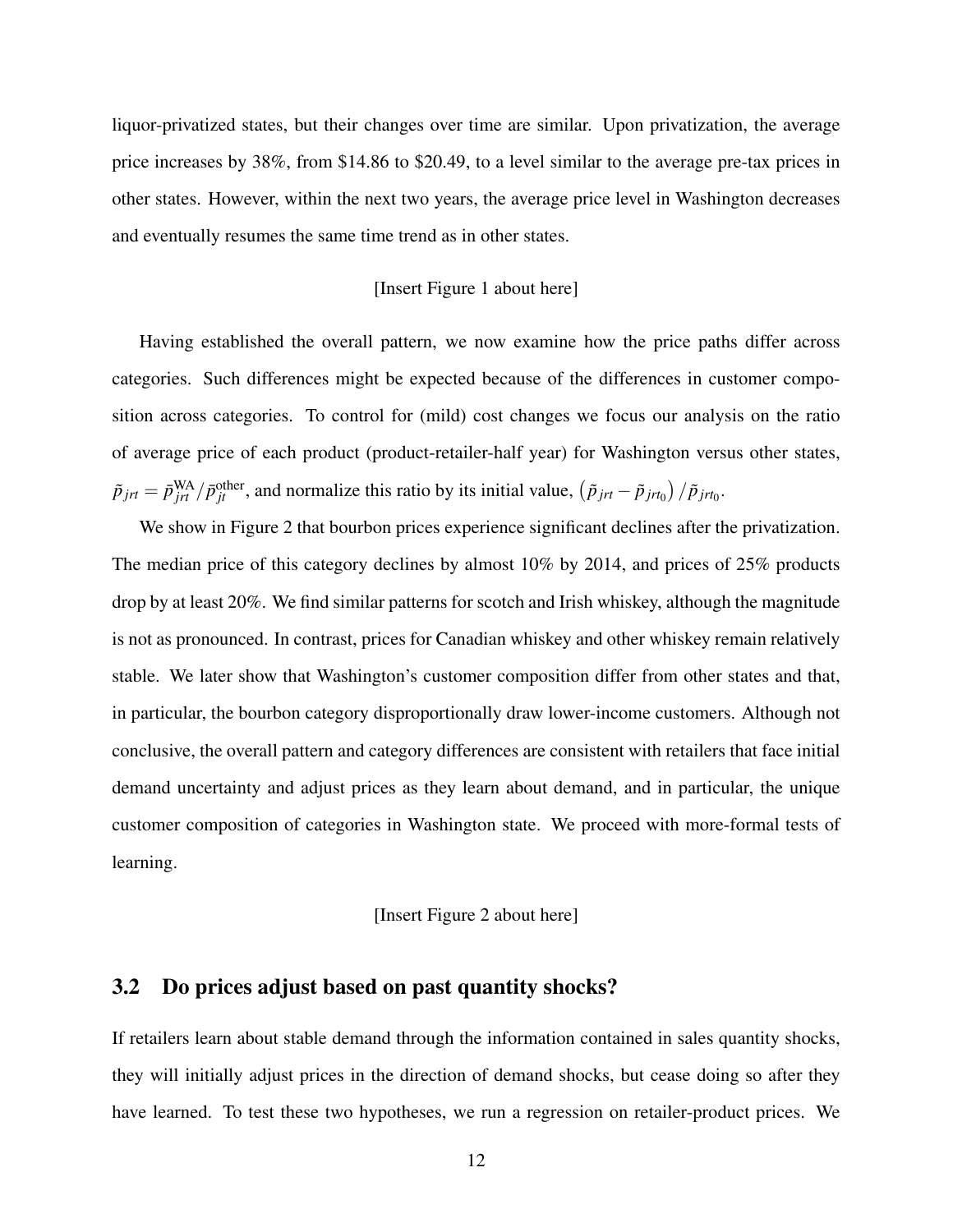aggregate time to the monthly level to reduce the effect of temporary price promotions. Denoting j as a product, r as a retailer and t as a month, we estimate a linear model of the current price on 1-month lagged quantity, controlling for current quantity and lagged prices:

$$
\log (p_{jrt}) = \beta_{\tau} \log (q_{jrt-1}) +
$$
  
 
$$
\rho \log (p_{jrt-1}) + \alpha^{-1} \log (q_{jrt}) + \psi_{jr} + \phi_t + \eta_{jrt}.
$$
 (1)

Our key parameter of interest is the sensitivity of the current price to *qjrt*−1, the units sold for product *j* by retailer *r* in the previous month,  $t - 1$ . We allow  $\beta_{\tau}$  to take a different value for each half-year. Learning would predict that these sensitivities should be initially positive, but then decline in magnitude over time. Our controls capture stable product-retailer characteristics ( $\psi_{ir}$ ), common variations within a month  $(\phi_t)$ , serial correlation in prices  $(\rho)$ , and the inverse demand  $(\alpha^{-1})$ . For estimation, we take first differences and correct for the mechanical endogeneity bias in dynamic linear models, using Arellano and Bond (1991) instruments. To instrument the first lag of price, we use the third lagged price difference, ∆log *pjrt*−<sup>3</sup> , which guards against potential serial correlation in  $\eta_{jrt}$ , for instance, arising from retailers being unwilling to change price right after a previous price change due to menu costs.

Figure 3 plots the estimates of  $\beta_{\tau}$  and corresponding confidence intervals. We find that in Washington, prices respond to the previous month's sales quantity positively and significantly in the early periods. We also find that the effect decreases over time until it is less than a third of the initial response. Hence, retail prices incorporate past sales shocks, but decreasingly so. This finding is consistent with retailers learning about demand by incorporating information contained in the realized sales quantities. This pattern for Washington State stands in sharp contrast to what we find for the states where retailers already had extensive experience in the liquor market. In these states, the responsiveness to sales shocks is much smaller, centered close to zero, and most coefficients are statistically insignificant. Hence, for retailers with greater experience, prices do not respond to past sales shocks. In Web Appendix Table 8, we present further details of the estimation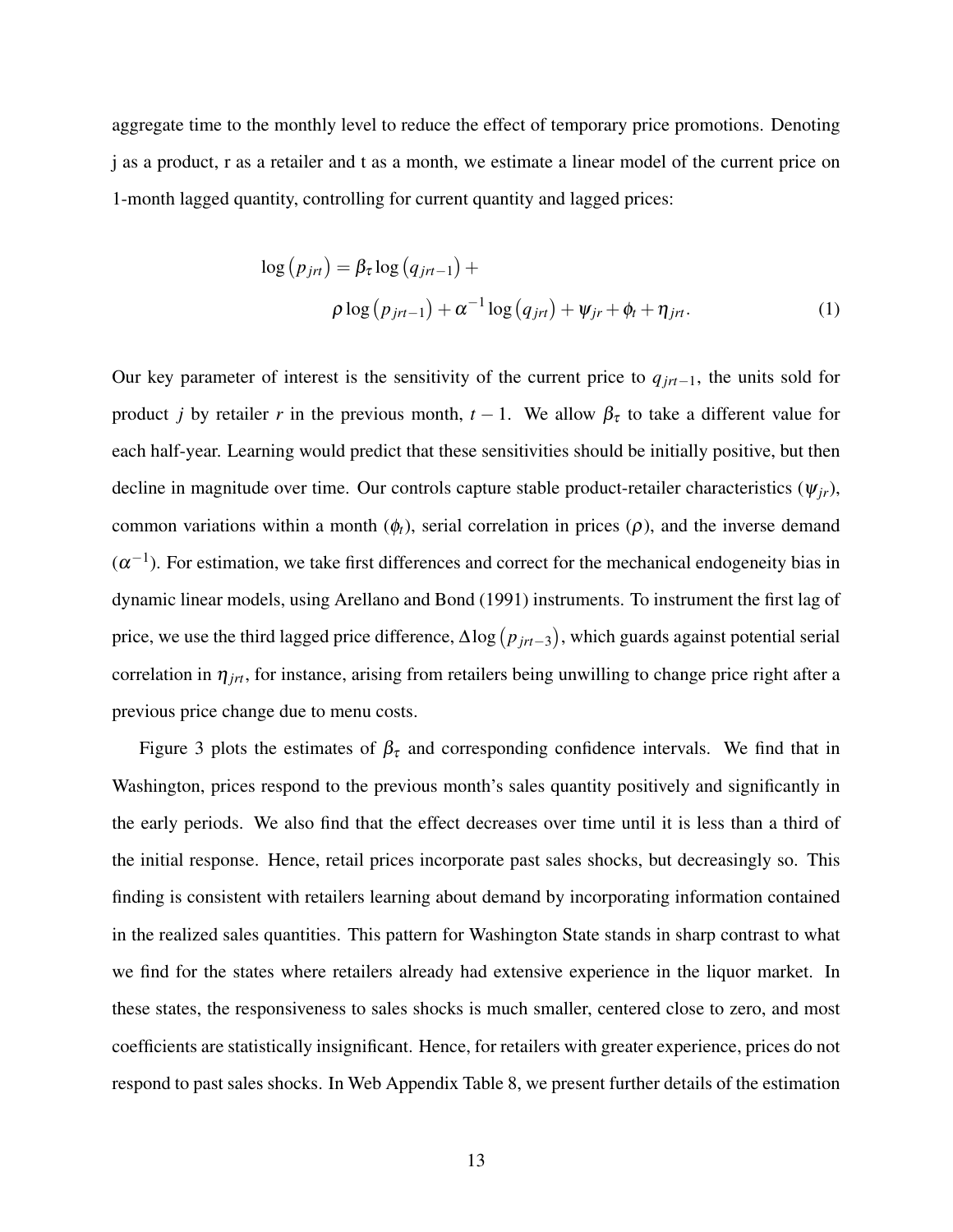results that support the use of the instruments and controls.

#### [Insert Figure 3 about here]

## 3.3 Do prices increasingly reflect demand fundamentals?

If retailers start with incorrect estimates about demand but learn over time, these estimates, and the prices they set based on these estimates, should increasingly reflect (true) demand fundamentals. Prices for products that have surprisingly high demand will rise to reflect that higher demand, and prices for surprisingly low demand products will fall. The end result is that prices and the demand levels of products should become more highly correlated as retailers learn about demand. Hence, learning should be reflected in a pattern of increasing correlations between prices and the underlying demand for the product.

This intuitive argument can be illustrated with a simple model with zero marginal costs and profit maximization under linear demand,

$$
q_{jt} = \beta_j + \alpha_j p_{jt} + \varepsilon_{jt}.
$$
 (2)

Assuming the  $\varepsilon_{jt}$  is mean zero, serially independent, and not known when setting price, the static optimal price is  $p_{jt}^* = -\frac{\beta_j}{2\alpha}$  $\frac{\rho_j}{2\alpha_j}$ . However, if retailers are uncertain about  $\beta_j$  and  $\alpha_j$  and have noisy estimates of these demand primitives, then their static optimal price will be  $\hat{p}_{jt} \neq p_{jt}^*$ . Learning about the demand primitives from realizations of  $q_{jt}$  will lead to a sequence of  $\hat{p}_{jt}$ , that on average move toward  $p_{jt}^*$ . This movement will increase the correlation between price and the underlying demand primitives,  $\beta_j$  and  $\alpha_j$ . As a result, the relationship between price and quantity will increasingly reflect this positive (endogenous) correlation.

These arguments motivate a new descriptive test of firm learning about demand. The idea is to estimate the cross-sectional relationship (i.e., ignoring the product fixed effects) between prices and sales quantity in each period, and evaluate how this estimated relationship changes over time. We expect the correlation between prices and quantities to reflect underlying product quality or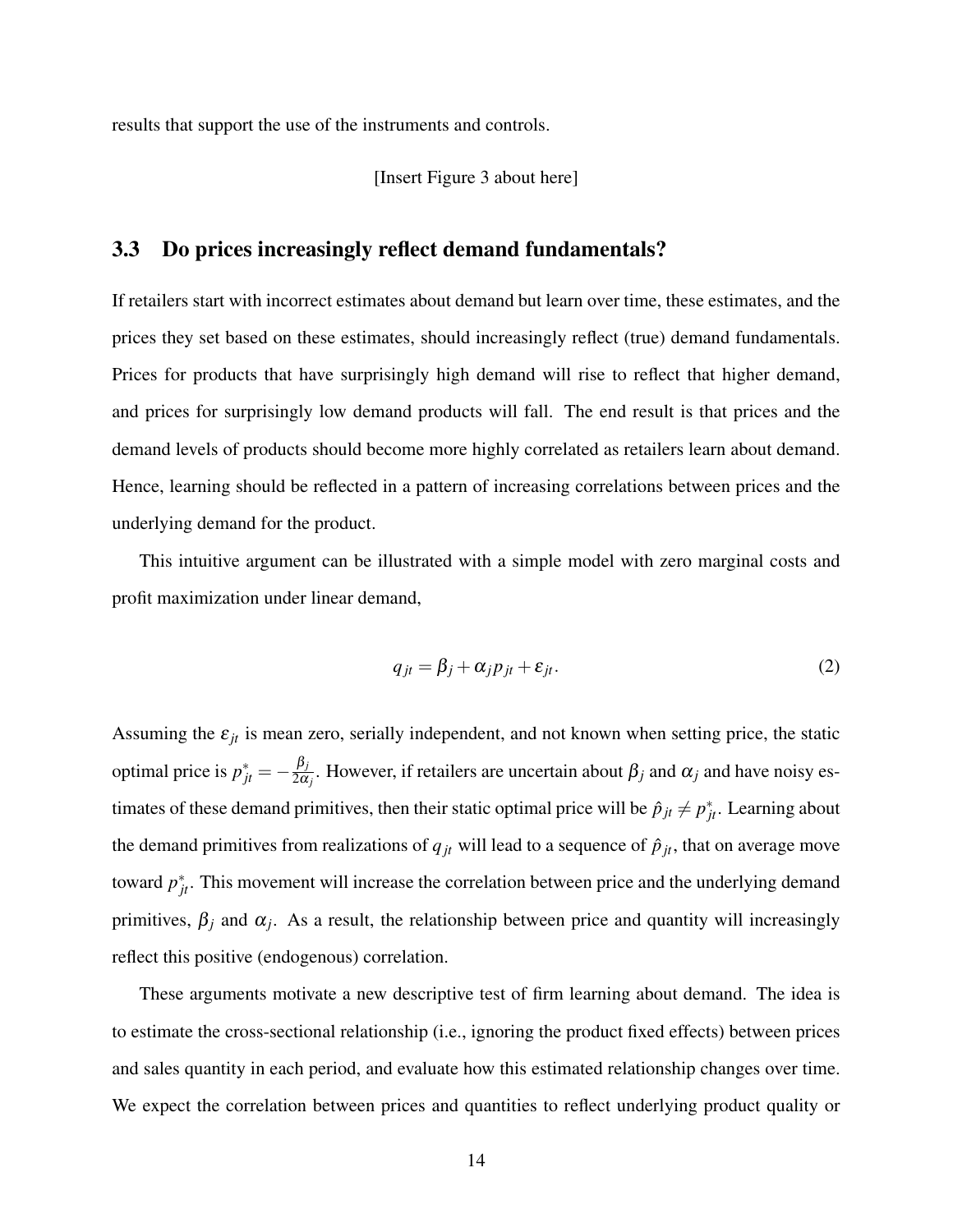positioning (Trajtenberg, 1989; Berry, 1994), and as a result, cross-sectional variations in prices and quantity between products would estimate a price-sensitivity parameter that is biased upward. Instead of using instruments to recover demand, our test examines whether learning intensifies this endogeneity bias: If learning occurs, we would expect the correlation between quantity and price to increase over time, driven by the enlarging endogeneity bias. Otherwise, this correlation should be stable.

To implement this test, we regress quantity on price at the product-retailer-week level. We estimate via ordinary least squares (OLS) inserting retailer-week fixed effects  $\bar{\beta}_{rt}$ ,

$$
q_{jrt} = \bar{\beta}_{rt} + \alpha_{\tau} p_{jrt} + \eta_{jrt}.
$$
\n(3)

The regression coefficient  $\alpha_{\tau}$  pools over half-year time windows (denoted  $\tau$ ) and products. Hence, this coefficient will both the true relationship and any bias due to the correlation between prices and the unobserved  $\beta_j$  and  $\alpha_j$ . We report the estimated  $\alpha_\tau$ 's and their standard error for the Washington sample in Figure 4. We also examine retailers in other states as a placebo test, but with one change: we include retailer-state-week fixed effects.

In Washington, we find that retail prices are increasingly correlated with demand intercepts, reflected by the way  $\hat{\alpha}_t$  increases between 2012 and 2015. If the underlying price sensitivities are stable over time, this finding suggests that retailers set prices with more and more information about demand, so that the price sensitivities are biased more and more towards zero. In addition,  $\hat{\alpha}_t$  stabilizes in the second half of the sample, suggesting that most of learning occurs in the first two years after the market opens and there is no systematic learning that changes how prices reflect demand fundamentals.

In contrast to the finding in Washington, we find that other states'  $\hat{\alpha}_t$  are stable over time. This finding is consistent with experienced retailers in the existing liquor markets do not further learn about demand in systematic ways. The placebo and main plots both support the conjecture that retailers learn about demand in the newly-privatized Washington market.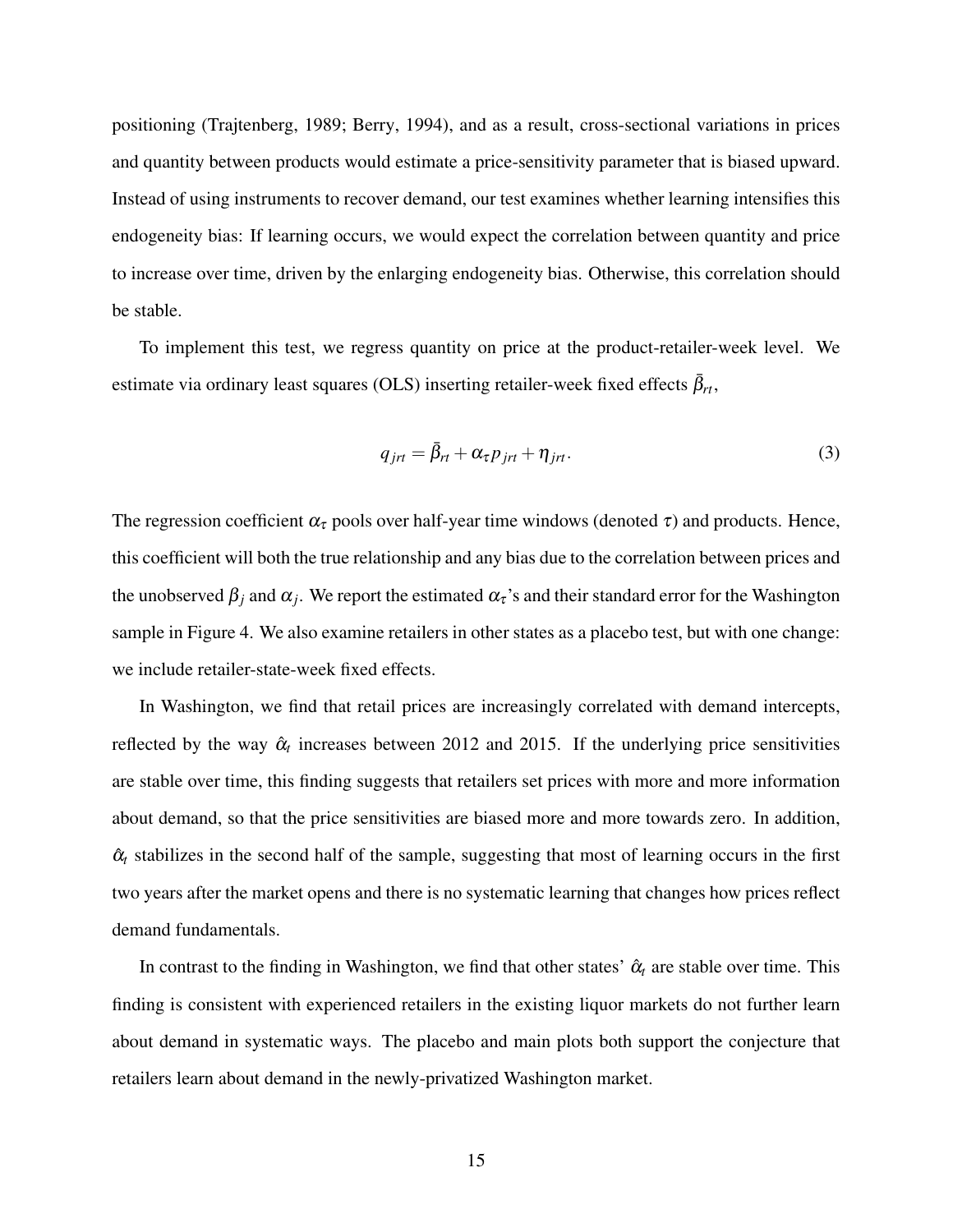[Insert Figure 4 about here]

## 3.4 Discussion: What might retailers learn about?

What about the demand in Washington might retailers learn over time? Although we discuss this point in detail in Section 5.5, we offer two conjectures now. First, consumers in the postprivatization Washington market might be more sensitive to the pre-tax prices because they need to pay for much higher prices. The post-privatization Washington levies 20.5% sales tax and \$3.77/liter excise tax, which are exorbitant compared to the median sales tax at 6% and the median excise tax at \$0.80/liter, among other liquor-privatized states (see also Web Appendix Figure 5for a comparison of tax regimes across states). If retailers do not fully account for potential price sensitivity differences, their initial prices might be too high for all products. The way average prices change after the privatization (Figure 1) is consistent with this conjecture.

Second, Washington consumers might have different tastes for individual products. Consistent with Figure 2, retailers who learn about these tastes over time might adjust prices in different directions for different products. In particular, we show using the Homescan data that Washington high-income consumers have distinct preferences over product categories (see Figure 5)*.* Relative to high-income consumers in other states, high-income consumers in Washington purchase less bourbon (and rye), less scotch (and Irish whiskey), and much more Canadian whiskey. We speculate this pattern might be related to the proximity to Canada and distance from the main domestic liquor origins. This difference changes the composition of customers who purchase each category: As a result, bourbon and scotch/Irish whiskey face more low-income consumers, and Canadian whiskey faces more high-income consumers. Hence, relative to a generally-declining price trend, retailers who learn about category-level customer compositions would adjust bourbon and scotch/Irish whiskey prices downward, and Canadian whiskey prices upward.

[Insert Figure 5 about here]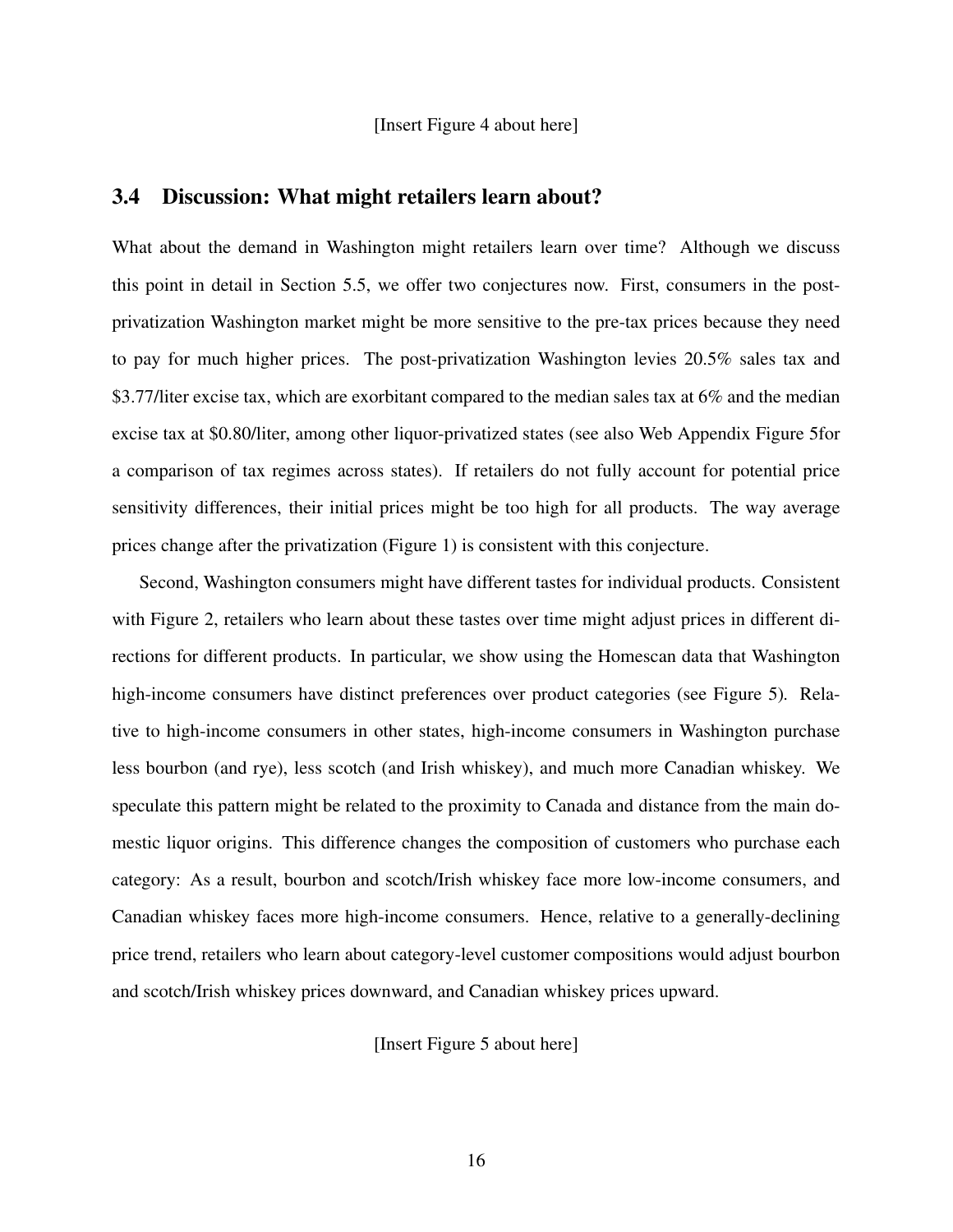## 3.5 Alternative explanations

The descriptive evidence suggesting learning about demand might also be consistent with alternative explanations: (1) changes in other retailer strategies, (2) changes in consumer demand, or (3) changes in (competitive) market structure. We provide evidence that these alternative explanations are not of first-order importance in our setting. This section outlines the main findings, and Web Appendix B presents further details.

First, it is important to consider whether other retailer strategies –in particular promotion and assortments– evolved over the sample period and contributed to the price changes. We show that both promotion frequency and depth are stable during the sample period (see Web Appendix B.1). Thus, we can approximate retailer decision-making as setting a shelf price (i.e., price including promotion). Further, as we document in Section 2, we focus on 276 "core" assortments in the empirical analysis, which are sold throughout the sample period and account for 89% of retailer revenue. Therefore, although retailers do adjust assortments over time, the changes pertain primarily to low-revenue products that have a limited influence on retailer pricing. Thus, we focus our inquiry on the pricing of core products.

Second, it is important to rule out systematic changes in consumer behavior post-privatization. If consumers gradually learn about the set of products or search for low-price products, retailers might adjust prices to capture such changes in consumer behavior. To address this possibility, we show in Figure 6 that total sales are stable over time in the sample period, consistent with the conjecture that demand does not change much in the sample. Later in the paper, we use our structural demand estimates to confirm further that consumer demand can be well-approximated by a stable function. We present details of this analysis in Web Appendix B.2.

### [Insert Figure 6 about here]

Third, it is also important to rule out concerns over changes in market structure post-privatization. While Figure 6 suggests that we do not observe shifts in market positions between the set of retailers in our sample, we discuss two possible channels that could lead to instability of the market.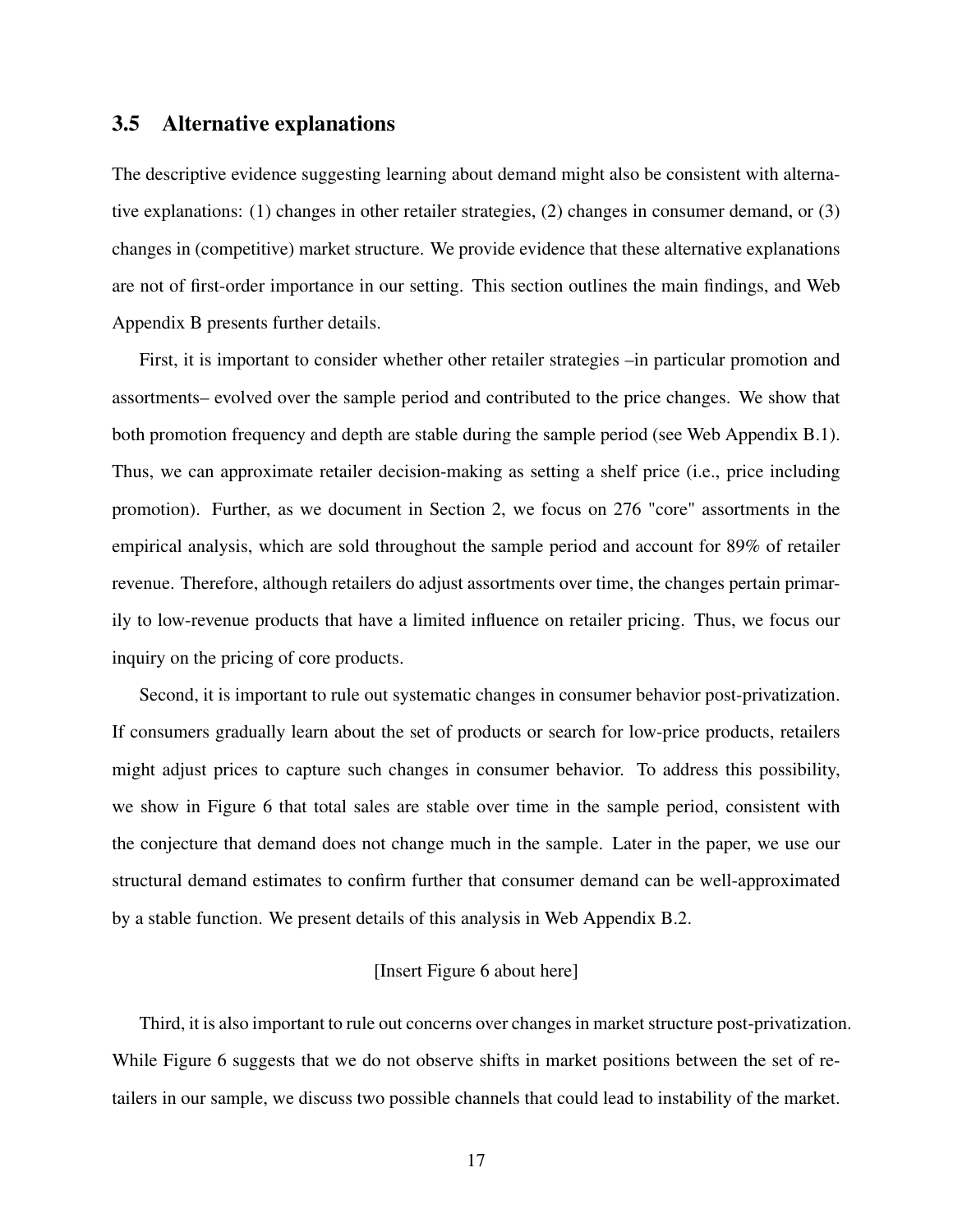First, do retailers compete with each other in the liquor market? We show in Appendix Section B.3 that liquor customers are part of the grocery customer-base (instead of a stand-alone market), and that demand for a given product has negligible substitution between local retailers. These findings suggest that competition between chains is not prevalent in the liquor market. Second, does the upstream market change over time? Although we do not have data on wholesale contracts, industry publications reveal that two national wholesalers dominated the liquor wholesale market, and the market structure did not change with privatization. Further, wholesale prices from the Washington state-owned chain (reflected in their retail prices because of constant markups) indicates no discontinuity at the privatization of the wholesale market. This lack of change is consistent with the continuity in the channel and in sharp contrast with what happens in June 2012, when the retail market is privatized, leading immediately to a new channel of distribution.

## 4 Model: Demand and Costs

We characterize the primitives of demand and costs with the goal of computing counterfactual, full-information prices as a normative benchmark. Such a benchmark will allow us to investigate further the scope of learning and initial mistakes, and the probe into the nature of these mistakes as well as firms' processes of correcting them.

Demand for liquor is characterized by the random coefficient logit model, and estimated via standard nested-fixed point methods that incorporate micro-moments to identify heterogeneous demand parameters (Berry et al., 1995; Nevo, 2001; Petrin, 2002). We then estimate costs using the last six months of the sample (when we assume learning is complete) and present evidence that the model-estimated costs match well with costs data in Washington (pre-privatized) and Oregon.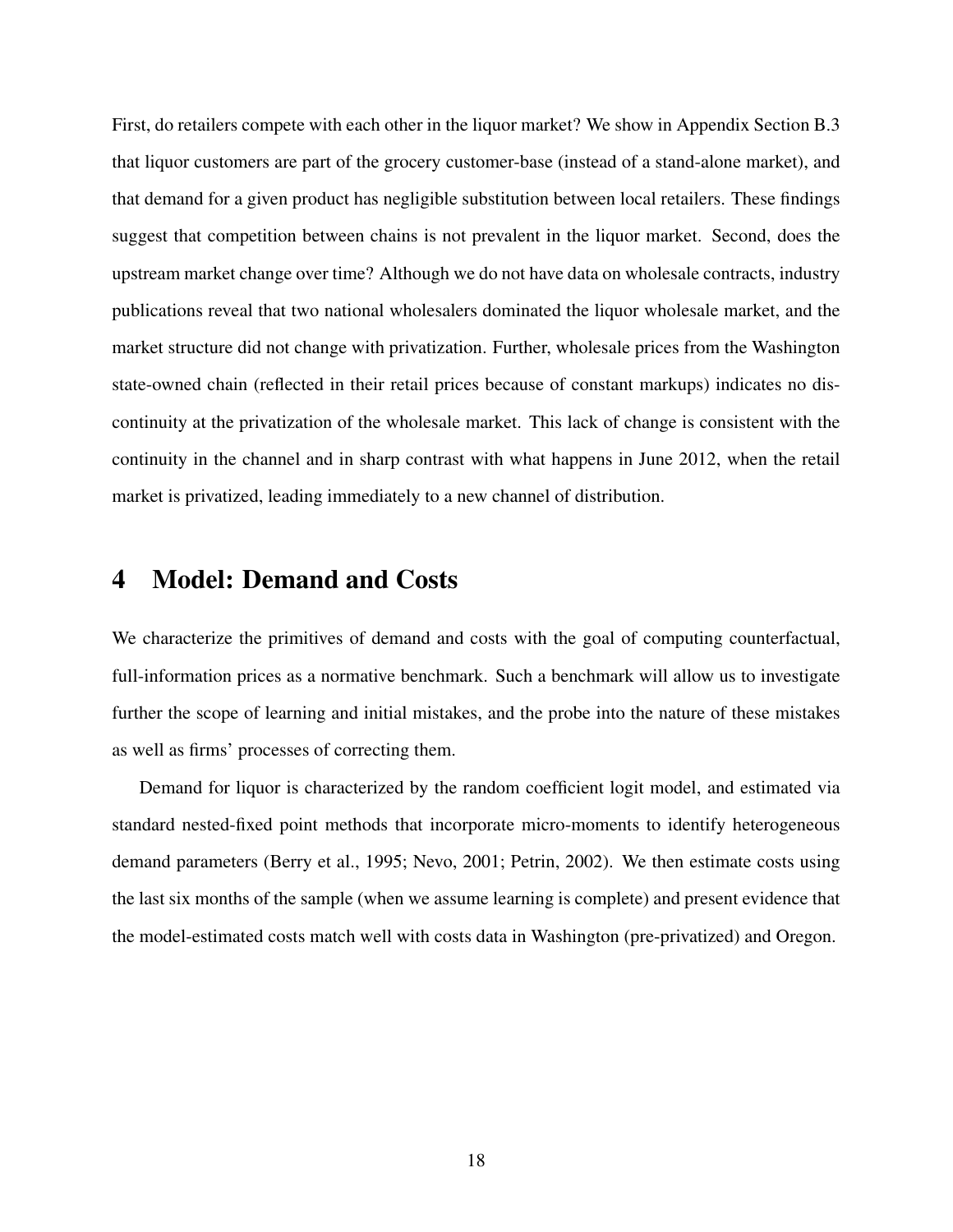### 4.1 The demand for liquor

Consumer *i* in market *m* in month *t* comes to retailer *r* to buy groceries, and derives utility from purchasing liquor *j*:

$$
u_{ijrmt} = \gamma_{ki} + \alpha_i p_{jrmt} + x_{jrmt} \beta + \delta_{jrm} + \lambda_{rt} + \xi_{jrmt} + \varepsilon_{ijrmt}.
$$
\n(4)

In the above, <sup>γ</sup>*ki* represents category *k* and household *i* specific intercept, where *k* takes 1 (bourbon and rye), 2 (Canadian whiskey), or 3 (Irish whiskey and scotch). The parameter  $\alpha_i$  represents household-specific price coefficients. These parameters capture heterogeneity in the tastes for liquor types and sensitivities to prices across households. *x jrmt* are time-varying indicator variables for whether or not the product is on feature or display, or the feature/display status is unknown. <sup>δ</sup>*jrm* are product-retailer and retailer-market fixed effects capturing tastes for different products, which could differ across shoppers going to different retailers or are in different markets. <sup>λ</sup>*rt* are retailer-time fixed effects capturing changes over time in the demand for liquor in grocery stores, or changes in market positions for different retailers (in the liquor market). ξ*jrmt* are unobserved characteristics or demand shocks. <sup>ε</sup>*i jrmt* are type-1 extreme value utility shocks. If the consumer does not buy any liquor in the given trip, her utility is normalized to  $u_{i0rmt} = \varepsilon_{i0rmt}$ .

The consumer chooses among products in a given retailer, i.e., from the choice set *Jrmt*. This choice set only includes products from the focal retailer, assuming that the liquor category does not drive store choice, and hence, that the retailers act as monopolists over their own store traffic. As noted earlier, this assumption is motivated by multiple corroborating observations including that (1) consumers' grocery shopping patterns after liquor deregulation are stable, (2) when a consumer makes a liquor purchase, she typically spends more on other grocery items than liquor on the trip, and (3) sales of a product does not respond to variations in local availability of the same product. With these assumptions, the market share within a retailer-market is an integral of logit choice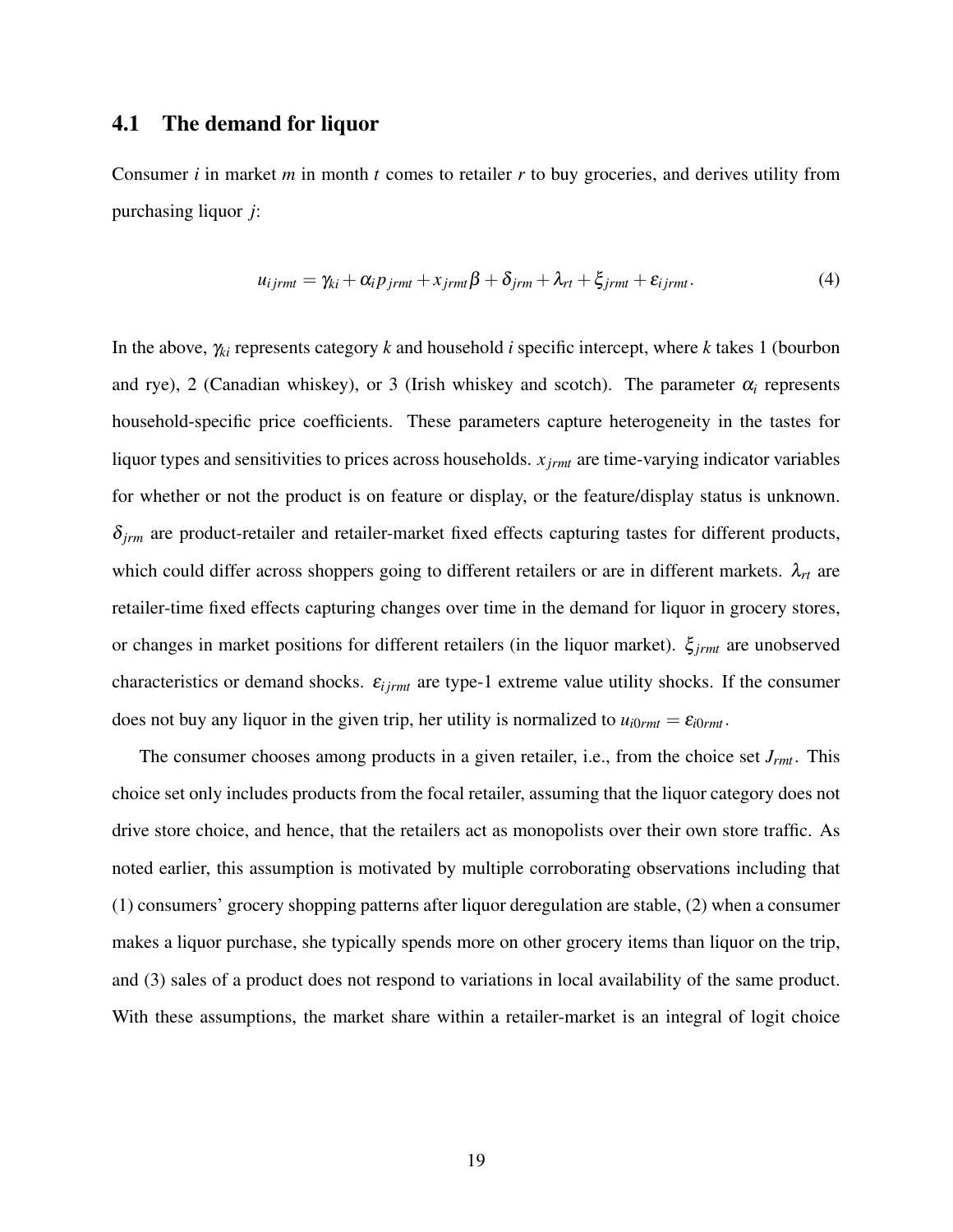probability over random coefficients

$$
s_{jrm} = \int s_{ijrm} dF(\alpha_i) = \int \frac{\exp(\gamma_{ki} + \alpha_i p_{jrm} + x_{jrm} \beta + \delta_{jrm} + \lambda_{rt} + \xi_{jrm})}{1 + \sum_{j' \in J_{rm}} \exp(\gamma_{k'i} + \alpha_i p_{j'rm} + x_{j'rm} \beta + \delta_{j'rm} + \lambda_{rt} + \xi_{j'rm})} dF(\alpha_i, \gamma_i).
$$
\n(5)

In Section 3.4, we show that Washington consumers potentially have different preferences towards the subcategories of liquor products compared to other states. Such differences might be an important driver of pricing mistakes. To capture this aspect in the model, we parameterize the household's preferences towards liquor subcategory  $k$  as a function of log household income,<sup>3</sup>

$$
\gamma_{ki} = \gamma_k \log(y_i),\tag{6}
$$

noting that the average category-level intercept is absorbed by product intercepts. We parameterize the price coefficient as a function of log household income and an independent normal random draw <sup>ν</sup>*<sup>i</sup>* ,

$$
\alpha_i = \alpha_0 + \alpha_1 \log(y_i) + \alpha_v v_i. \tag{7}
$$

## 4.2 Identification

**Price coefficient.** We estimate model parameters by a set of moments enforcing that demand shocks ξ*jrmt* are conditional mean zero, given instruments *zjrmt* (including non-price covariates, fixed effects, and excluded instruments for price and random coefficients):

$$
\mathbb{E}\left[\xi_{\text{jrmt}}|z_{\text{jrmt}}\right] = 0. \tag{8}
$$

One reason to instrument for prices is that, despite the inclusion of fixed effects, retailers might set prices based on private information not directly controlled for by these covariates: for example, the retailer might set higher prices for certain products in markets or time periods with high demand, in which case prices will be correlated with ξ*jrmt*. Another reason is that the price data are averaged

<sup>&</sup>lt;sup>3</sup>This income-sub category interaction term follows, but enriches, the specifications in Conlon and Rao (2015) and Miravete et al. (2018).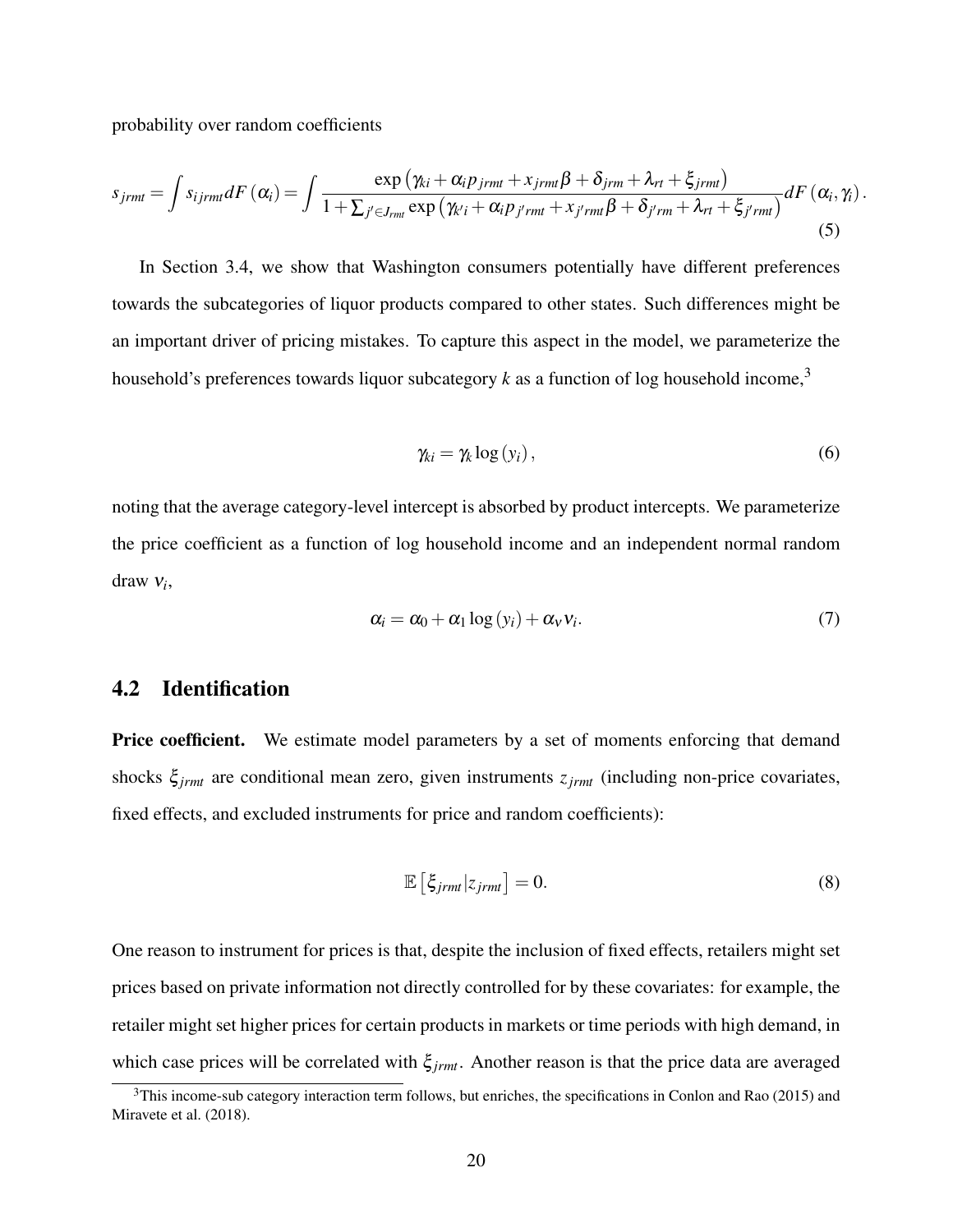across weeks in a month and stores in a retailer/3-digit zipcode, potentially averaging across stores or weeks (even days) with different prices and creating an attenuation bias. To address these concerns, we construct price instruments similar to Conlon and Rao (2015) and Miravete et al. (2018). For each product carried by each retailer, we construct average prices of the product carried by all other retailers and across all states other than Washington, and use them as the instrument for retail prices in Washington. The prices in other states likely capture wholesale price variations that are common across states but do not correlate with demand shocks in Washington (after controlling for the above fixed effects) or have independent measurement errors. One example of wholesale price co-movement is that prices of Scotch whiskey move with the USD-GBP exchange rate, as illustrated in Figure 11 in the Web Appendix.

**Random coefficients.** We identify the random coefficients by combining the instruments suggested by Berry et al. (1995) with additional micro-moments (Petrin, 2002). First, we count the number of products available in each retailer-market-month. Variations in the market shares of the focal product in response to changes in the number of products can help to identify the nonproportionate substitution to other products versus to the outside option captured by categoryintercepts <sup>γ</sup>*ki*.

Second, we construct five sets of micro-moments, using the Nielsen Homescan panel data, to help identify how the category intercept and price coefficient vary with log income. Specifically, we divide annual household income (in \$1,000s) into three bins  $I_b$ : [0, 42.5], (42.5, 85], (85,  $\infty$ ). For Washington households in Homescan who visit the six focal retailers, these three income bins create three roughly equal-sized groups.

Next, for each income bin, we compute three moments: the average probability of buying liquor among retailer visits, the average price paid among liquor purchases, and the share of the three major categories of liquor among purchases. For each set of parameters  $\theta$ , we match the theoretical moments to the sample analogs. The first set of moments match the average probability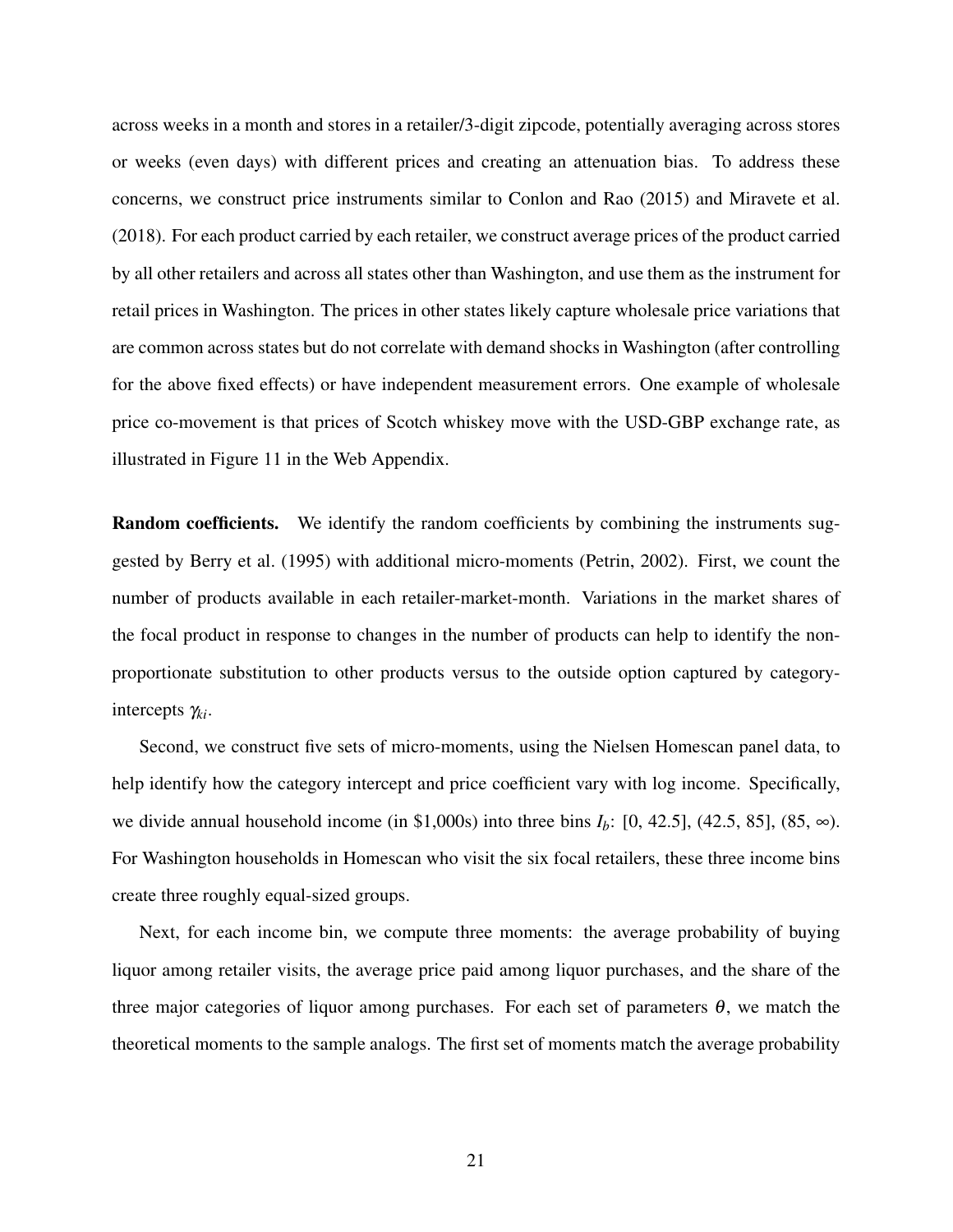of choosing the inside good:

$$
\bar{S}^b_{rm} = \frac{1}{N_b} \sum_{i \in I_b} \sum_{j \in J_{rm} \atop j \in J_{rm} \in I_{\rm} \tag{9}
$$

The second set of moments match the average price paid conditional on purchase of liquor:

$$
\bar{p}_{rmt}^{b} = \frac{1}{N_b} \sum_{i \in I_b} \frac{\sum_{j \in J_{rmt}} p_{jrmt} \cdot s_{ijrmt}(\theta)}{\sum_{j \in J_{rmt}} s_{ijrmt}(\theta)}.
$$
(10)

The third to fifth set of moments match, the share of bourbon (and rye), Canadian whiskey, and scotch (and Irish whiskey) among liquor purchases.

$$
\bar{s}_{rmt}^{k,b} = \frac{1}{N_b} \sum_{i \in I_b} \frac{\sum_{j \in k} s_{ijrmt}(\theta)}{\sum_{j \in J_{rmt}} s_{ijrmt}(\theta)}.
$$
\n(11)

In the above notation,  $N_b$  is the number of income draws falling into bin  $b$ ,  $k = 1, 2, 3$  is the product category, and  $j \in k$  represents product *j* falling into category *k*. As in Petrin (2002), we match the observed overall and category-level purchase probabilities and purchase prices to the simulated ones, yielding our micro-moments.

## 4.3 Estimation results

Table 1 reports parameter estimates for the mean and standard deviation of price coefficients. We control for product-retailer, retailer-market, retailer-year and month fixed effects but these are not directly reported in the table. We also estimate the model without household-level coefficients and without micro-moments as in Berry (1994).

In the random coefficient logit model ("main spec."), we find considerable heterogeneity in price sensitivities and in category utility (i.e. the intercept). The 5th percentile price sensitivity is -0.432 and the 95th percentile is -0.194 – the former is more than twice as large in magnitude as the latter. Part of this heterogeneity is driven by income, indicating that high-income consumers are less price-sensitive. Consistent with Conlon and Rao (2015), we also find that high-income consumers derive lower utility from the liquor category despite being less price sensitive.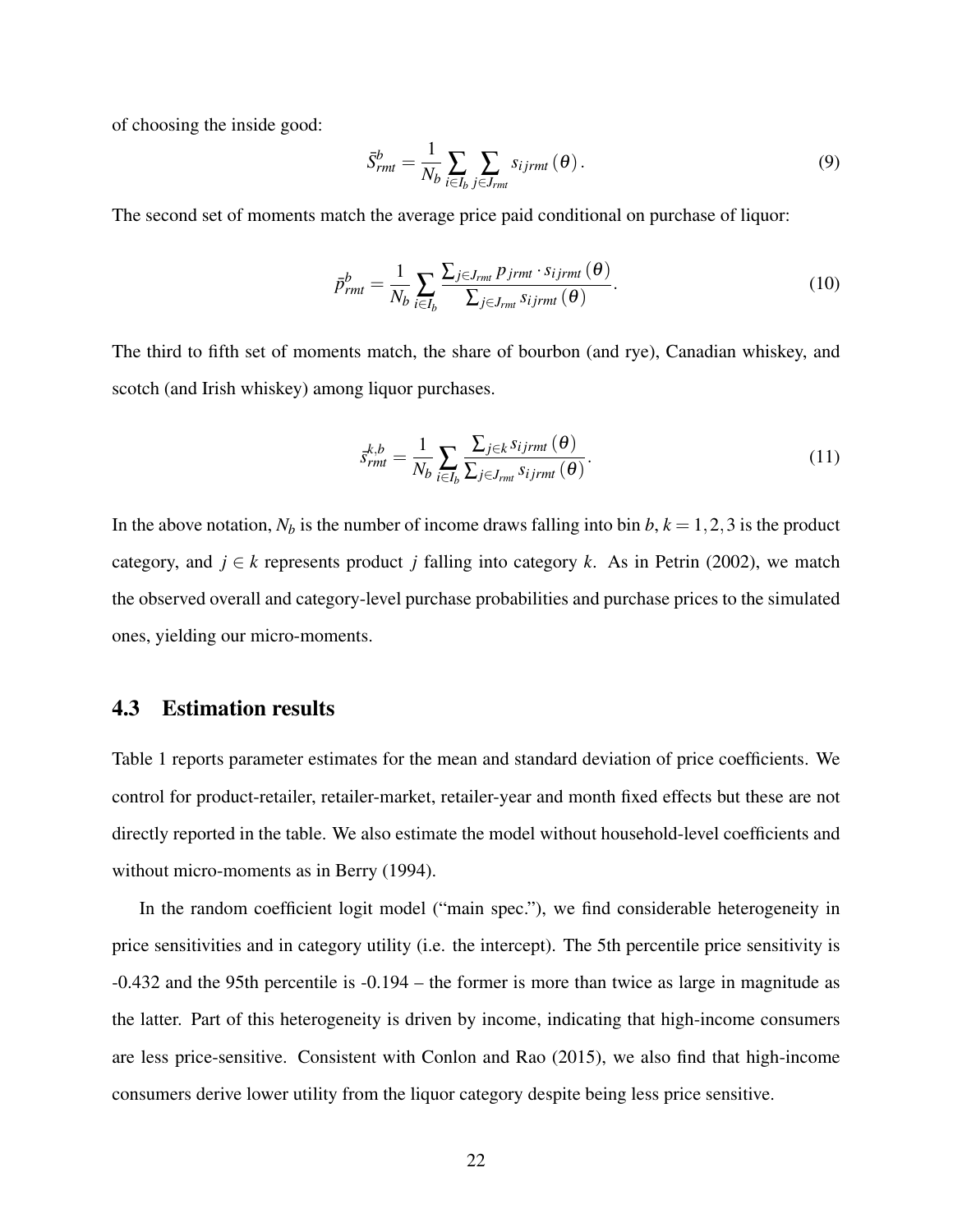#### [Insert Table 1 about here]

We measure the in-sample fit of the model using the R-squared for the mean utility projection, which is inverted from applying the Berry et al. (1995) contraction mapping on observed market shares given the nonlinear coefficients. We find that the model fits the data well, explaining 84% of the share variation. After estimation, we calculate the extent to which the estimated ξ*jrmt* are auto-correlated. When imposing an AR(1) structure, i.e.

$$
\xi_{\text{jrmt}} = \rho \xi_{\text{jrmt}-1} + \iota_{\text{jrmt}},\tag{12}
$$

we find that  $\hat{\rho} = 0.651$  (standard error = 0.002), indicating the within shocks,  $\xi_{jrm}$ , take a half-year to dissipate below 10% of their original influence.

Implied elasticities and markups. We next compute implied elasticities using our demand estimates. In table 2, we present the own- and cross-elasticity matrix for six products sold by retailer 32 in June, 2016. We find that elasticities are increasing in magnitude with price: the implied price elasticities of these example products range between -1.98 and -4.53.

Across all retailers and products, we find that the average elasticity at observed prices is -4.00. For products below a \$15 average price, the average elasticity is -2.59. For products above \$15, the elasticity is -4.79. These numbers are very close to Miravete et al. (2018) who find elasticities in the Pennsylvania liquor market to be -2.9 for cheap products and -4.9 for expensive products. Intuitively, this finding comes from the fact that consumers who are less sensitive to price (and thus are the main customers for high-end liquor) value the liquor category lower as a whole and thus have limited willingness to pay. Thus, retailers have lower percentage margins for high-price products.

Based on those elasticities, we compute the implied margin as a share of price if retailers set prices with full information about the demand parameters (the details of which will be shown in the next section). In the example below, for product 3, the retailer prices it at \$14.53 and gains 30.7% of the price as gross margin.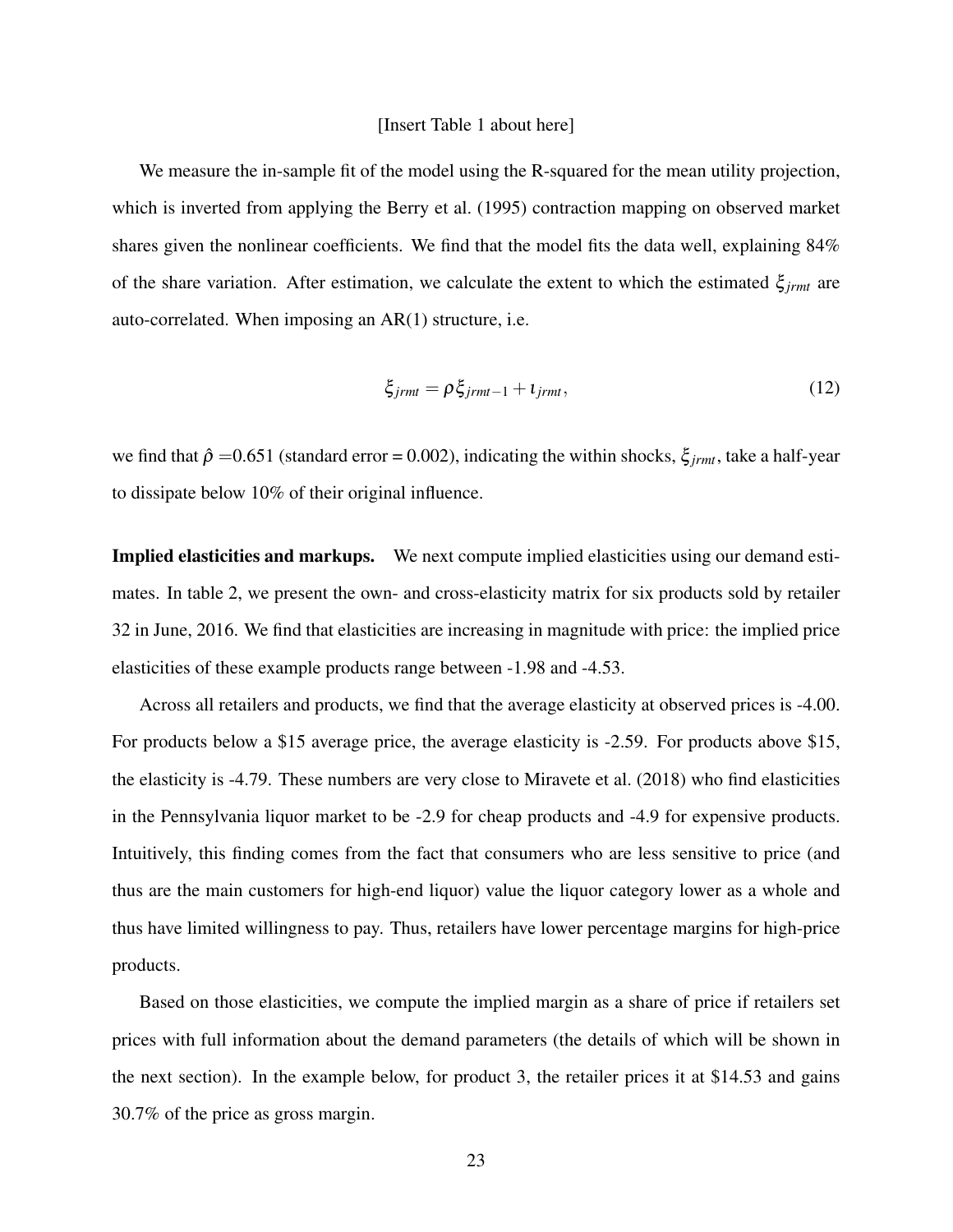[Insert Table 2 about here]

## 4.4 Wholesale price (marginal costs for the retailers)

State-level uniform pricing with full information. In this section, we outline a price-setting model where the retailer sets prices for all of its products given full information on demand. In Section 3, we presented evidence that retailer's appear to stop responding to new information and adjusting prices to incorporate demand fundamentals by early 2015. We take the strategy of imposing full-information optimal pricing for this latter part of the data and then validating this assumption with a comparison to pre-privatization Washington wholesale prices. We estimate the marginal cost function for the period April to September 2016 and translate these cost functions back in time using Oregon wholesale price data. We then evaluate the quality of our wholesale price estimates for the initial period in Section 5.1 and find that they match well with external measures.

To recover the cost function, we assume that retailer *r* sets prices for its products with the restriction that the price must be uniform for each product across all markets in Washington. When setting prices, the retailer knows demand primitives  $\mathscr{D}_r = \left( \{ \delta_{jrm}, \lambda_{rt} \}_{j,m,t}, \alpha, \beta, \gamma \right)$ , but not the realized demand shock, ξ*jrmt*. Instead, they take the projected demand shock from its one-month lagged value,  $\hat{\xi}_{jrm} = \hat{\rho} \xi_{jrm}^{-1}$ .<sup>4</sup>

Letting  $\tilde{s}_{irmt}$  denote the implied market shares when demand shock innovations are set to  $\tilde{\tau}_{\text{irmt}} = 0$ . The retailer, as a multi-product and multi-market monopolist, chooses the vector of prices,  $p_{rt}$ , to maximize the total profit in month  $t$ <sup>5</sup>,

$$
\pi_{rt}(p_{rt}) = \sum_{j \in J_{rm}m} \sum_{m \in M_r} \left( (1-f) \, p_{jrt} - c_{jrt} \right) \cdot \tilde{s}_{jrmt}(p_{rt}) \cdot h_{rmt},\tag{13}
$$

<sup>&</sup>lt;sup>4</sup>Accomodating the full solution to forecasting the impact of  $\hat{\xi}_{irmt}$  that accounts for the unobserved  $i_{irmt}$  requires a computational complex integration over many random variables (all products). Hitsch (2006) sets the entire  $\tilde{\xi}_{irmt} = 0$ and finds it does not affect the results meaningfully. We relax this assumption, setting  $\iota_{\text{irmt}} = 0$ .

<sup>&</sup>lt;sup>5</sup>One might wonder whether static profit maximization is a reasonable assumption. Following Hendel and Nevo (2006*b*), we test for consumer stockpiling and find little evidence in support of consumer stockpiling (see Appendix Table 4).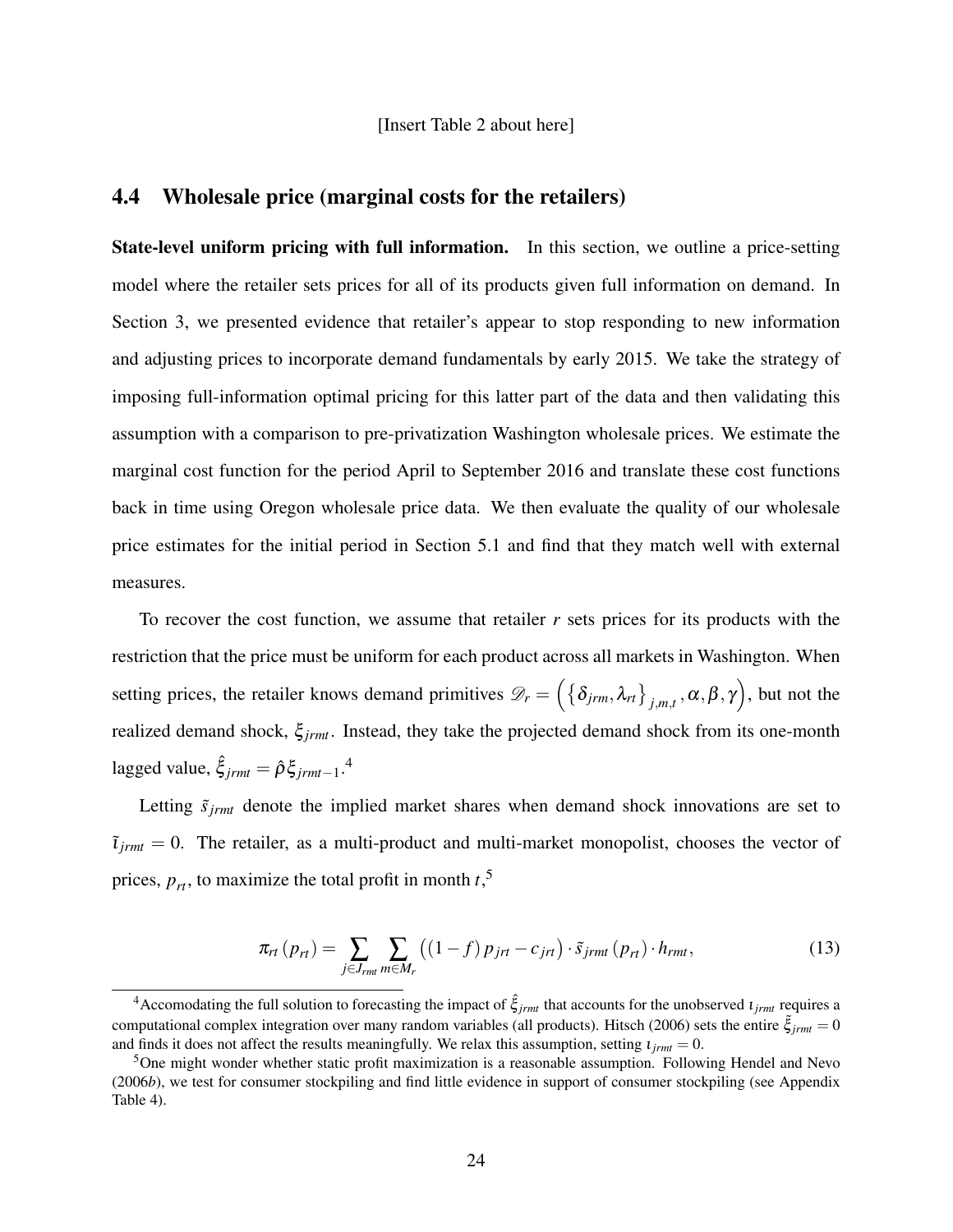where *M<sup>r</sup>* is the set of markets the retailer operates in, *hrmt* is the exogenous market size of market *m* for retailer *r* in month *t* (which is local population times the retailer's share of grocery revenue share in the market),  $c_{jrt}$  is the wholesale price (marginal cost) for product *j* in *t*, and  $f = 0.17$ is the share of gross revenue levied by the state, which is excluded from the list price. This profit maximization problem leads to the first-order condition such that for all *j*,

$$
\sum_{m} (1-f)\tilde{s}_{jrmt}(p_{rt})h_{rmt} + \sum_{j'} \sum_{m} ((1-f)p_{j'rt} - c_{j'rt})\frac{\partial \tilde{s}_{j'rmt}(p_{rt})}{\partial p_{jrt}}h_{rmt} = 0.
$$
 (14)

Using matrix notation, and inverting prices, reveals that:

$$
p_{rt} = \frac{c_{rt}}{1 - f} - (\Delta_{rmt})^{-1} \sum_{m} \tilde{s}_{rmt} (p_{rt}) \cdot h_{rmt}
$$
 (15)

where the *j*, *j'* th element of  $\Delta_{rmt}$  is  $\frac{\partial (\sum_m \tilde{s}_{jrm} h_{rmt})}{\partial p_{j'n}}$ .

We impose this optimality condition in the last six months of the sample and calculate implied markup  $(\Delta_{rmt})^{-1}$   $\tilde{s}_{rmt}$  over "effective cost"  $c_{rt}/(1-f)$  based on demand estimates. We use these markups to back out both wholesale prices  $c_{rt} = \left\{c_{jrt}\right\}_{j \in J_{rt}}$  and margin as  $(1-f)(\Delta_{rmt})^{-1} \tilde{s}_{rmt}$ divided by price (see Table 2 for examples).

We then project these wholesale price estimates to the rest of the sample. To do so, we assume that

$$
\log\left(c_{jrt}\right) = \bar{c}_{jr} + \tau_{k(j)y(t)} + \omega_{jrt}.\tag{16}
$$

The log wholesale price is composed of a component that is constant over time, but varies across products and retailers  $(\bar{c}_{jr})$ , and one that captures common category-year time variation  $(\tau_{k(j)y(t)})$ . In addition,  $\omega_{jrt}$  are mean-zero cost shocks. We estimate  $\bar{c}_{jr}$  as the average log wholesale price using the only the last six months of the 2016 sample. Separately, we estimate  $\tau_{k(j)y(t)}$  using the implied Oregon wholesale prices for the period before 2015 and normalizing  $\tau_{k(j)y(t)} = 0$  for the period of 2015-2016. Together, these estimates allow us to form wholesale price estimates for each product and time period.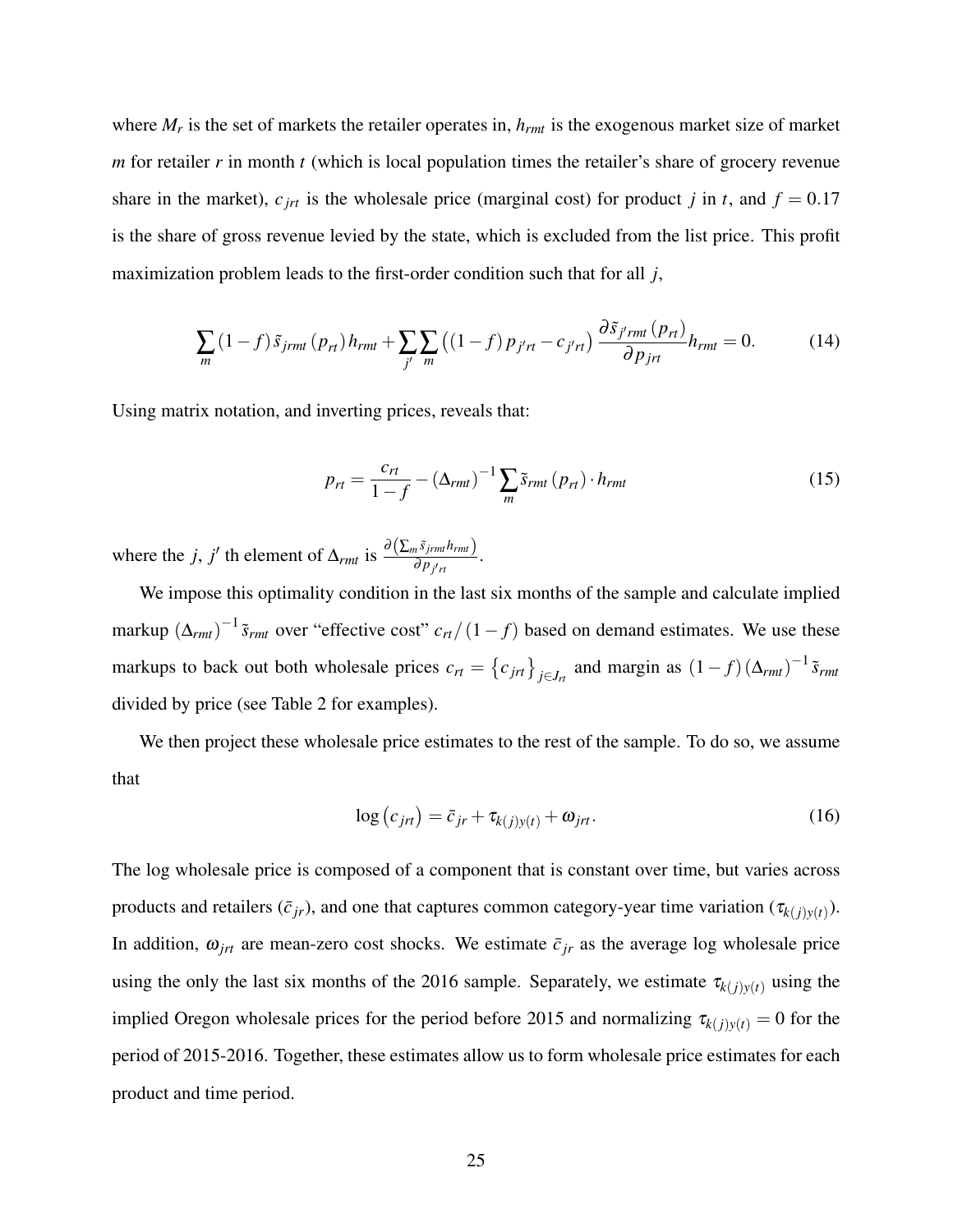We find that these wholesale prices have large dispersion across different products, but such dispersion is expected given the large amount of vertical differentiation in the category. In Year 2016, the 5th percentile of wholesale prices (among product-retailer pairs) is \$4.09, the median is \$12.23, and the 95th percentile is \$31.38. More details are presented in the Web Appendix: Figure 13 visualizes the distribution of estimated average wholesale prices  $\bar{c}_{ir}$ , and Table 7 presents estimates of wholesale price time trends from the Oregon wholesale price data. These estimates suggest that the wholesale price trends reflect a combination of inflation and exchange rate variations.

## 5 Do retailers learn, and how quickly?

In this section, we delve deeper into the size of mistakes, the speed of learning, what affects these mistakes and learning, and conclude with what retailers are learning about. We start the section by presenting evidence that retailers approach optimal pricing behaviors by the end of our sample period. We then turn to using our structural model estimates to simulate optimal prices for the rest of the sample period. By doing so, we construct a benchmark against which to compare the observed pricing behaviors. We use this comparison to calibrate the size of pricing mistakes and when those mistakes are reduced to approximately optimal prices. We then show a series of elaborations that demonstrate that the information content of experience matters, that experience in prior liquor markets matters, and what retailers are learning about from experience.

In most of this section, we use the structural model to simulate a counterfactual in which retailers have full information about demand and set prices optimally. This counterfactual serves as a benchmark to evaluate how close the observed retailer behavior is to perfect-information behavior. To solve for model-implied optimal prices we use our supply-side estimates to compute the implied marginal costs,  $\hat{c}_{jrt}$ , as predictions of equation (16) setting the error term  $\omega_{jrt}$  to zero. We solve for product-specific optimal prices for each of the three retailers in each month, assuming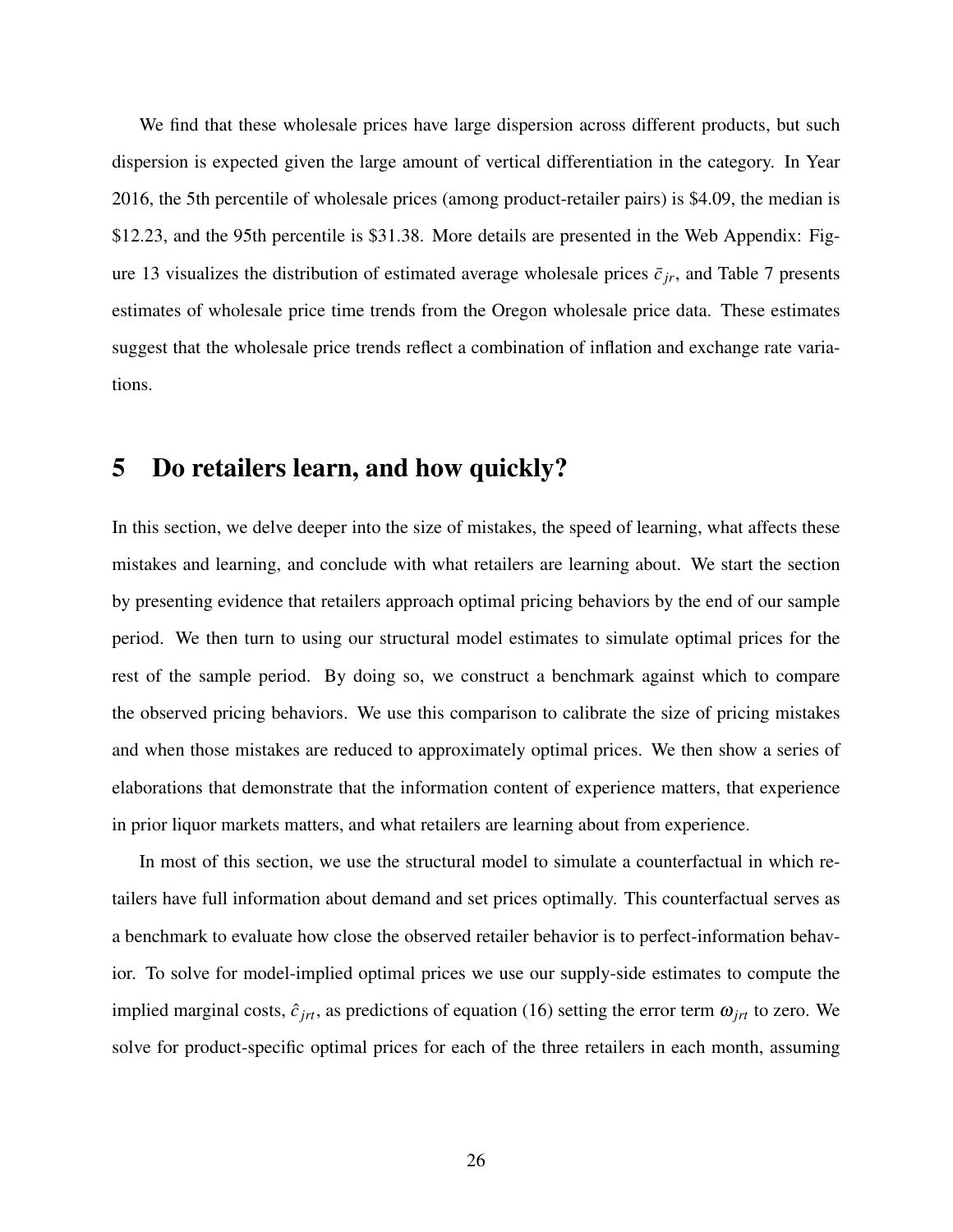each product's price is uniform within the state.<sup>6</sup> After obtaining  $p_{rt}^*$ , we compute the implied total profit for retailer *r* in month *m* across all products and markets from the retailer's profit function (equation (13)).

We contrast these optimal full-information profits against the profit implied by the observed prices. We measure the differences in observed prices and profits relative to the full-information benchmark: We construct a measure "%price gap" capturing the relative differences between the observed prices and the optimal prices implied by our estimates, or

$$
\% \text{price gap} = \frac{p_{jrt}^* - p_{jrt}}{p_{jrt}^*}. \tag{17}
$$

We also examine the percent profit gap obtained at observed and model-implied optimal prices,  $\sum_{r} (\pi_{rt}(p_{rt}^{*}) - \pi_{rt}(p_{rt}))$  $\frac{r(P_{rt}) - n_{rt}(P_{rt})}{\sum_r \pi_{rt}(p_{rt}^*)}$ , where the profit function  $\pi_{rt}(\cdot)$  is evaluated at our estimates of demand and costs.

Throughout this section (and the next one), we focus on three grocery retailers that were stable throughout our observation period–Retailer 158, 182, and 32–and that account for 80.7% of revenues. Retailers 152 and 182 operate in other states, but only ones where liquor cannot be sold in grocery stores, meaning that they have no direct experience with this category. Retailer 32, in contrast, has extensive experience selling liquor in the other states in which it operates, just not in Washington.

### 5.1 Do retailers approach optimal prices through learning?

Do retailers learn about demand within the sample period, i.e., within four years after entering the market? Our estimation of wholesale prices assumes that retailers are capable of setting fullinformation optimal prices by the end of the sample. To see whether this assumption is reasonable,

<sup>&</sup>lt;sup>6</sup>Specifically, we jointly solve for  $p_{rt}^*$  as the implied full-information optimal price vector, defined as a solution of the first-order condition defined by equation (15). The demand shocks are set to  $\hat{\rho}\hat{\xi}_{jrm-1}$ , the predictable part of the demand shock, noting that the innovation term ι*jrmt* is very small. To find the optimal prices, we iterate on equation (15) until  $p_{rt}^*$  converges for all products in each retailer-month. We also use an optimizer to directly maximize the joint profit and find the solution of optimal prices is robust.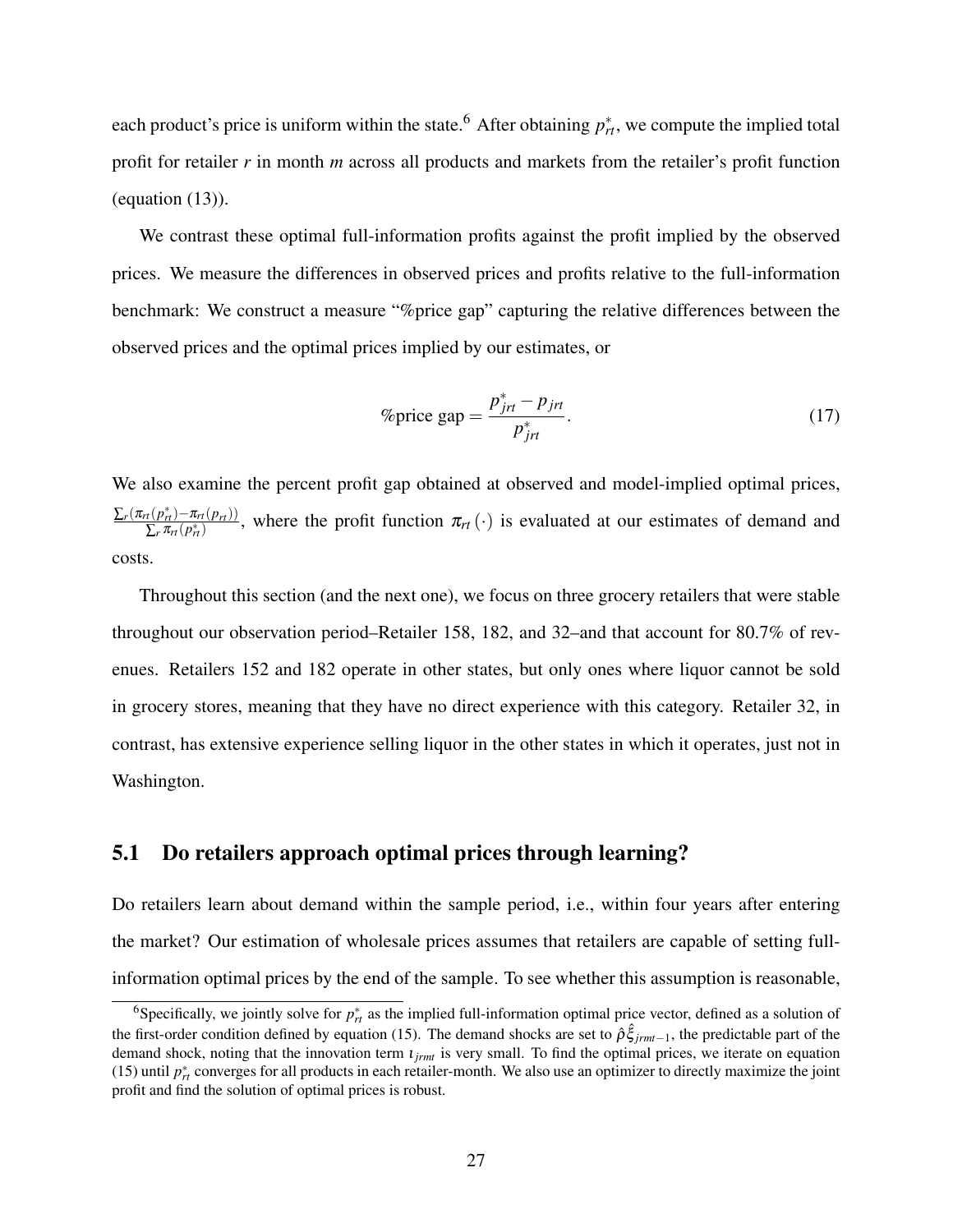we compare our estimates to direct measures of wholesale prices for a subset of products from the pre-privatization period. Before mid-2012, Washington State applies a fixed, 51.9% markup above the wholesale price for all products. One should note that a fixed markup rule will lead to shading of wholesale prices in cases where the fixed markup differs from optimal retail markups. However, comparing the model-implied wholesale prices to observed ones should still be instructive, particularly for products that have post-privatization retail markups that are similar to the pre-privatization fixed markup. To do so, we back out the wholesale price from published retail prices using data between March to May 2012, hand-match 65 products with size 750ml that are offered both before and after the privatization, and compare these prices to the corresponding model-implied ones.

If, by the end of the sample period, retailers have learned about demand and set prices optimally using this information, our estimated wholesale prices should be similar to the observed ones in all periods. We show in Figure 7 that their estimated wholesale prices are close to those backed out from the state data. The median wholesale price is \$12.1 in the privatized market, almost identical to the median wholesale price observed from the pre-privatization era at \$12.4. In addition, across products, the model-implied- and state- wholesale prices have a correlation coefficient of 0.99. Further, visual inspections suggest that the pre-privatization wholesale prices and the model-implied ones are closely related, but do have a slight rotation. The rotation is consistent with what one might expect from wholesale price shading arising from the fixed markup rule imposed during the pre-privatization period. As apparent in the figure, higher-priced products are affected more by this rotation than lower-priced products. As a result, the mean wholesale price is \$14.0 in the privatized market and \$13.0 in the pre-privatization era. Four premium whiskeys show cost differences larger than \$4, but they account for less than 0.5% of the total sales volume. For the products that make up most of the revenue in the market, the estimated wholesale prices seem to be within a small margin of error.

As a further validation test, we also compare the implied retailer wholesale prices with state wholesale prices in Oregon at various time periods. We find they are similar (see Appendix Figure 14), though the rotation that particularly affects the higher-priced products is more pronounced as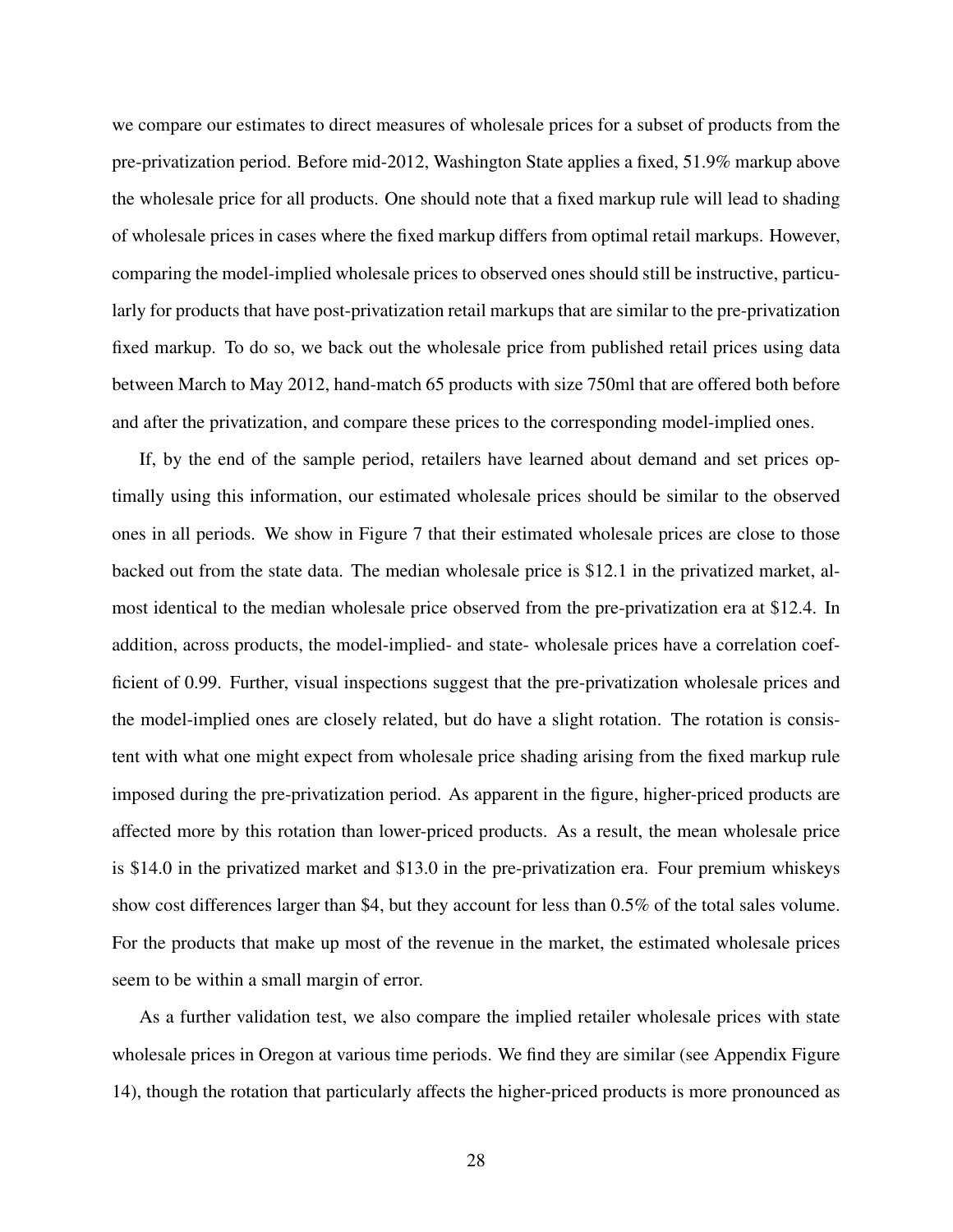one would expect due to the lower fixed-percent-markup rule in Oregon. Altogether, these results provide external validity that the model does a good job recovering wholesale prices that represent marginal costs for the retailers. Importantly, this validation also implies that, after operating in the market for a few years, retailers behave in ways consistent with the full-information optimal pricing.

[Insert Figure 7 about here]

## 5.2 The size of mistakes and speed of learning

Figure 8 presents, across all retailers for each quarter,<sup>7</sup> the gap between the observed and optimal prices and total profits. Prices in the first quarter differ markedly from the model-implied optimal prices, resulting in considerably lower profit in this period. In the median, prices are 9.3% higher than the optimal level with large dispersions (quartiles are [0%, 21%]), and such difference implies 9.3% lower profit compared to the full-information optimum. These price and profit differences in the initial period suggest that limited information about the new market is consequential in setting prices – the scope of learning about demand is high.

The gap between observed and optimal prices decreases over time, and particularly fast in the early periods. Already by the second quarter of the sample, prices are much closer to the optimum than at the start of the market: the median %price gap is 5.8%, quartiles are  $[-4\%, 15\%]$ . As a result, the profit gap shrinks to 6.2% – a third of the lost profits are recovered from learning in one quarter. By early 2016, the profit gap closes by 7.4 percentage points, which is 80% of the initial profit gap. This further reduction in profits results less from average price changes and more from shrinking the variation in the price gap distribution. The price gap interquartile range shrinks by 16 percentage points to [-2%, 3%] by 2016. This finding suggests that retailers learn about demand and improve pricing, and do so at a faster rate at the beginning than the end. Such learning brings significant improvements in the variable profits.

 $7$ Here, we define as quarter as the periods of June to August, September to November, December to February, and March to May. We shift the definition by a month to keep June 2012 in the first quarter of the sample.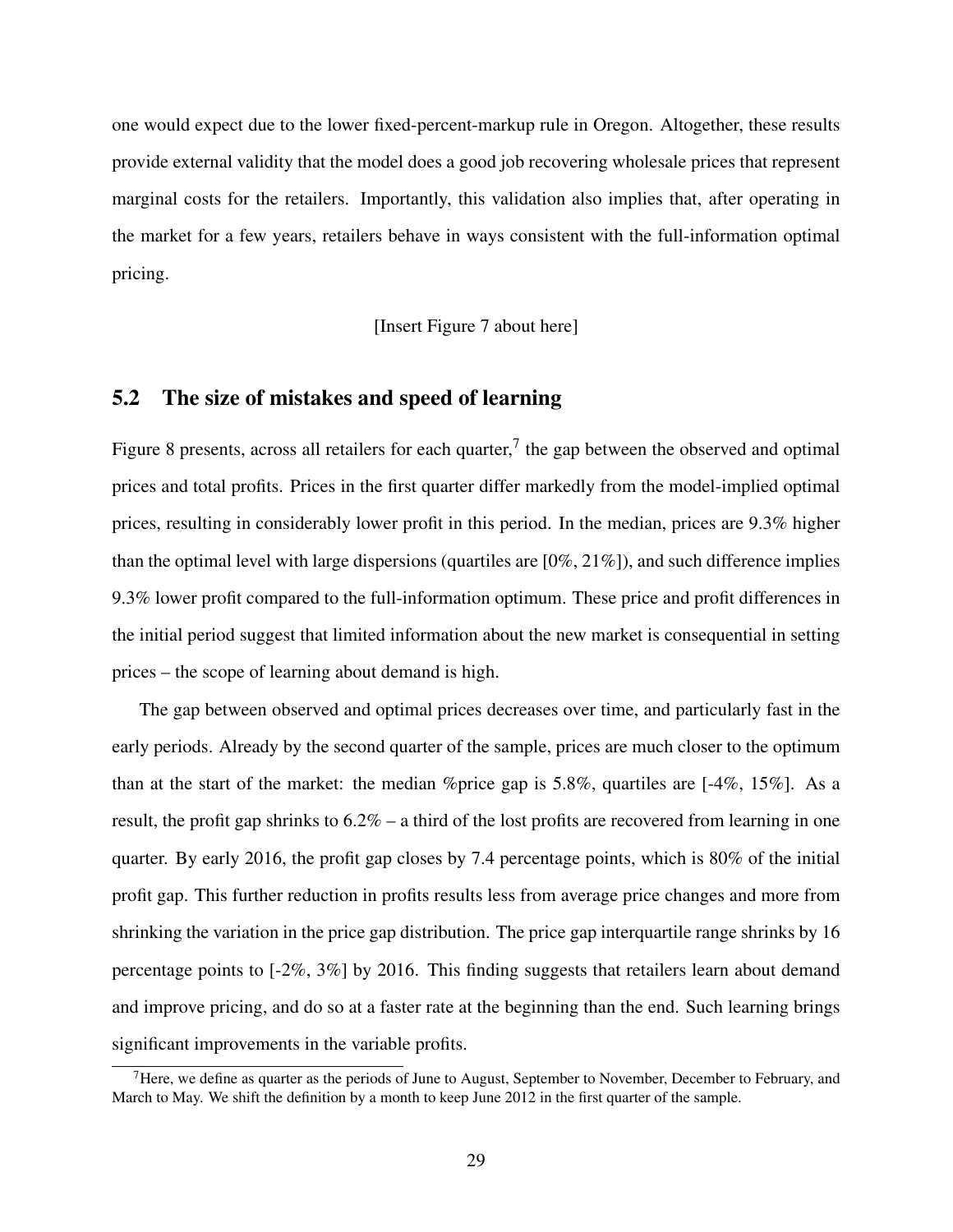#### [Insert Figure 8 about here]

## 5.3 The role of information

In section 3.2 we document that whereas Washington prices adjust based on realized quantity shocks in the period shortly after the privatization, other states' prices do not. This evidence suggests that realized quantity shocks carry information about demand and retailers learn by observing and reacting to this information from experiences in the new market.

If firms learn from observed market outcomes, one might imagine that experiences might contain different amounts of informative content. We consider the volume of sales as a reflection of the information content contained in the experiences from selling a product. The idea is that learning should occur more quickly for products with high sales volume than low sales volume because of this more informative experience. To examine this possibility, we divide products into highand low- sales quantity groups. To avoid confounding these groups with learning, we construct a median quantity split within the retailers based on the last six months of sales in our observation period (after the firms learned demand).

Figure 9 presents %price gaps by high-volume and low-volume products. Initial prices appear to be further away from the optimum for high-volume products than for low-volume ones. However, high volume products' prices more rapidly update, moving closer to the optimum at a faster pace than lower volume products. In the first six months, prices dramatically adjust downwards, with the median price moving from 13% to only 2% above the optimal level. In addition, the distribution of price gaps compresses in this period, with retailers first correcting for the extreme pricing mistakes (such as over-pricing by >30%): In the first six months, the inter-quartile range of pricing mistakes compresses from [1%, 26%] to [-4%, 8%] of optimal prices.

In contrast, for low-volume products initial mistakes are slightly smaller than high-volume products, but learning appears to be much slower. Six months in the market, the median price gap adjusts from 9% to 5% and the inter-quartile range of mistakes changes from [1%, 23%] to [-2%, 13%]. More than a quarter of products remain priced 10% above the optimum until around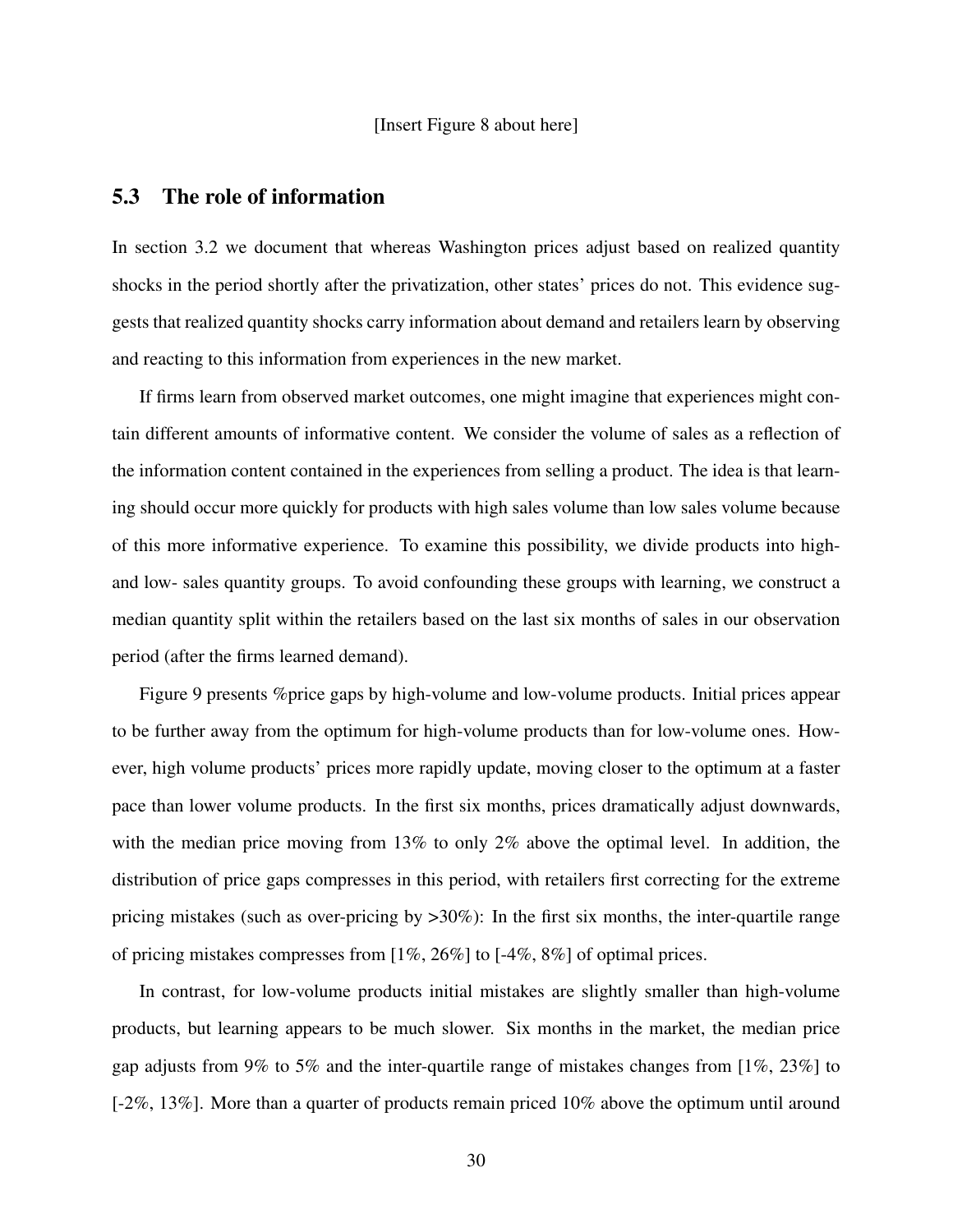mid-2014, two years after the privatization. Low volume products, however, actually face stronger incentives to learn in terms of the impact of a price change, i.e., they have higher price elasticities. Thus, the slower learning for low volume products suggests that the pace of learning is mor likely to be related to lacking information rather than managerial inattention (Arcidiacono et al., 2019).

#### [Insert Figure 9 about here]

## 5.4 The role of experience

The above overall patterns include Retailer 32, which has experience selling liquor in other states, and Retailer 158 and 182, which are new to the liquor market. One might expect retailers' prior experience selling liquor in other markets to play an important role in shaping their initial prices and learning rates in this market. Retailers with prior experience in other geographic markets might be able to transfer that knowledge to Washington, setting prices closer to the optimum at the start of the market. In contrast, retailers that have never sold liquor in other states might be less informed about demand, thus setting prices further away from the optimum, and have more to learn.

#### [Insert Figure 10 about here]

Retailers completely new to the liquor market. Figure 10 presents the distribution of %price gaps and the %profit gaps over time for each retailer. Focus on the two retailers with no prior liquor market experience, Retailers 158 and 182. At the start of the market, they set much higher prices than the full-information optimum: 13.8% and 16.3% higher in the median and with sizable dispersion across products. As a result, total variable profits at the observed prices are 11.8% and 14.9% lower than the optimum. The lack of experience is consequential for new retailers.

Over time, prices adjust towards the optimum. By the second quarter of 2014 for the two inexperienced retailers, the median price gap reduces to 2.2-0.0%, and the interquartile range reduces by more than half. After 1.5 years in the new market, these changes convert to a 7.9 and 11.7 percentage point decrease in the profit gaps, respectively (or 66-79% relative to the initial profit gap). This finding implies sizable gains from learning about demand within a short period of operating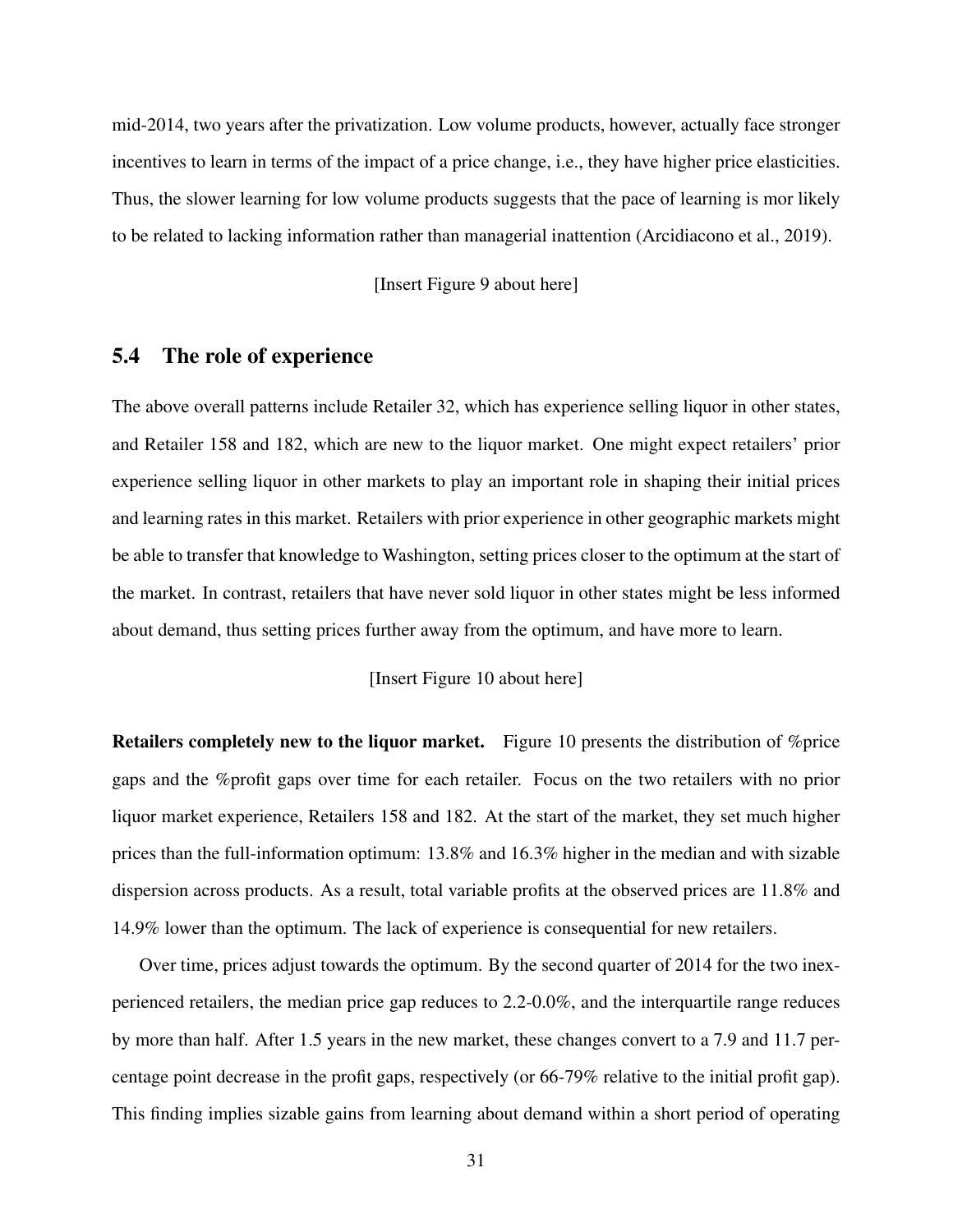in the market. Over a longer horizon, prices continue to improve, and that leads to further, but diminishing improvements in profits. By early 2016, prices are so close to optimal that retailers gain 99.5% of the optimal profit. Therefore, whereas initial mistakes are significant, the rate of learning is high for retailers who are completely new to the liquor market.

Although both inexperienced retailers learn relatively fast, their pricing patterns are distinct. Retailer 158 gradually decreases prices during the first six quarters in the new market, so that the median prices stabilize at 6.6% above the optimum. During the first two quarters of 2014, this retailer sharply drops prices so that media price is only 2.2% above the optimum, leading to sizable profit improvements. In contrast, Retailer 182 makes sharp price adjustments immediately after the first quarter in the market, so that the median price is at the optimum, closing about half of the initial profit gap. We conclude that, whereas both of the inexperienced retailers show similar initial mistakes and eventually achieve full-information optimal pricing, the rate of achieving optimal prices is heterogeneous even among inexperienced retailers. Because of the patterns of prices, we speculate that these differences likely reflect firm specific routines and managerial practices rather than differences in the initial beliefs .

The experienced liquor retailer that is new to Washington market. In contrast, Retailer 32 has operated in liquor markets in other states for many years. In the first quarter, this retailer sets prices 5.3% higher than the optimum, resulting in a profit gap of 6.3%. Although the experienced retailer still makes some pricing mistakes when the market opens, the magnitude of these mistakes is smaller that those of the inexperience retailers. Over time, the experienced retailer adjusts prices closer to the full-information optimum. In particular, in the first year of the sample, the median prices reduce to the level of the optimum, and this change implies a reduction in the profit gap by 2.4 percentage points (38% of its initial value). By 2016, the price distribution narrows, and the profit gap reduces to between  $1\%$  and  $4\%$  of the optimal profit.<sup>8</sup> Although the experienced retailer makes smaller initial mistakes suggesting that it is better-informed about demand than the

<sup>&</sup>lt;sup>8</sup>It also appears that Retailer 32 practices category-wide promotions, especially since 2014. Because high-low prices are not fully captured by the model, one should not necessarily interpret the spikes in the profit gap as ex post mistakes.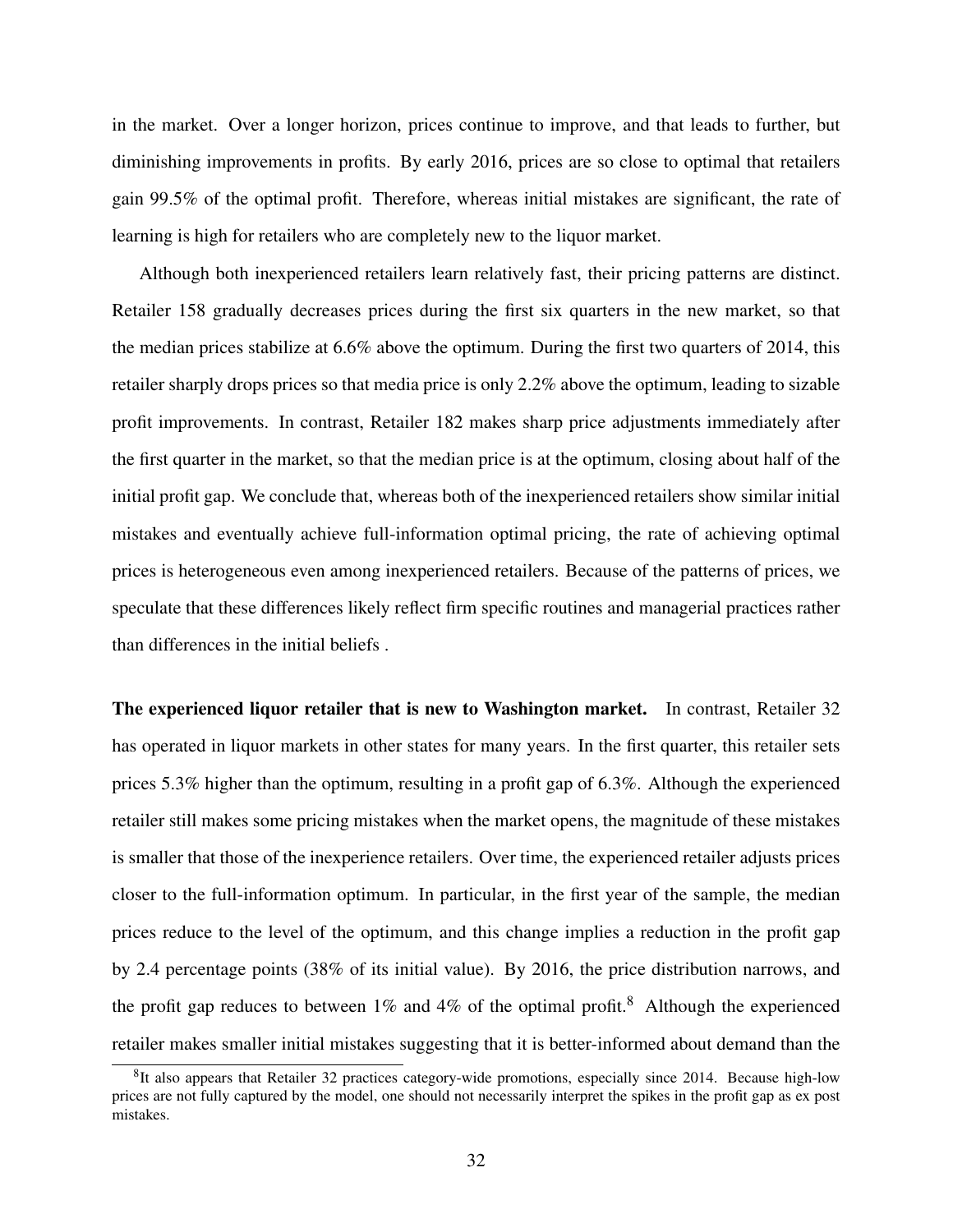inexperience retailers, there is still some meaningful scope for learning.

## 5.5 The nature of misinformation

Thus far, our evidence suggests that retailers eventually reach optimal pricing, that they do so as a result of responding to new information from experiences in the market, and that retailers are able to transfer knowledge gained from experience in other markets to the new market in order to generate superior initial performance. Although the underpinnings of our analysis suggest that information plays a central role, the specific patterns of price adjustment also suggest that differing managerial routines and practices between retailers might limit or shape the way (e.g., frequency and magnitude of price changes) such information is used. We now aim to provide a deeper understanding of what the retailers lack in their initial information about the market, and what it is they learn about demand.

In Section 3.5, we have discussed alternative explanations and focused our attention on two possible sources of misinformation. One possibility is high liquor taxes. Retailers have little knowledge about the overall price elasticities at such high tax levels, and, as a result, set incorrect prices for all products. Another possibility is Washington's distinct customer composition by product category (Figure 5 in Section 3.4). Notably, high-income customers in Washington have strong preferences for Canadian whiskey, relative to bourbon, rye, Irish whiskey, or scotch. Not knowing this customer distribution will lead to systematic pricing mistakes by product category.

Do either or both of the two conjectures explain retailers' initial prices? While we find that initial prices are too high, Figure 11 shows that pricing mistakes clearly differ across categories. Whereas all retailers over-price almost all bourbon and rye products by a significant margin, pricing mistakes seem to be smaller on Irish whiskeys and scotch, and almost non-existent for Canadian whiskey. These category-specific pricing mistakes are consistent initial misinformation about the composition of Washington liquor customers by product category.

[Insert Figure 11 about here]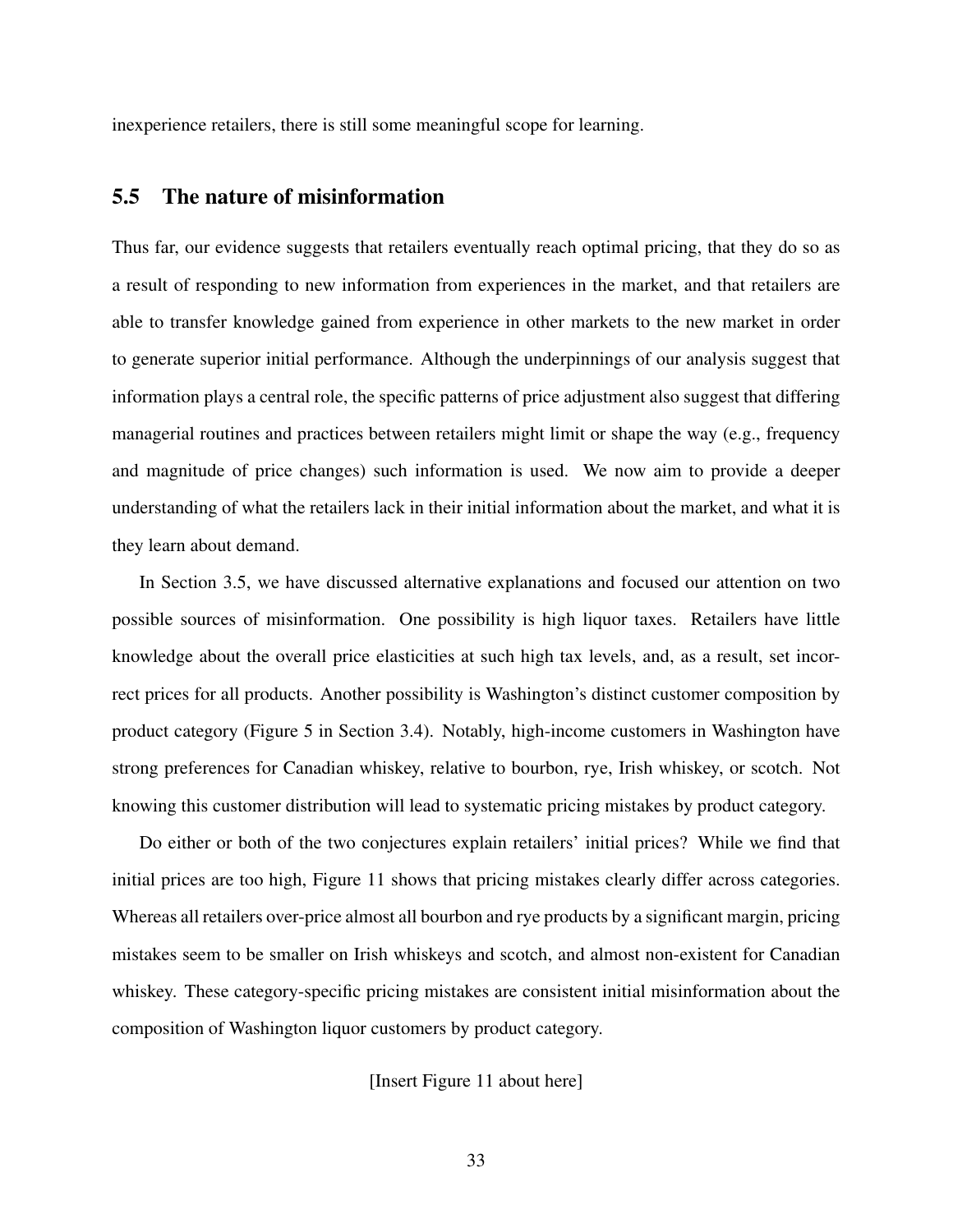To formally quantify these intuitions, we take a simple approach and test which of these two hypotheses –learning about price sensitivities or customer composition– can better explain retailers' initial prices. Our approach assumes that retailers are static profit maximizers who each set prices to maximize profit conditional on its *perceived* demand. Specifically, we assume that the perceived demand follows the demand model in Section 4.1 up to differences in the utility function parameters from equations (6)-(7). We allow retailers to have two types of biased beliefs: (1) the distribution of consumer price sensitivities ( $\alpha_0$  and  $\alpha_1$ ), or (2) the preferences towards product categories at different income levels (γ*<sup>k</sup>* ).

In Web Appendix D, we document details of the calibration exercise. We also report the calibrated parameters and model fit. Figure 12 summarizes how well each hypothesis explains the initial pricing mistakes. If we were to attribute all pricing mistakes as misinformation about the price sensitivity distribution independent of product categories (i.e., biased  $\alpha_0$  and  $\alpha_1$ ), we would explain about 18-33% of the initial profit gap. On the other hand, if we were to attribute all pricing mistakes as mis-information about the customer composition by product category (i.e., biased <sup>γ</sup>*<sup>k</sup>* ), we would rationalize about 53%-62% of observed profit gap, showing that misinformation about the customer composition explains the pricing patterns much better.<sup>9</sup>

#### [Insert Figure 12 about here]

The first three columsn of Table 3 summarizes the difference between perceived and estimated γ*k* 's, by retailer and category. First, we find that retailers make sizable and systematic mistakes for bourbon and rye, and for Canadian whiskey. Our structural demand model estimate for  $\gamma_1$  (for bourbon and rye) is -0.30, reflecting that Washington high-income consumers do not favor bourbon. In contrast, retailer-perceived  $\gamma_1$ , however, are between 1.36 and 1.65 for all retailers, suggesting that retailers set initial bourbon prices far above the optimum. Relative to reality, these initial prices reflect that *all* retailers anticipate a significantly higher fraction of high-income customers to patron this category. Conversely, the perceived  $\gamma_2$  (for Canadian whiskey) are all negative compared to the structural demand estimates, suggesting that *all* retailers believe that Canadian whiskeys should be

<sup>&</sup>lt;sup>9</sup>We also confirm that these hypotheses imply prices that align well with the data, shown in Appendix Figure 17.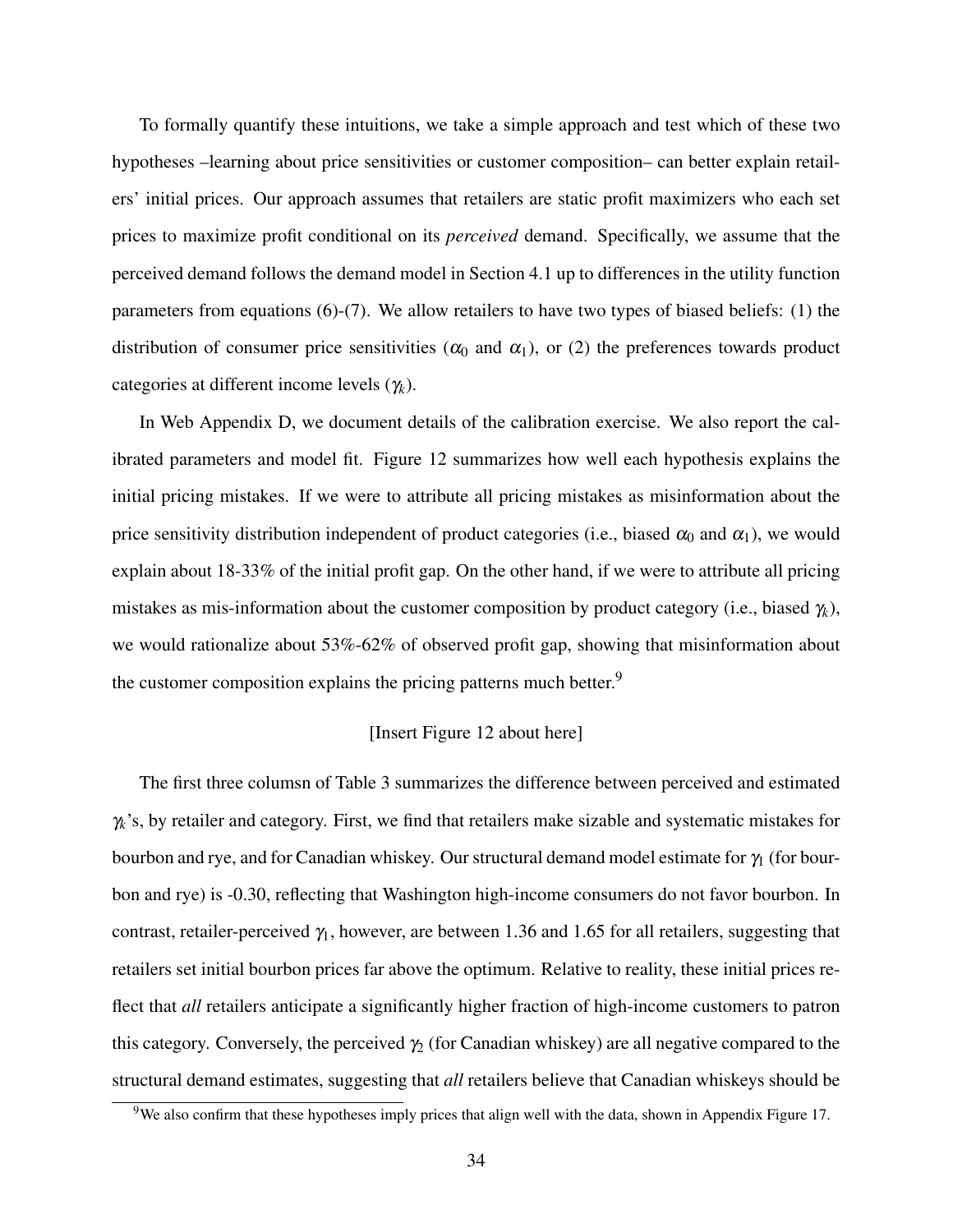positioned at the lower-income segment.

#### [Insert Table 3 about here]

Second, *why* do retailers make systematic mistakes about the customer composition? The last two columns of Table 3 shows the differences in quantity shares between other states and Washington, derived from Figure 5 earlier. For example, conditional on liquor purchase, high-income consumers in other states, i.e., those with household annual income above \$85,000, purchase 9.8% more of bourbon and rye, and 17.1% less Canadian whiskey, than Washington high-income consumers. Such differences are much less dramatic among the households with lower income. These purchase patterns are consistent with the direction of initial pricing mistakes by category. If retailers set initial prices by looking at the customer composition in other states, they would have anticipated more high-income customers in the bourbon and rye category, and consequently, overprice this category relative to others. This evidence suggests that what retailers learn about demand is nuanced customer segmentation that is distinct in the new market. Learning about such segmentation differences suggests retailers attend closely to the customers that buy products and adjust prices in response to new information about these segment preferences. If this is the case, these retailers are effectively implementing a deep level of sophistication in the way that they respond to complex new market conditions.

This difference in customer composition between Washington and other states presents additional insight about the role of experience. In section 5.4, we show that the experienced retailer initially performs considerably better than the inexperienced retailers, presumably by transferring knowledge gained from previous market experience. Because the previous markets' customer composition are wrong, we learn something about the nature of this knowledge transfer. The transfer needs to be more than simple price levels or relative price arrangements. It needs to be more than simply demand levels or even aggregated demand response. Instead, this evidence suggests that firms learn about general knowledge about pricing that allow them to adapt to new market conditions, possibly understanding deep fundamentals about what drives differences in customer demand across geographies. Although such learning and knowledge might be reflected in the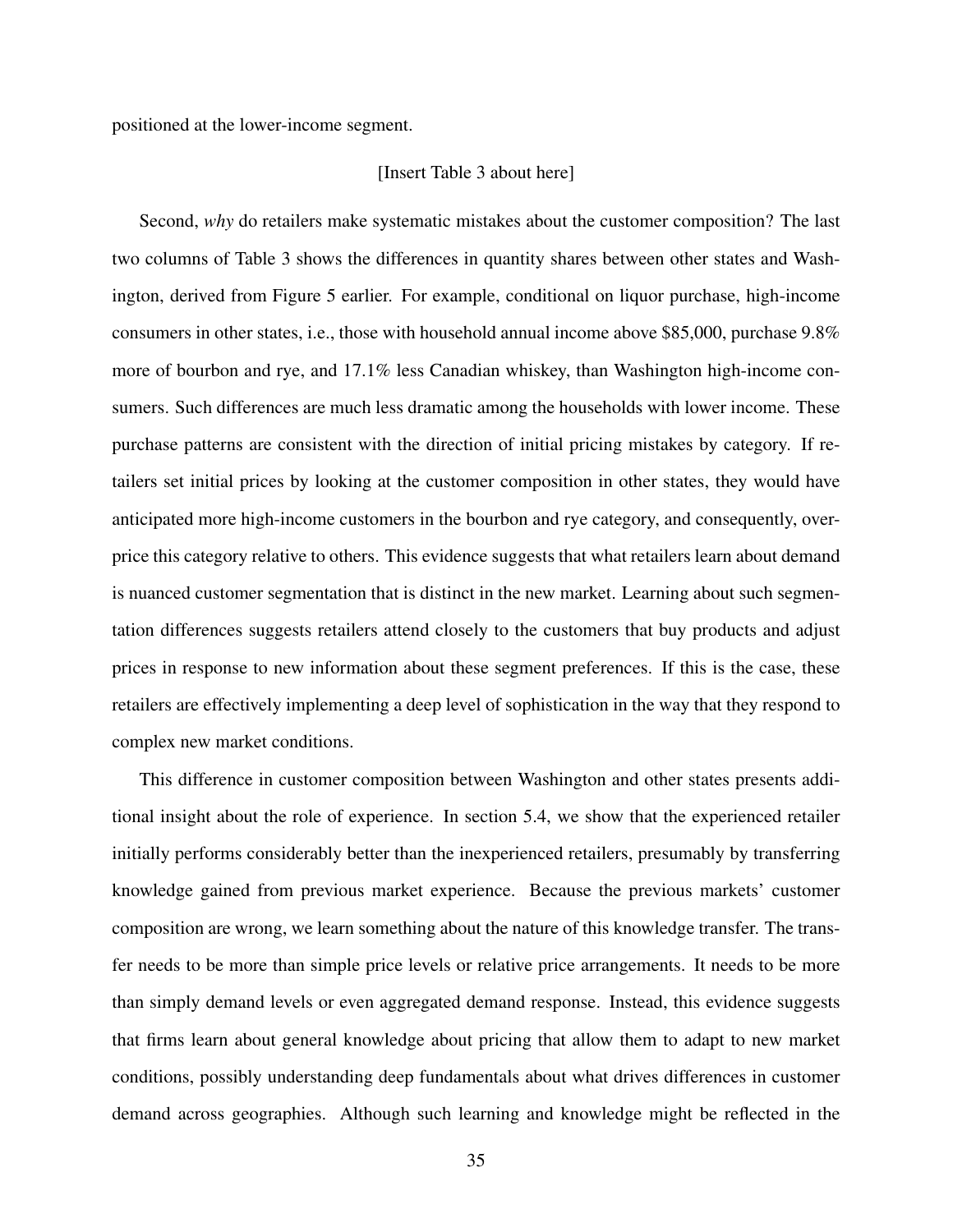kind of human capital accumulation in learning-by-doing models (e.g., Argote and Epple, 1990; Benkard, 2000), this level of sophistication also suggests deeper dynamic capabilities (Teece et al., 1997; Day, 2011). Overall, these findings are consistent with managers engaging in sophisticated pricing and learning behaviors beyond what managers can or do describe in interviews.

## 6 Conclusion

In this paper, we empirically study whether, and how quickly, entrants to new markets learn about demand and adapt towards fully-informed pricing. Focusing on the privatized Washington State liquor market, we document large price changes across a broad range of products and present novel evidence showing that these changes result from retailer learning about demand: prices change in response to realized demand shocks and adjust to better reflect demand primitives. We then investigate the nature of initial pricing mistakes and the process by which firms correct them, with the assistance of a structural model estimated using a combination of aggregate-level data on quantity and price, micro-data on customer compositions, and direct cost data from liquorcontrol states. We delivery three findings: First, retailers do learn and converge to fully-informed pricing by the end of the sample, but initial pricing mistakes are consequential and account for an average 9% loss in variable profits. Second, prior experience affect retailers' starting positions and products with rich sales information correct prices at a quicker pace. Third and finally, initial pricing mistakes are most consistent with misinformation about customer composition by product category in Washington vis-a-vis other states.

Structural models are used to make predictions of market outcomes under a counterfactual policy shock, where one makes crucial assumptions on the ways firms re-optimize under the new, counterfactual equilibrium. Canonical models assume firms are fully-rational optimizers with rational expectations – as oracles who can forecast what happens in the new market. Yet empirical evidence in many fields often reveals much slower price adjustment in macroeconomics (Bils and Klenow, 2004), pricing anomalies and violations of the efficient-market hypothesis in finance (Lo,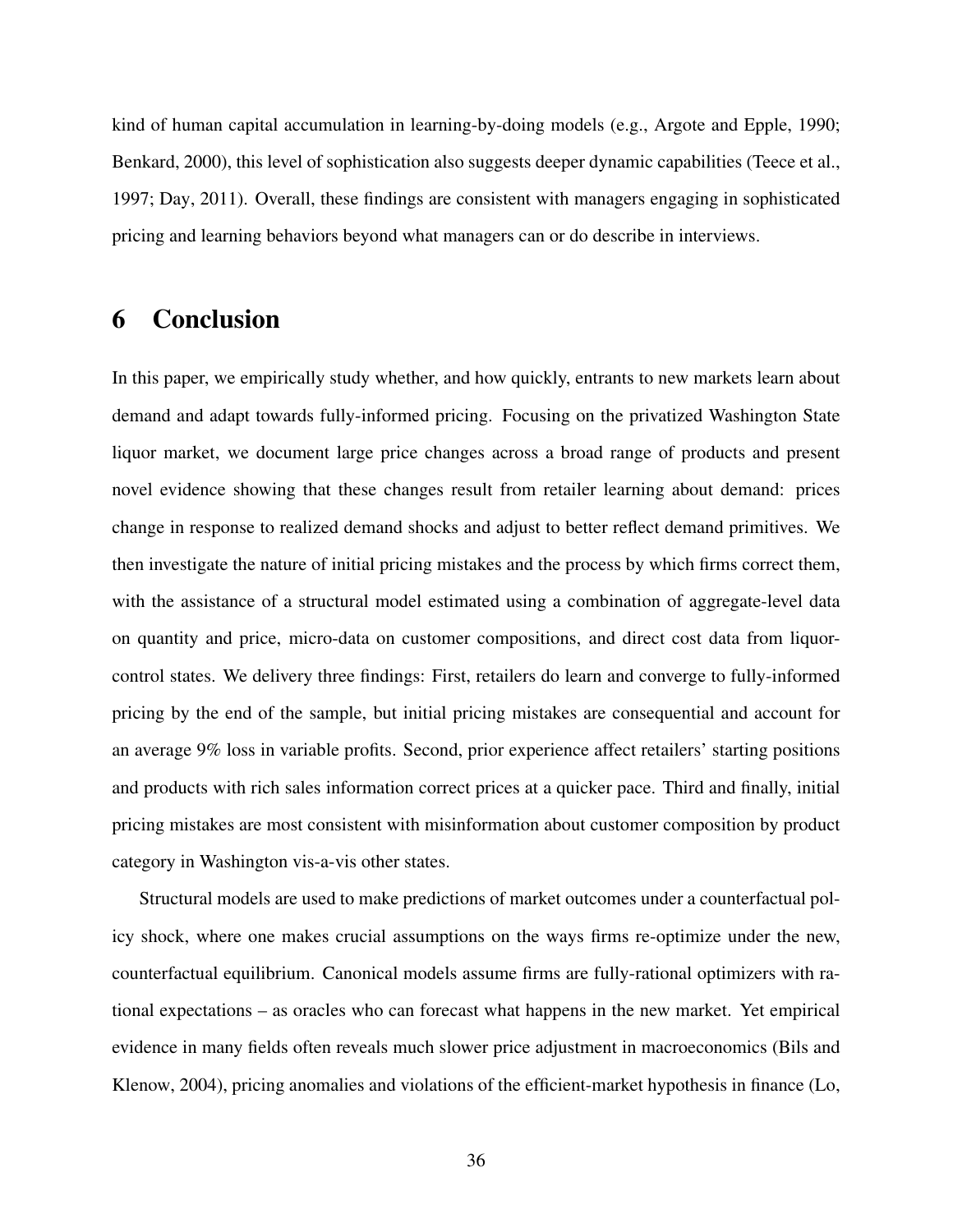2017), departures from profit maximization in industrial organization and marketing (Arcidiacono et al., 2019; DellaVigna and Gentzkow, 2019), and managers self-reports of using heuristic-based decision-making (Noble and Gruca, 1999). Understanding the nature of these departures from the canonical model will affect how we interpret, or modify, these structural models. Speaking to this broad question, our evidence in this context suggest that retailers behave consistent with models of rational (or optimizing) agents, but depart from canonical models in the information sets they possess. In the short run, information acquisition and processing might be costly and such costs drive firm behavior away from the predictions of a canonical, full-information model. However, in the long run, firm behavior seem to converge to a fully-optimizing model.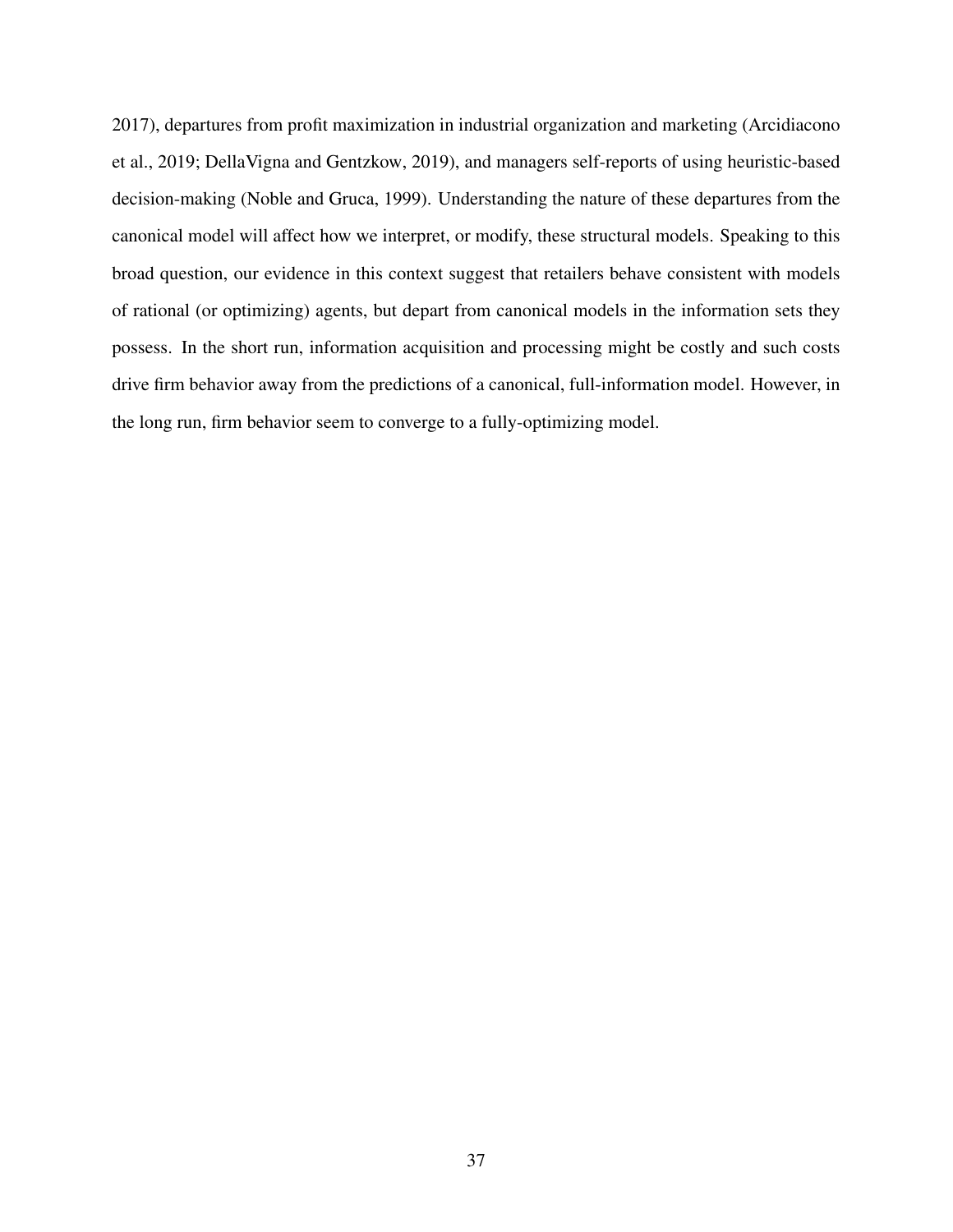### References

Adams, Brian and Kevin R Williams (2017), 'Zone pricing in retail oligopoly'.

- Aguirregabiria, Victor, Daniel Ershov and Junichi Suzuki (2016), 'Estimating the effects of deregulation in the ontario wine retail market'.
- Arcidiacono, Peter, Paul B Ellickson, Carl F Mela and John D Singleton (2019), 'The competitive effects of entry: Evidence from supercenter expansion', *Available at SSRN 3045492* .
- Arellano, Manuel and Stephen Bond (1991), 'Some tests of specification for panel data: Monte carlo evidence and an application to employment equations', *The review of economic studies* 58(2), 277–297.
- Argote, Linda and Dennis Epple (1990), 'Learning curves in manufacturing', *Science* 247(4945), 920–924.
- Argote, Linda, Sara L Beckman and Dennis Epple (1990), 'The persistence and transfer of learning in industrial settings', *Management science* 36(2), 140–154.
- Benkard, C Lanier (2000), 'Learning and forgetting: The dynamics of aircraft production', *American Economic Review* 90(4), 1034–1054.
- Berry, Steven, James Levinsohn and Ariel Pakes (1995), 'Automobile prices in market equilibrium', *Econometrica: Journal of the Econometric Society* pp. 841–890.
- Berry, Steven T (1994), 'Estimating discrete-choice models of product differentiation', *The RAND Journal of Economics* pp. 242–262.
- Bils, Mark and Peter J Klenow (2004), 'Some evidence on the importance of sticky prices', *Journal of political economy* 112(5), 947–985.
- Bloom, Nicholas, Erik Brynjolfsson, Lucia Foster, Ron S Jarmin, Megha Patnaik, Itay Saporta-Eksten and John Van Reenen (2017), 'What drives differences in management?'.
- Chandy, Rajesh K and Gerard J Tellis (2000), 'The incumbent's curse? incumbency, size, and radical product innovation', *Journal of marketing* 64(3), 1–17.
- Chintagunta, Pradeep K, Jean-Pierre Dubé and Vishal Singh (2003), 'Balancing profitability and customer welfare in a supermarket chain', *Quantitative Marketing and Economics* 1(1), 111– 147.
- Christensen, Clayton M (2013), *The innovator's dilemma: when new technologies cause great firms to fail*, Harvard Business Review Press.
- Conlon, Christopher T and Nirupama Rao (2015), 'The price of liquor is too damn high: Alcohol taxation and market structure'.
- Covert, Thomas R (2015), 'Experiential and social learning in firms: the case of hydraulic fracturing in the bakken shale'.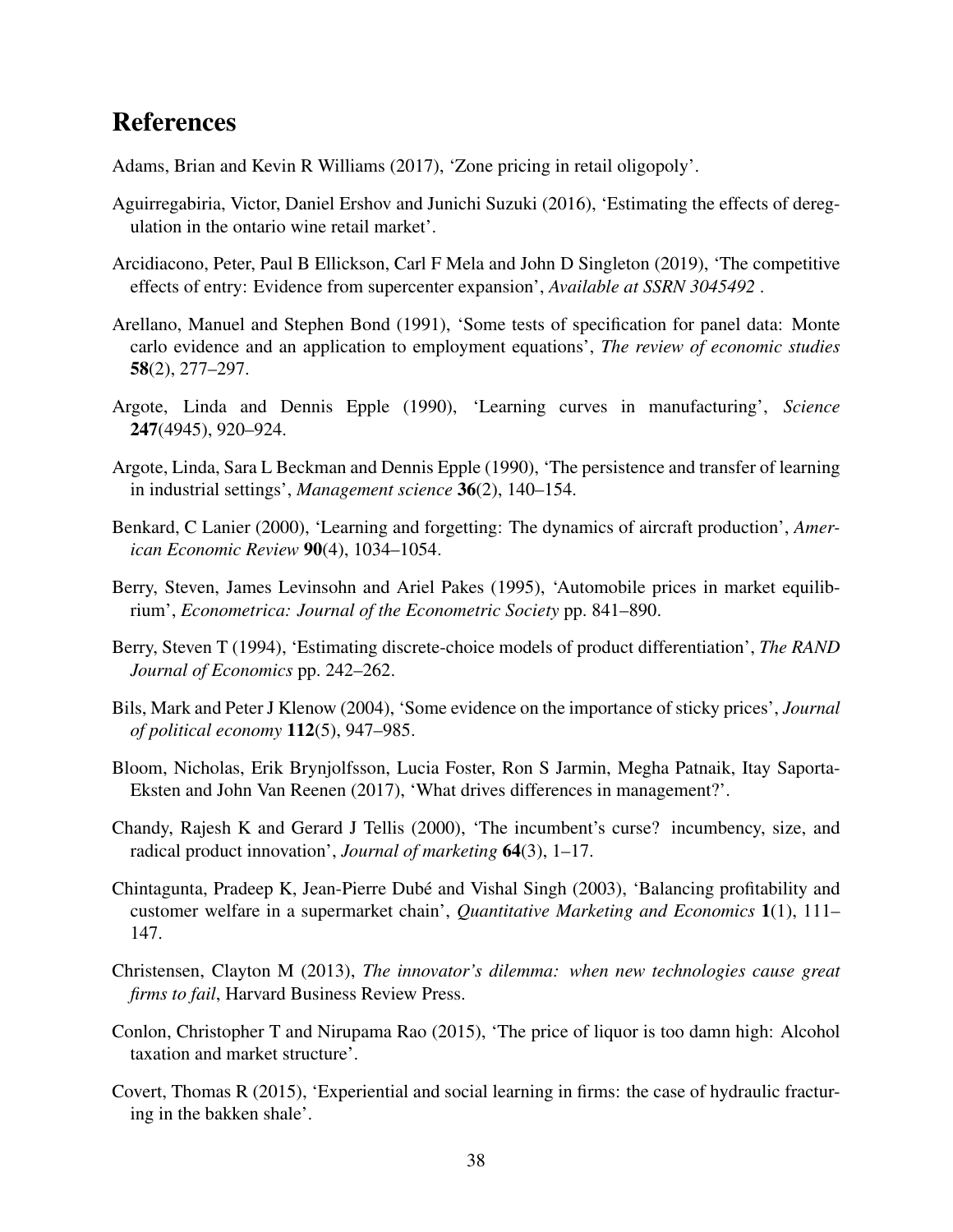- Day, George S (2011), 'Closing the marketing capabilities gap', *Journal of marketing* 75(4), 183– 195.
- DellaVigna, Stefano and Matthew Gentzkow (2019), 'Uniform pricing in us retail chains', *The Quarterly Journal of Economics* 134(4), 2011–2084.
- Dixit, Ashutosh and Pradeep K Chintagunta (2007), 'Learning and exit behavior of new entrant discount airlines from city-pair markets', *Journal of Marketing* 71(2), 150–168.
- Doraszelski, Ulrich, Gregory Lewis and Ariel Pakes (2018), 'Just starting out: Learning and equilibrium in a new market', *American Economic Review* 108(3), 565–615.
- Ellickson, Paul B, Mitchell J Lovett and Bhoomija Ranjan (2019), 'Product launches with new attributes: A hybrid conjoint–consumer panel technique for estimating demand', *Journal of Marketing Research* 56(5), 709–731.
- Goldfarb, Avi and Mo Xiao (2011), 'Who thinks about the competition? managerial ability and strategic entry in us local telephone markets', *The American Economic Review* 101(7), 3130– 3161.
- Hansen, Lars Peter (1982), 'Large sample properties of generalized method of moments estimators', *Econometrica: Journal of the Econometric Society* pp. 1029–1054.
- Hendel, Igal and Aviv Nevo (2006*a*), 'Measuring the implications of sales and consumer inventory behavior', *Econometrica* 74(6), 1637–1673.
- Hendel, Igal and Aviv Nevo (2006*b*), 'Sales and consumer inventory', *The RAND Journal of Economics* 37(3), 543–561.
- Hitsch, Günter J (2006), 'An empirical model of optimal dynamic product launch and exit under demand uncertainty', *Marketing Science* 25(1), 25–50.
- Hitsch, Günter J, Ali Hortacsu and Xiliang Lin (2019), 'Prices and promotions in us retail markets: Evidence from big data'.
- Hortaçsu, Ali, Fernando Luco, Steven L Puller and Dongni Zhu (2019), 'Does strategic ability affect efficiency? evidence from electricity markets', *American Economic Review* 109(12), 4302– 42.
- Illanes, Gastón and Sarah Moshary (2018), 'Market structure and product variety: Evidence from a natural experiment in liquor licensure'.
- Jeon, Jihye (2017), 'Learning and investment under demand uncertainty in container shipping'.
- Kaplan, Abraham David Hannath, Robert F Lanzillotti et al. (1958), Pricing in big business: a case approach., Technical report.
- King, Andrew A and Christopher L Tucci (2002), 'Incumbent entry into new market niches: The role of experience and managerial choice in the creation of dynamic capabilities', *Management science* 48(2), 171–186.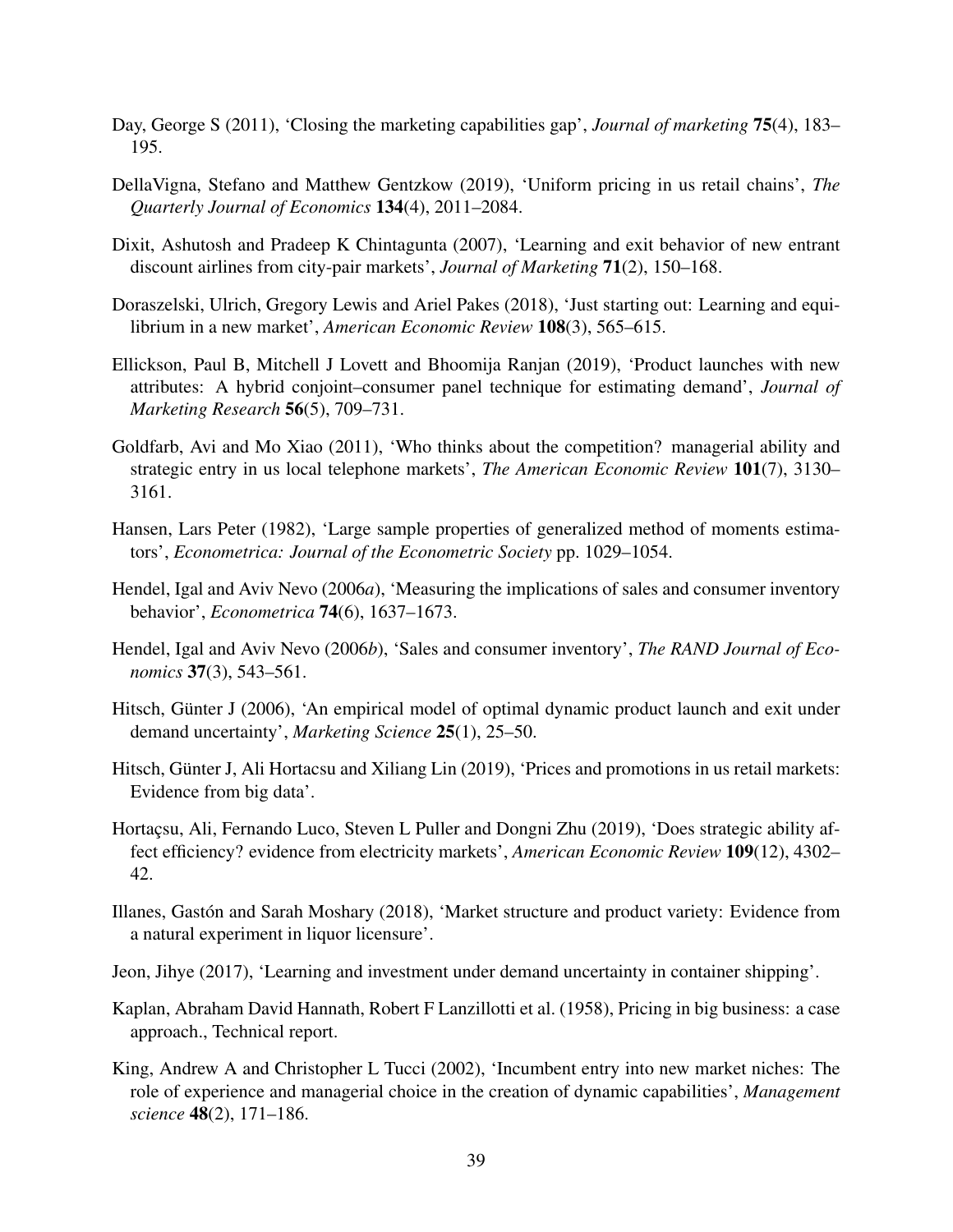- Lo, Andrew W (2017), 'Efficient markets hypothesis', *The New Palgrave Dictionary of Economics* pp. 1–17.
- Miravete, Eugenio J, Katja Seim and Jeff Thurk (2018), 'Market power and the laffer curve', *Econometrica* 86(5), 1651–1687.
- Morgan, Neil A, Douglas W Vorhies and Charlotte H Mason (2009), 'Market orientation, marketing capabilities, and firm performance', *Strategic management journal* 30(8), 909–920.
- Nevo, Aviv (2001), 'Measuring market power in the ready-to-eat cereal industry', *Econometrica* 69(2), 307–342.
- Noble, Peter M and Thomas S Gruca (1999), 'Industrial pricing: Theory and managerial practice', *Marketing science* 18(3), 435–454.
- Petrin, Amil (2002), 'Quantifying the benefits of new products: The case of the minivan', *Journal of political Economy* 110(4), 705–729.
- Reibstein, David J and Hubert Gatignon (1984), 'Optimal product line pricing: The influence of elasticities and cross-elasticities', *Journal of marketing research* 21(3), 259–267.
- Seo, Boyoung (2016), 'Firm scope and the value of one-stop shopping in washington state's deregulated liquor market'.
- Simon, Herbert A (1955), 'A behavioral model of rational choice', *The quarterly journal of economics* 69(1), 99–118.
- Teece, David J., Gary Pisano and Amy Shuen (1997), 'Dynamic capabilities and strategic management', *Strategic Management Journal* 18(7), 509–533. URL: *http://www.jstor.org/stable/3088148*
- Trajtenberg, Manuel (1989), 'The welfare analysis of product innovations, with an application to computed tomography scanners', *Journal of political Economy* 97(2), 444–479.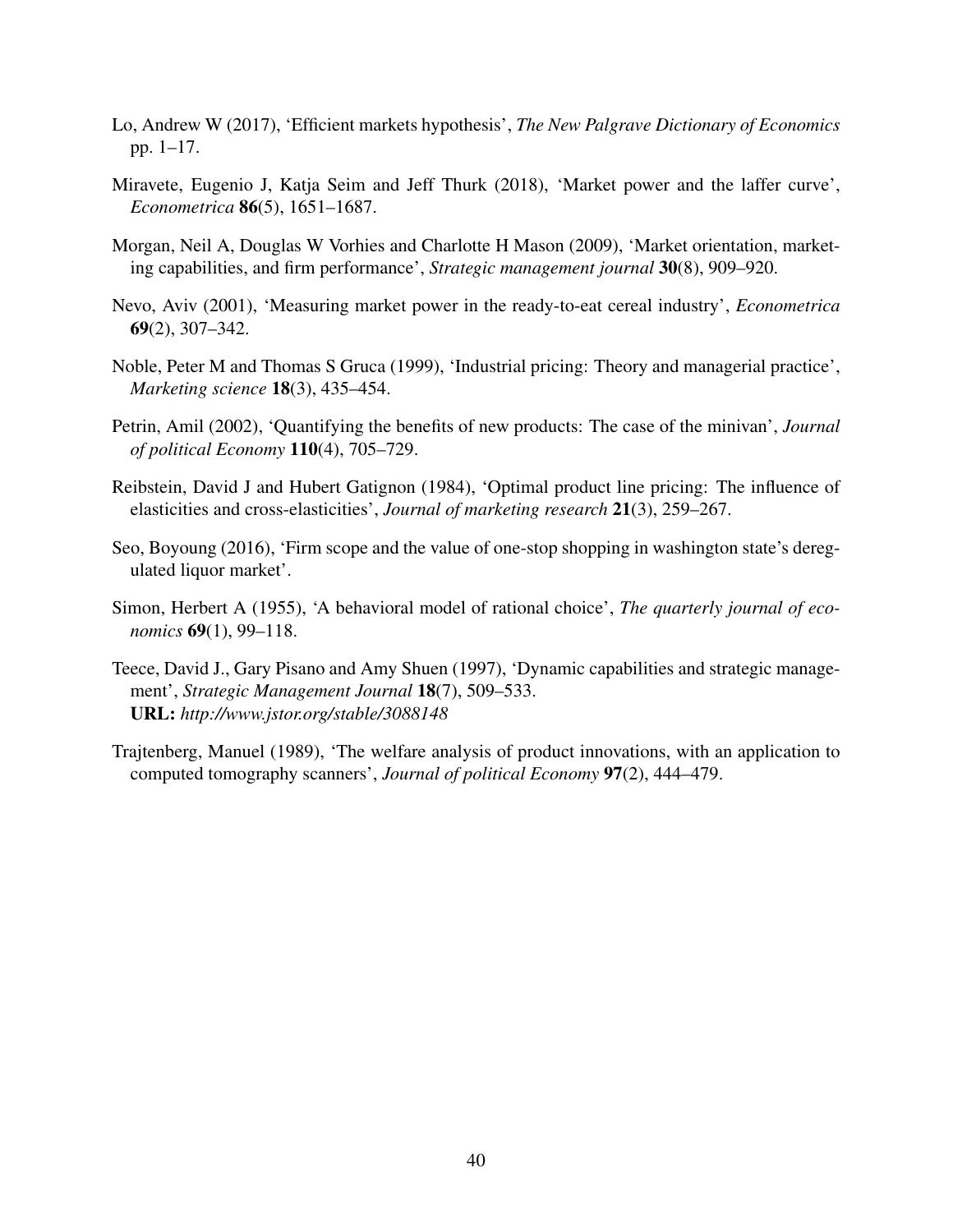**average price, matched products (dotted: privatization)**



Figure 1: Changes in average price over time, Washington and other states

Notes: The left panel shows weighted-average prices for the same set of products over time, before and after liquor privatization. We use total sales quantity in the second half of 2016 in Washington as volume weight, and fix the weight over time.



Figure 2: Distribution of price changes (mean, 25th and 75th percentile) by category

Notes: The solid lines represent mean price changes relative to the initial price for each product. The dashed lines represent 25th and 75th percentile. Each panel focuses on one category of products.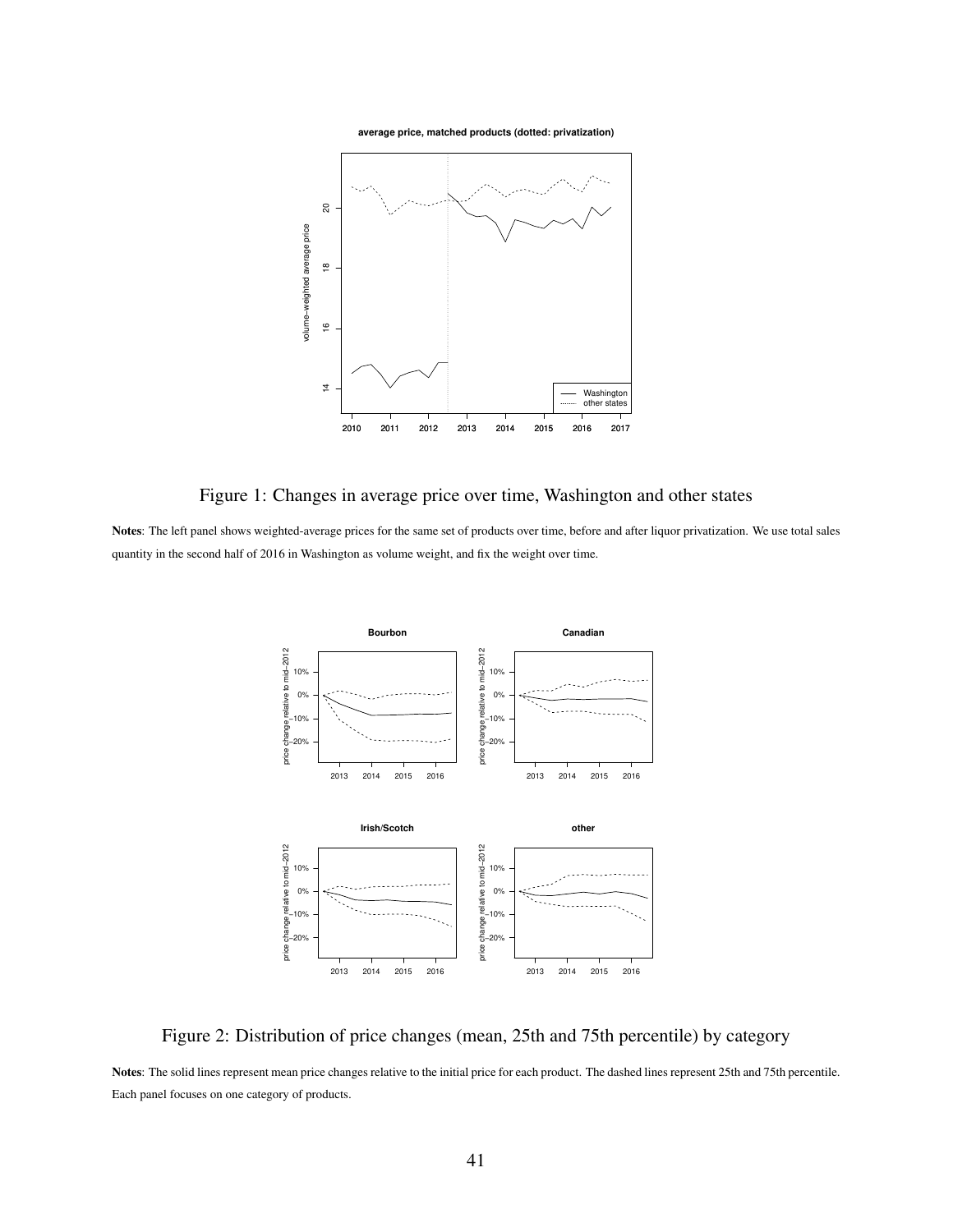

Figure 3: The response of current price to lagged quantity, Washington (left) and other states (right) Notes: Estimates  $\beta_{\tau}$  from Table 8. See table notes for more detail. Confidence intervals are two standard error.



Figure 4: Coefficient estimates of  $\alpha_{\tau}$  from equation (3), Washington (left) and other states (right)

Notes: We report coefficient estimates of  $\alpha_{\tau}$  from equation (3) where  $\tau$  represents half-year periods. The regressions control for retailer-state-week fixed effects but leave product fixed effects in the residual to explicitly capture the covariance between price and product fixed effects in the coefficient estimates. Confidence intervals are two standard errors.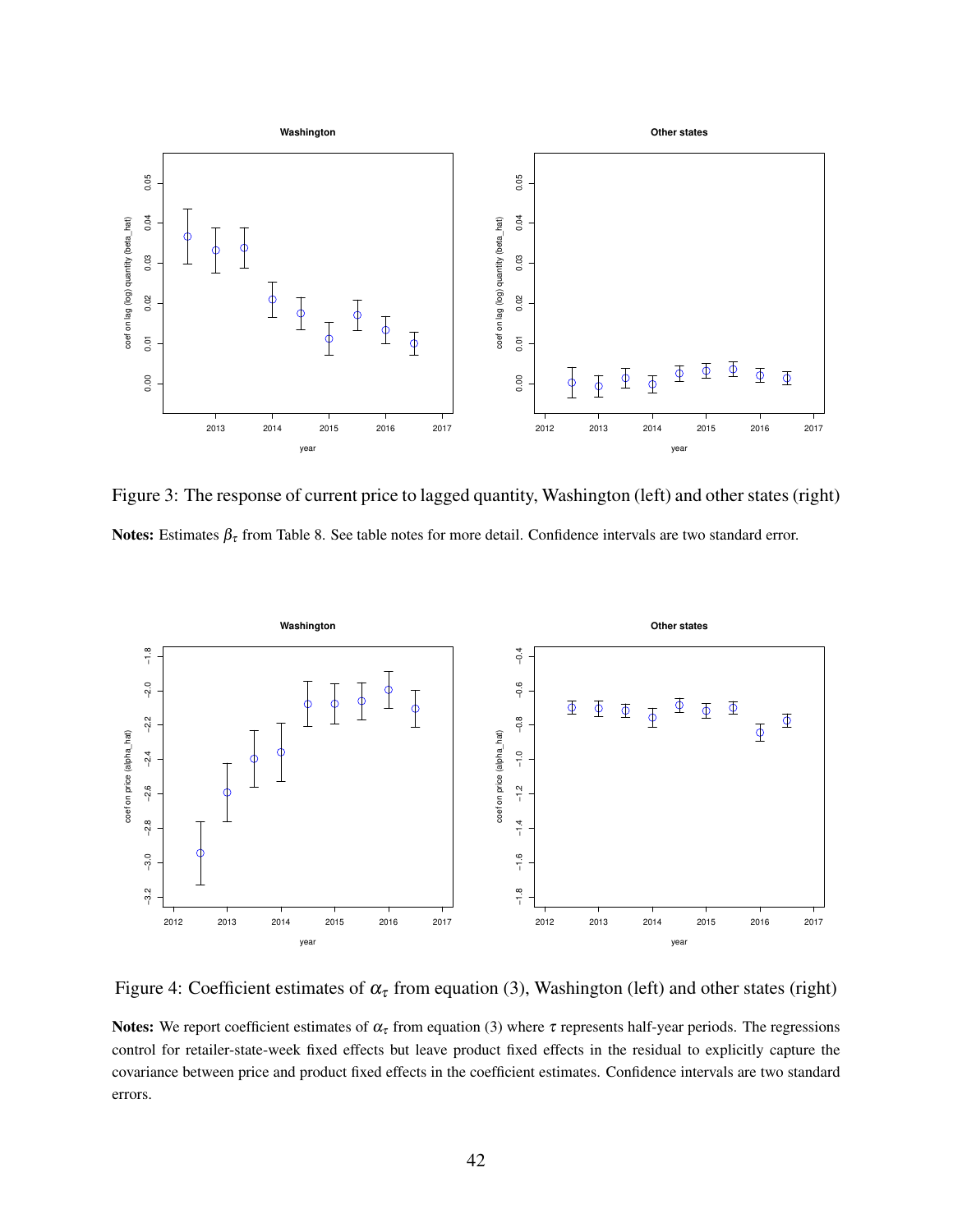

Figure 5: Share of purchases by category and income group

Notes: Probability of purchasing each product catgegory, by income group in Washington and other states. For example, the first dark-blue bar reads: for consumers with annual income lower than \$42,000, they purchase bourbon in 26% of liquor-purchase occasions.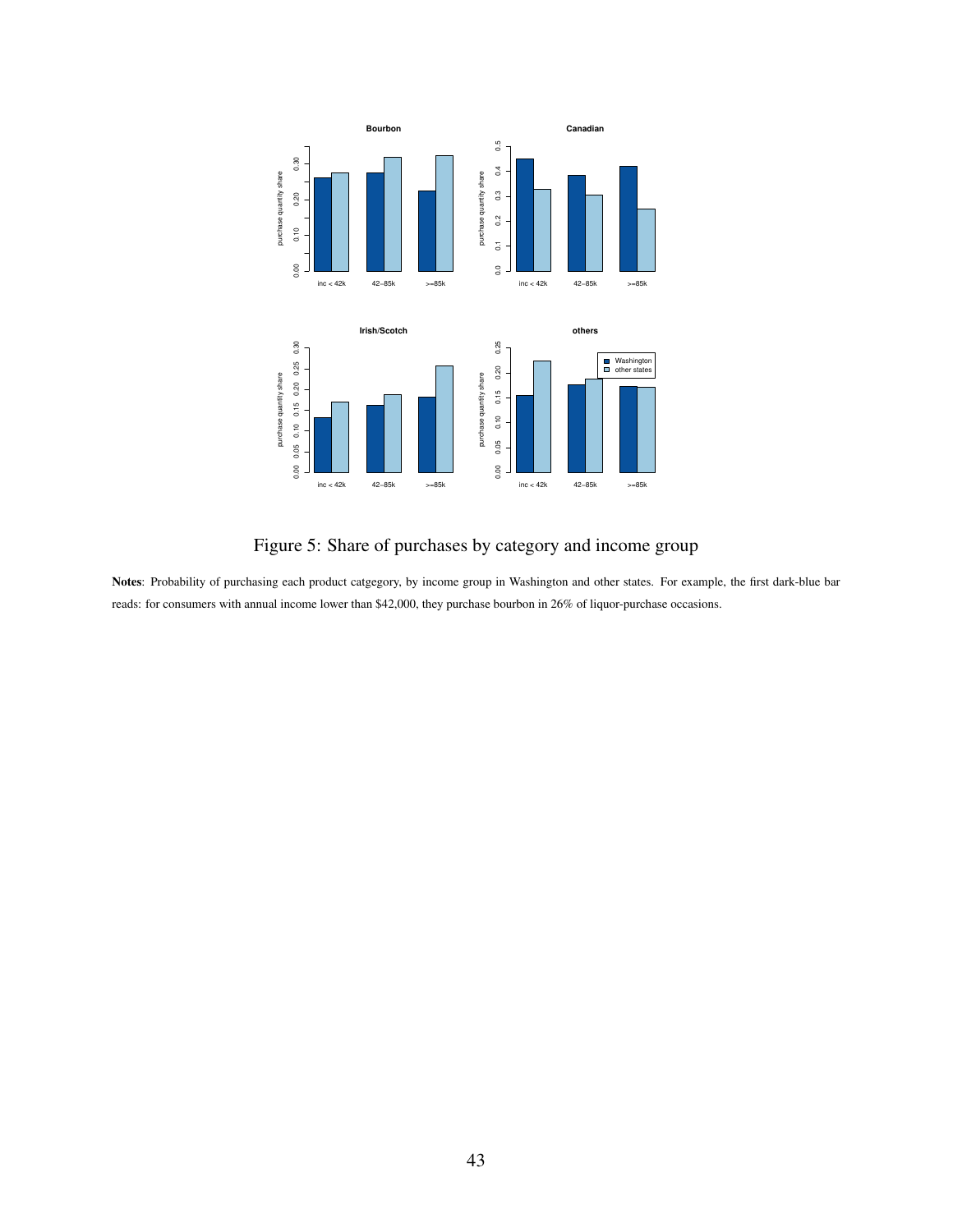

Figure 6: whiskey sales revenue decomposition, across retailers

Notes: Decomposition of liquor sales revenue across six focal retailers in Washington State, focusing on the set of core products.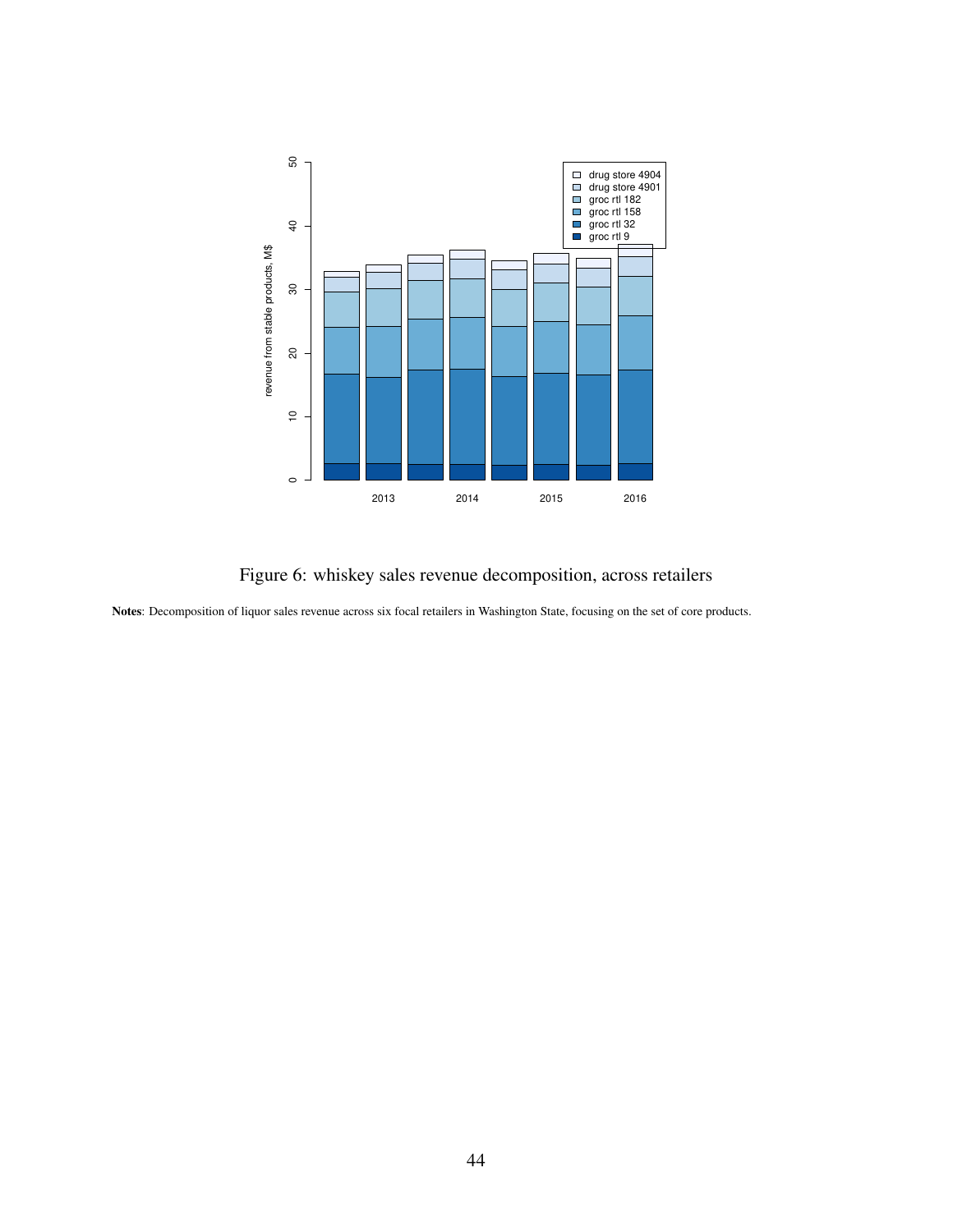

Figure 7: Comparison between estimated and observed wholesale prices

Notes: Comparison between model-estimated and observed wholesale prices. Estimated wholesale prices focuses on the period of June 2012. Observed wholesale prices come from March to May, 2012, backed out from the published price data from the Washington state-owned liquor chain. Circle size is 0.3 plus a term proportional to the average sales quantity for the product, post privatization. The dashed line is the 45-degree line on which the two measures are exactly equal.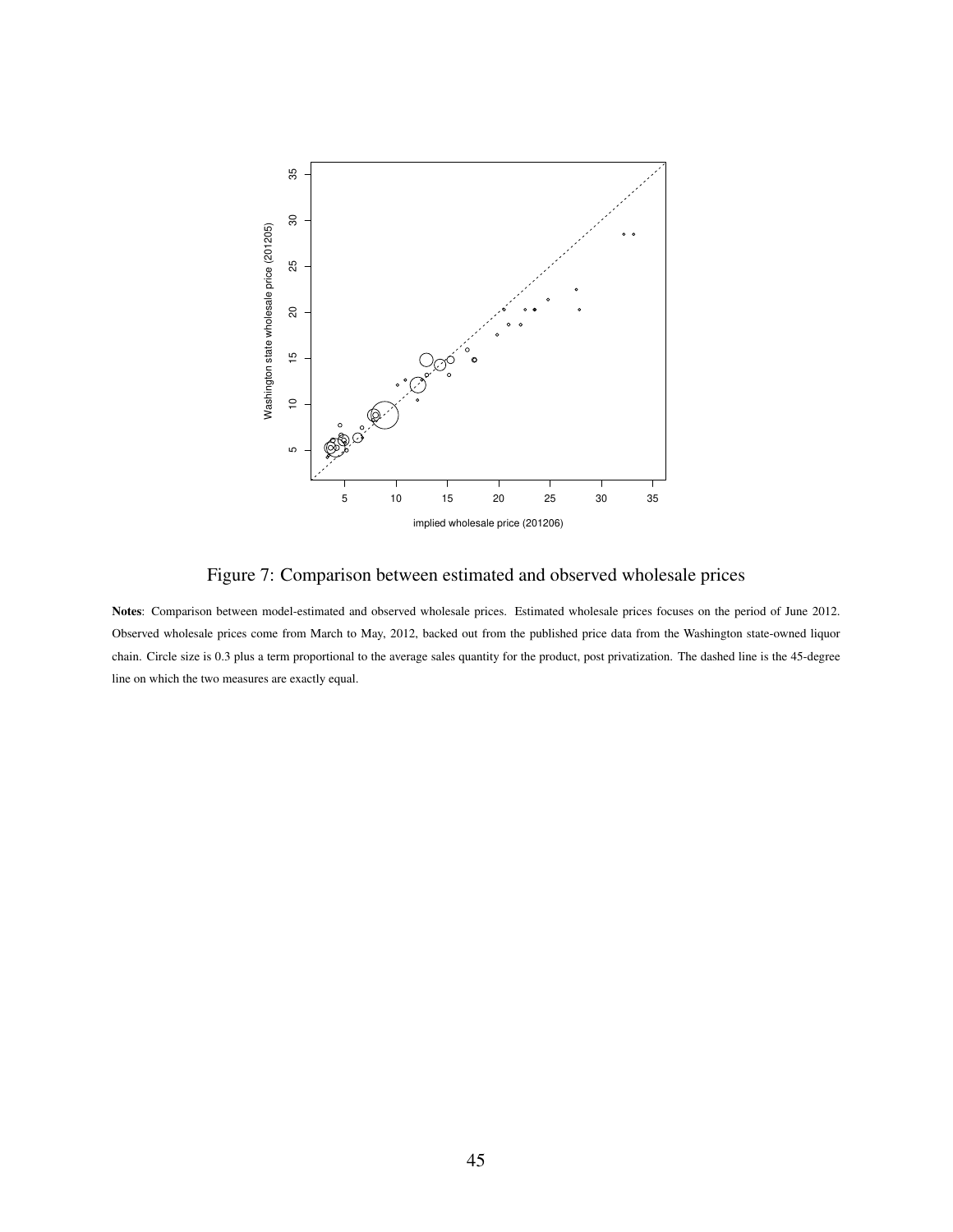

Figure 8: Percentage price and profit gap: pooled across retailers

Notes: Left panel: distribution of the percentage price gap (positive or negative) between observed prices and full-information optimal prices, where the distribution is across products and retailers. Right panel: percent total profit gap between observed prices and full-information optimum.



Figure 9: %price gaps by high- and low-volume products

Notes: The distribution of percent price gap for products of which the average sales volume is above or below median. The average sales volume are measured using data in the last six months of the sample.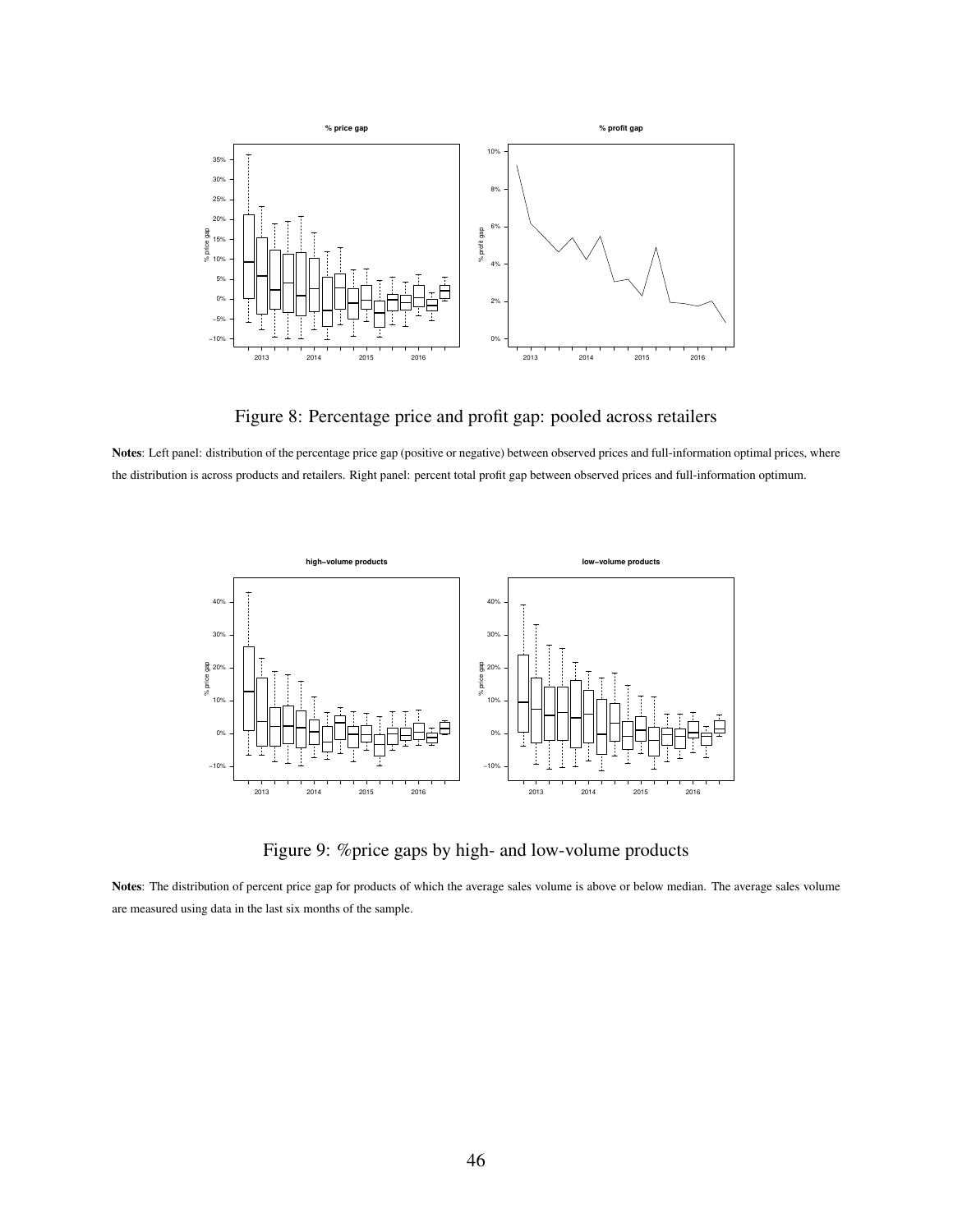

Figure 10: Percentage price and profit gap: by retailer

Notes: Top panels: distribution of the percentage price gap (positive or negative) between observed prices and full-information optimal prices, where the distribution is across products. Bottom panels: percent total profit gap between observed prices and full-information optimum. Each column represents a retailer. Retailer 32 is the experienced retailer.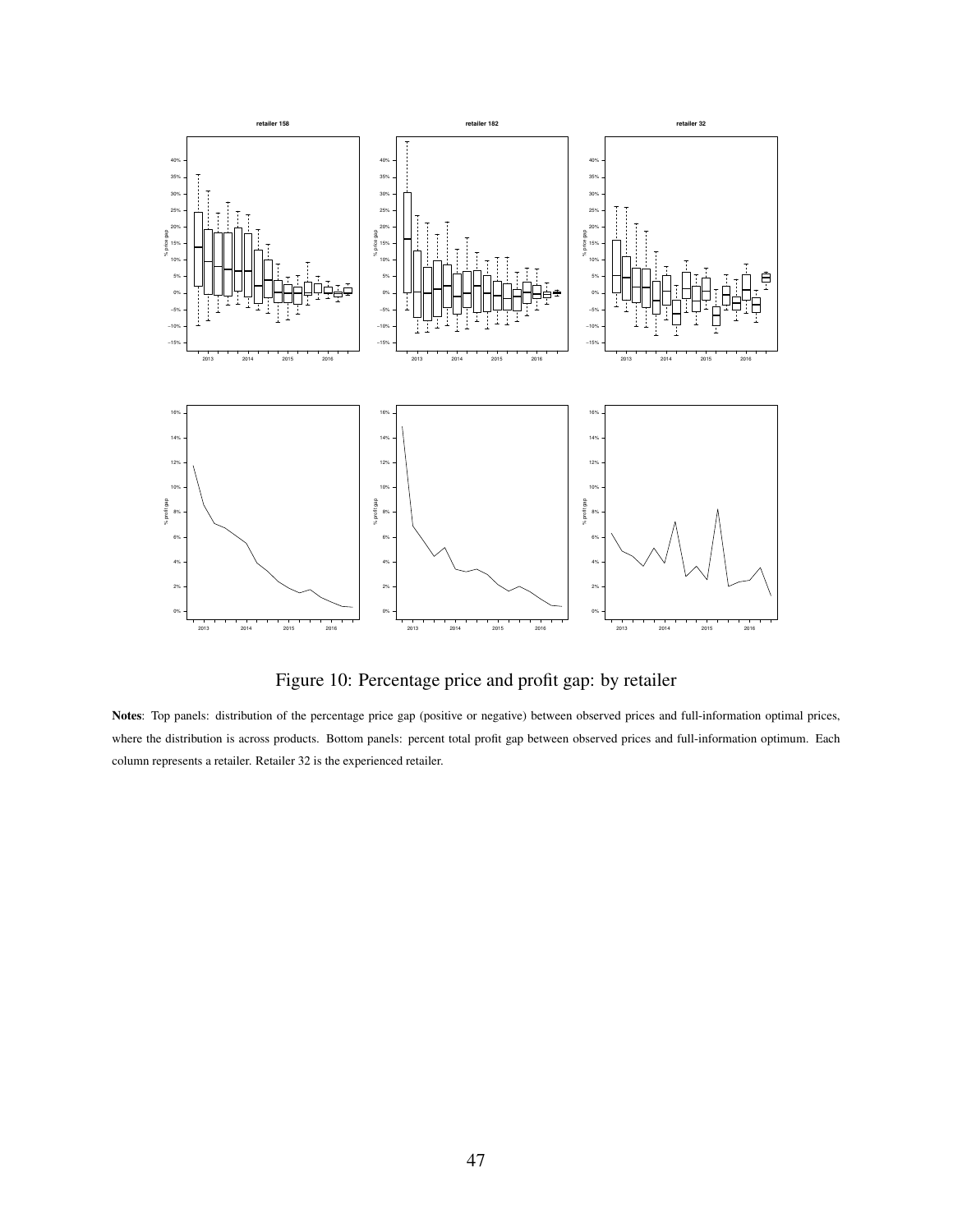

Figure 11: Distribution of initial observed and optimal prices by retailer and category

Notes: These figures plot observed prices in the first quarter of the sample against full-information optimal prices. Circle size is proportional to quantity weights, i.e., the average sales quantity shares in the last year of the sample.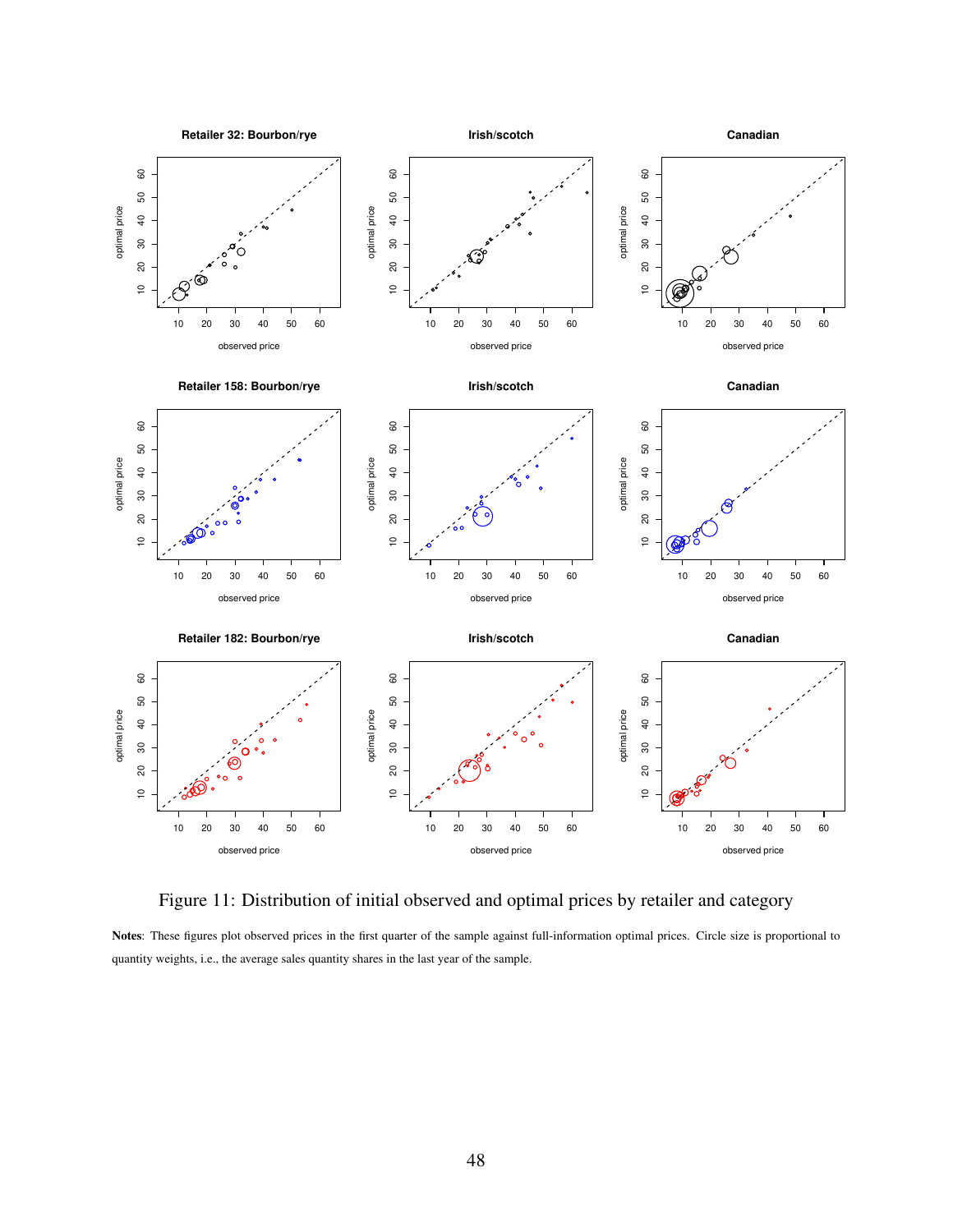

### Figure 12: Share of profit gap explained by optimal pricing under two different perceived demand

Notes: This figure presents the share of %profit gap explained across the two different hypotheses about optimal pricing under perceived demand. For each retailer, the dark blue bar (left) represents share of profit gap explained if retailers set optimal prices with biased belief about customer category preferences, and the light blue bar (right) represents the share of profit gap explained if retailers set optimal prices with biased price sensitivity distributions. We calibrate these perceived demand parameters as described by Section D.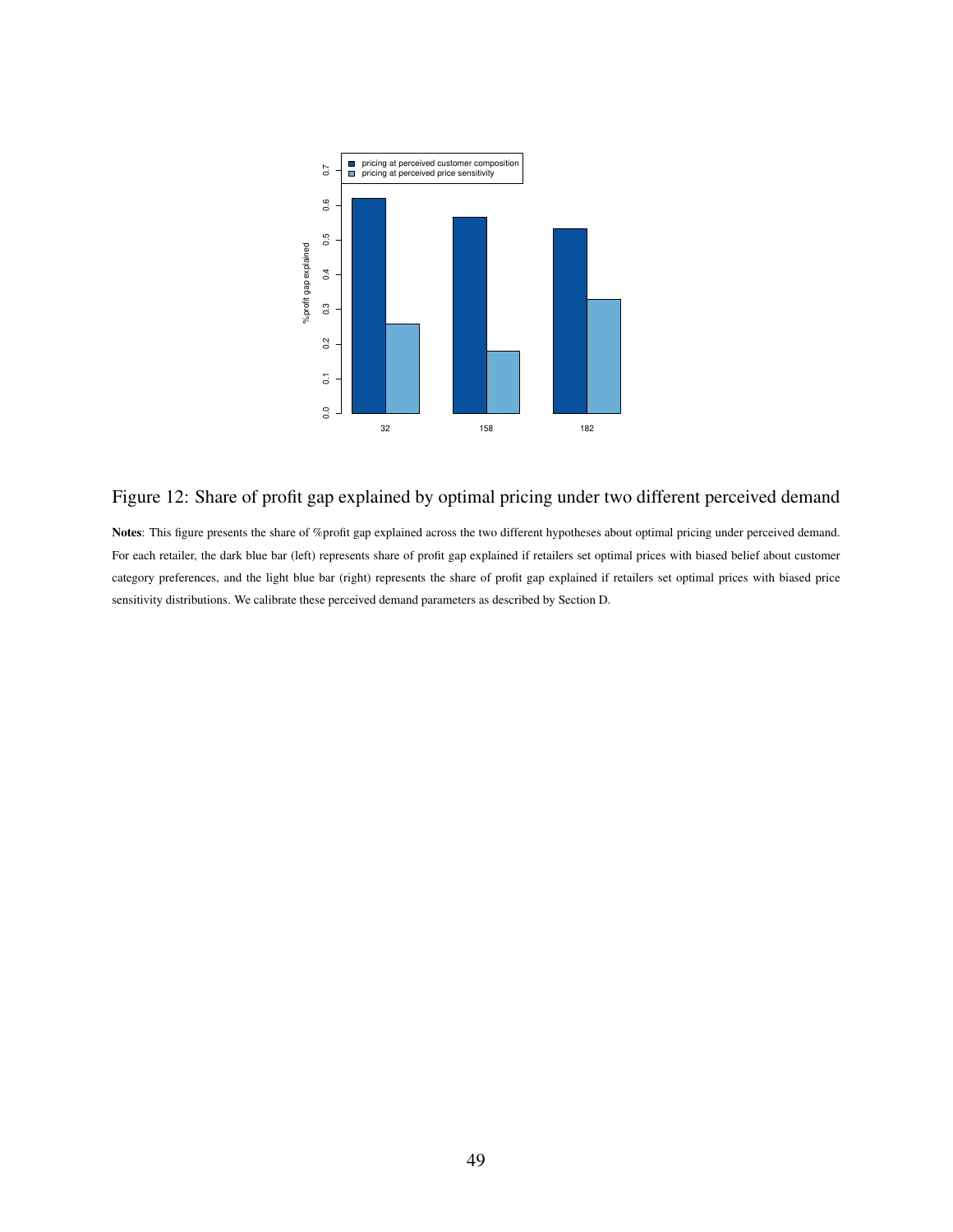|                                                          | Main spec. | Berry (1994) | price (first stage) |
|----------------------------------------------------------|------------|--------------|---------------------|
| price $(\alpha_0)$                                       | $-0.833$   | $-0.171$     |                     |
|                                                          | (0.002)    | (0.015)      |                     |
| price $\times$ log (income) $(\alpha_1)$                 | 0.121      |              |                     |
|                                                          | (0.002)    |              |                     |
| std. dev. of price coef. $(\sigma_v)$                    | 0.053      |              |                     |
|                                                          | (0.014)    |              |                     |
| bourbon/rye $\times$ log (income) ( $\gamma_1$ )         | $-0.301$   |              |                     |
|                                                          | (0.116)    |              |                     |
| Canadian×log (income) $(\gamma_2)$                       | 0.773      |              |                     |
|                                                          | (0.100)    |              |                     |
| Irish/scotch $\times$ log (income) ( $\gamma_3$ )        | 0.011      |              |                     |
|                                                          | (0.414)    |              |                     |
| feature or display                                       | 0.154      | 0.145        | $-0.278$            |
|                                                          | (0.014)    | (0.013)      | (0.037)             |
| missing feature/display                                  | 0.239      | 0.237        | $-0.096$            |
|                                                          | (0.004)    | (0.009)      | (0.025)             |
| average price in other states                            |            |              | 0.104               |
|                                                          |            |              | (0.005)             |
| number of products                                       |            |              | $-0.004$            |
|                                                          |            |              | (0.003)             |
| product-retailer and retailer-market FE $(\delta_{irm})$ | X          | X            | X                   |
| retailer-year and month FE $(\lambda_{rt})$              | X          | X            | X                   |
| Number of observations                                   | 174,299    | 174,299      | 174,299             |
| R-squared (linear part)                                  | 0.839      | 0.821        | 0.971               |

Table 1: Demand parameter estimates

Notes: This table reports parameter estimates of the demand side. The first column reports estimates and standard error of the main specification. The second column reports estimates of a Berry (1994) logit model. The third column reports the first stage for price in the Berry (1994) logit model. The F-statistics for the two excluded instruments is 268.85.

|  |                |       | Product Price % Margin   Elasticity of: 1 $\overline{2}$ $\overline{3}$ |          |          | $\overline{4}$   | $\sim$         | 6        |
|--|----------------|-------|-------------------------------------------------------------------------|----------|----------|------------------|----------------|----------|
|  | $1 \quad 8.01$ | 0.448 | $-1.978$                                                                | 0.007    | 0.007    | 0.007            | 0.007          | 0.007    |
|  | 2 11.50        | 0.353 | 0.002                                                                   | $-2.550$ |          | $0.002$ 0.002    | 0.002          | 0.002    |
|  | 3 14.53        | 0.307 | 0.017                                                                   | 0.020    | $-2.955$ | 0.024            | 0.025          | 0.029    |
|  | 4 21.29        | 0.234 | 0.003                                                                   | 0.004    |          | $0.004$ $-3.963$ | 0.006          | 0.007    |
|  | 5 26.76        | 0.207 | 0.004                                                                   | 0.005    | 0.006    |                  | $0.008 -4.551$ | 0.010    |
|  | 6 29.08        | 0.211 | 0.002                                                                   | 0.003    | 0.004    | 0.005            | 0.006          | $-4.526$ |

Table 2: Example of implied elasticities and markups

Notes: Elasticity and implied markup for six products (these products are picked because of the differences in prices), sold by retailer 32 in June, 2016. The elasticity table reads: 10% decrease in price of product 1 will increase its sales by 19.78% and decrease the sales of product 2 by 0.07%.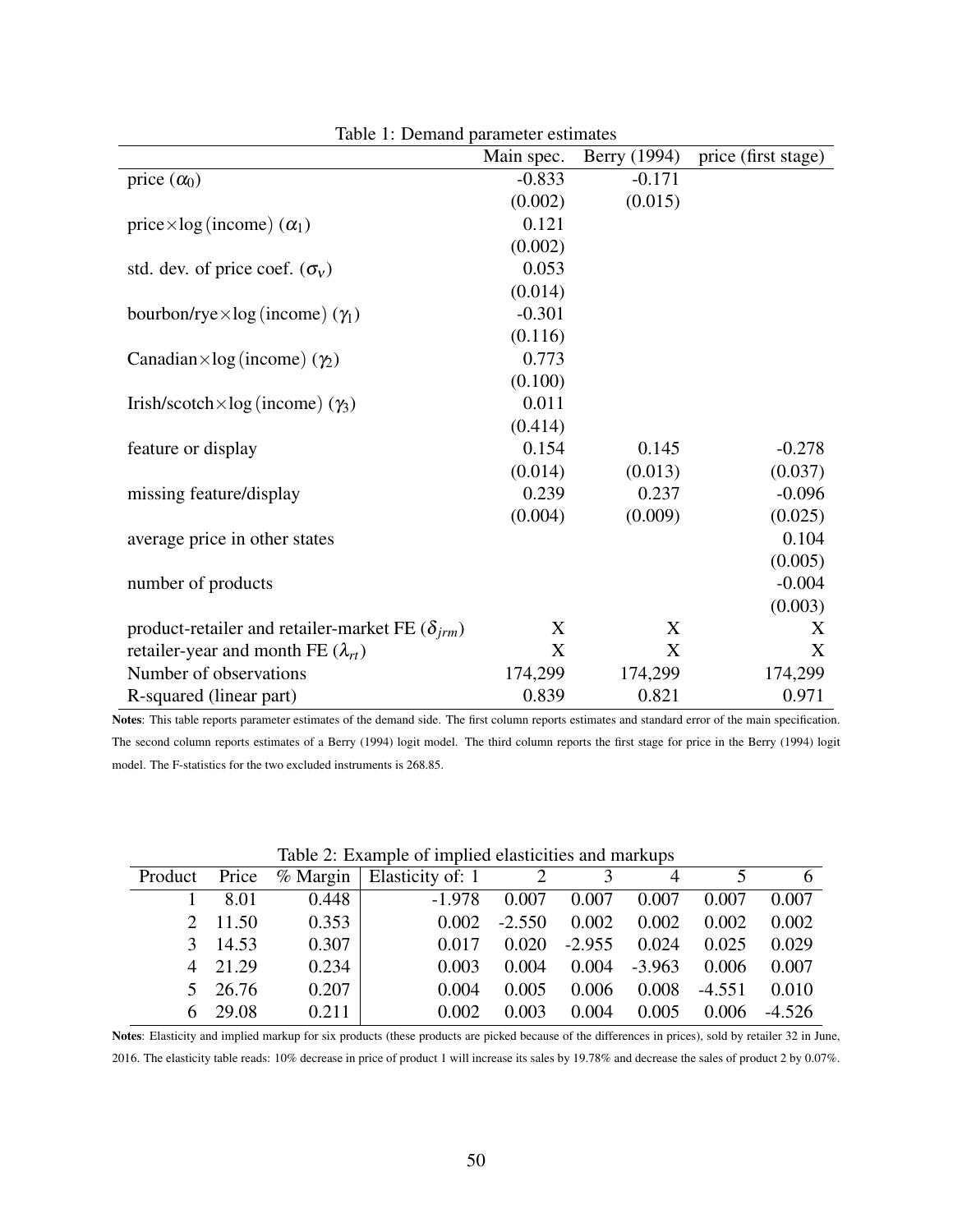|                      |          | perceived $\tilde{\gamma}_k$ – estimated $\gamma_k$ |          | $\Delta$ share: Other States – WA |                               |  |  |
|----------------------|----------|-----------------------------------------------------|----------|-----------------------------------|-------------------------------|--|--|
|                      |          | Retailer 32 Retailer 158 Retailer 182               |          |                                   | income $< 85k$ income $> 85k$ |  |  |
| Bourbon/rye          | 1.063    | 1.242                                               | 1.345    | 0.031                             | 0.098                         |  |  |
| Canadian whiskey     | $-1.689$ | $-1.991$                                            | $-2.339$ | $-0.102$                          | $-0.171$                      |  |  |
| Irish whiskey/scotch | $-0.297$ | 0.458                                               | 0.117    | 0.032                             | 0.074                         |  |  |

Table 3: Retailer-perceived category preferences and observed consumer category choice

Notes: This table shows the difference between retailers' perceived demand primitives (i.e., those that rationalize initial prices under an optimal static-pricing model) and the estimated ones. The table also constrasts these differences with gaps in sub-category shares between other states and Washington. Column 1-3 present the gap between perceived and estimated category-income interaction term, by category and retailer. For example, the first column reads: Retailer 32's initial prices can be rationalized as optimal prices in a market where  $\gamma_1$  (for bourbon and rye) is 1.063 higher than the true demand, γ<sub>2</sub> (for Canadian whiskey) is 1.689 lower, and γ<sub>3</sub> (for Irish whiskey and scotch) is 0.297 lower. Column 4-5 are differences in category shares conditional on purchase, calculated from the Homescan data (Figure 5). For example, Column 5 reads: for households with at least 85,000 annual income (i.e. the top 1/3 of the income distribution), they purchase 9.8% more bourbon/rye in other states than in Washington, 17.1 less Canadian whiskey, and 7.4% more Irish whiskey and scotch.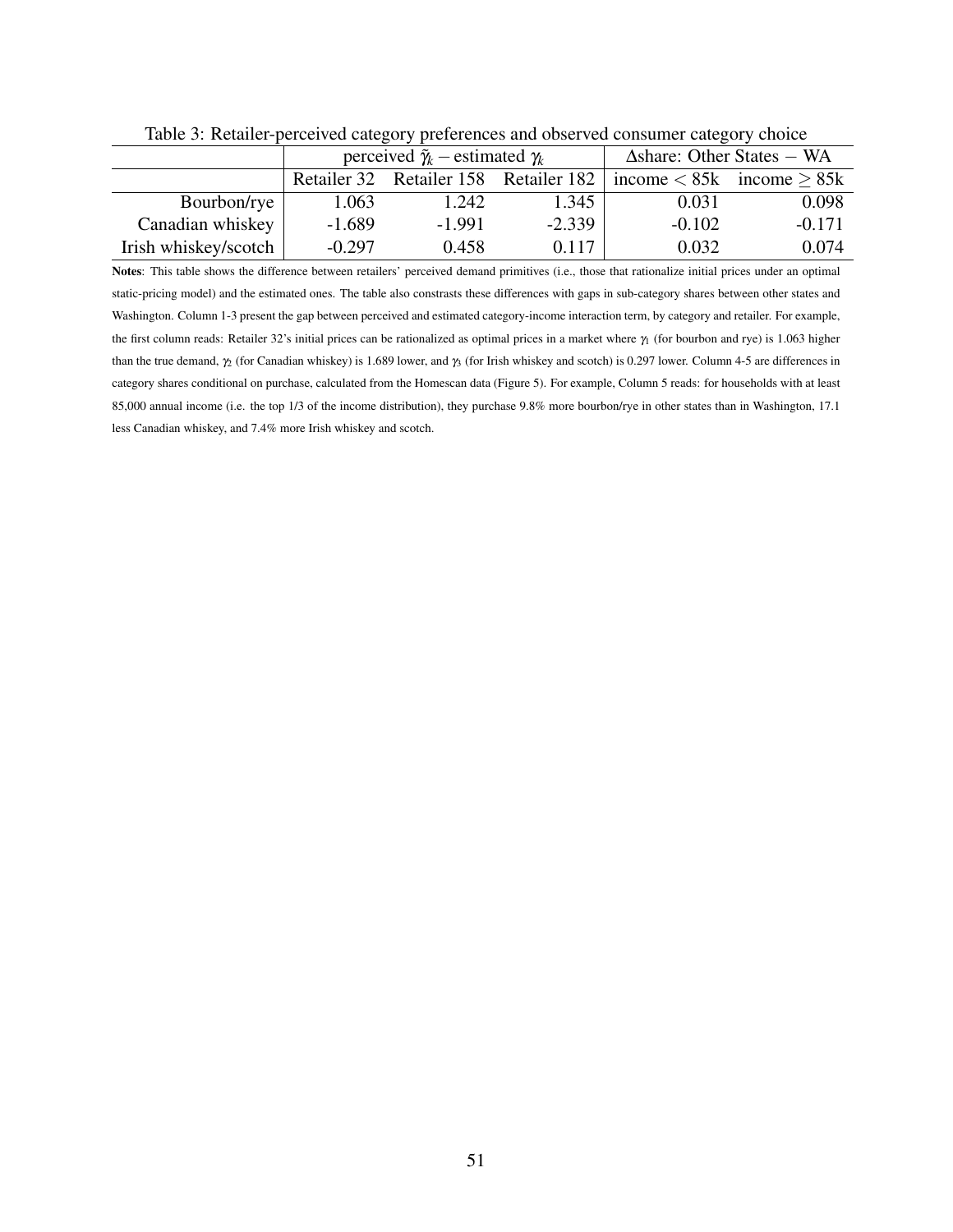### A Evidence for uniform pricing

#### A.1 Example

Figure 1 follows DellaVigna and Gentzkow (2019) and visualizes price variations over time and across markets for the top-selling product across all six retailers, Fireball Canadian whiskey. We take the log price for the product in each 3-digit-zipcode in each month, normalize it by its mean within each retailer, and plot the normalized log price deviations in color grids of 0.1. Dark greys show markets or months with higher prices, and light greys show markets or months with lower prices.

For this product, we find that prices change over time in correlated ways across markets. Prices for Retailer 4901 is the most uniform as there are no visible differences across markets at the same time. Even for Retailer 9 or 32 where there are some price variations across markets in a given month, price increases or discounts are usually synchronized across most markets. The example shows that prices are close to uniform in Washington State and suggests that each retail chain makes pricing decisions at the state level. We check and find similar patterns for other products, and show formal evidence of state-level pricing in Section A.2.

#### A.2 Test of uniform pricing

We formally examine the degree of price dispersion for given products across stores and chains, and show that prices seem to be set on the chain level. To examine the cross-sectional aspects, we first estimate simple specifications of log prices on various levels of fixed effects (FEs):

$$
\log(p_{jrm}) = \alpha_X + \varepsilon_{jrm}, \qquad (18)
$$

where, with an abuse of notation, the subscripts of  $\alpha_X$  takes product level (i.e.  $\alpha_i$ ), productretailer level  $(\alpha_{ir})$  or product-retailer-market level  $(\alpha_{irm})$  respectively. Because liquor products are naturally vertically differentiated, we do not interpret differences in the price levels across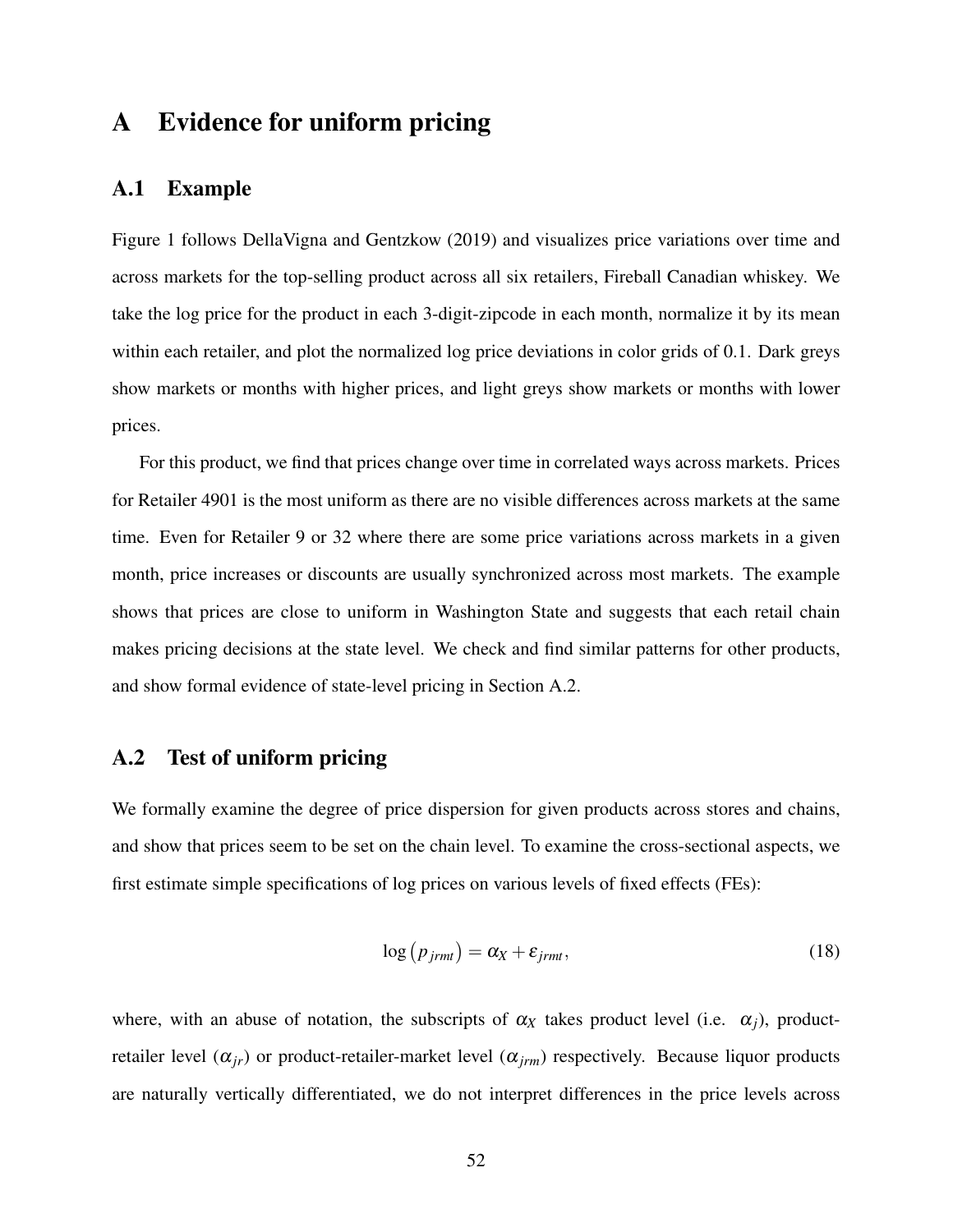

### Appendix Figure 1: Price variations over time and across markets: example

Notes: This figure follows DellaVigna and Gentzkow (2019) and visualizes price variations over time and across markets for Fireball Canadian whiskey across all six retailers. We take log price for the product in each 3-digit-zipcode in each month, normalize by the mean within the retailer, and plot the deviation in 0.1-grid. White represents that the product (or the retailer) is not present in the market.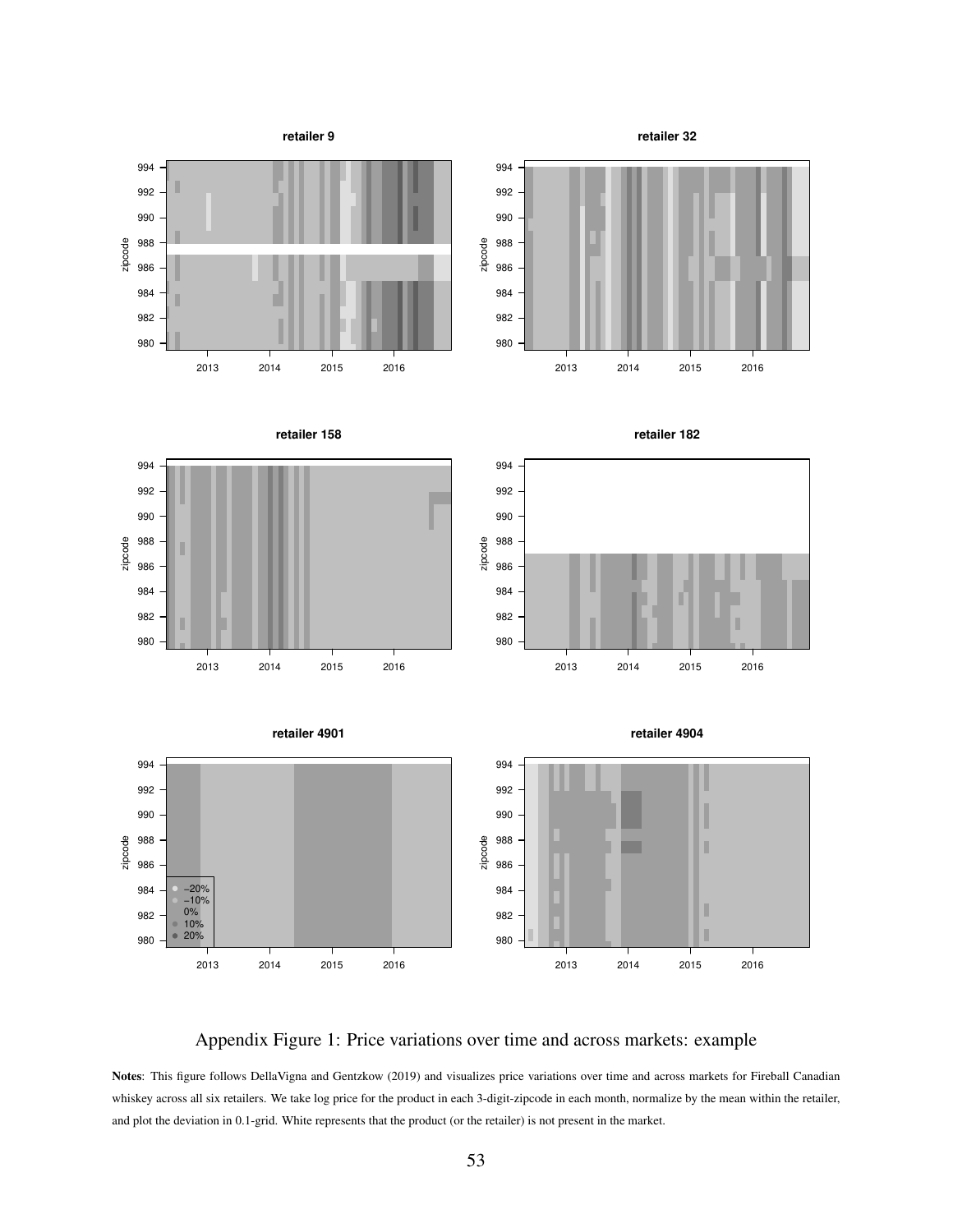products. Instead, conditional on the estimated product FEs  $\hat{\alpha}_j$ , we focus on whether additional FEs at product-retailer or product-retailer-market levels help explain the "left-over" variations in log prices. Specifically, to examine the extent to which product-retailer FEs explain price variations, we calculate both the incremental amount of price variations explained by product-retailer FEs, *SSRjr* −*SSR<sup>j</sup>* , and the total variations not explained by the product FEs, *SST* −*SSR<sup>j</sup>* . <sup>10</sup> The ratio between the two,

$$
\frac{SSR^{jr} - SSR^j}{SST - SSR^j},\tag{19}
$$

measures the amount of price variations explained by adding product-retailer FEs on top of the product FEs. We calculate the incremental fit in the same way for the model with product-retailermarket FEs.

Relative to having product FEs only, we find that adding product-retailer level FEs explains 30.9% of the "left over" price variations. This number indicates that there are large differences in the price levels across retailers for the same product. However, adding the product-retailer-market level fixed effects only captures 1.7% (percentage points) additional price variations, suggesting that the meaningful cross-sectional price variations happen at the product-retailer level.

Next, we estimate a series of regressions with product-retailer-market FEs, but with linear time trends that vary at different levels. This is to say, we estimate a class of regressions

$$
\log (p_{jrm}) = \alpha_{jrm} + \beta_X \cdot t + \varepsilon_{jrm}, \qquad (20)
$$

where we allow the coefficient on time,  $\beta_X$ , to vary at the product, product-retailer, or productretailer-market level. Measuring incremental fit in the same way, we find that product-level time trend explains 48.7% left-over variations from the model with only product-retailer-market FEs, implying a 16.1% incremental fit than without the product-level trend. Product-retailer trends explain 6.2% more of the variation, while product-retailer-market trends only capture an additional 1.4%. This is to say, both price levels and price variations over time occur at the product-retailer

<sup>10</sup>Where *SST* is the sum of squared of the dependent variable (as a measure of total variation), and *SSR* is the sum of squared of the regression fit (as a measure of model-predicted variation).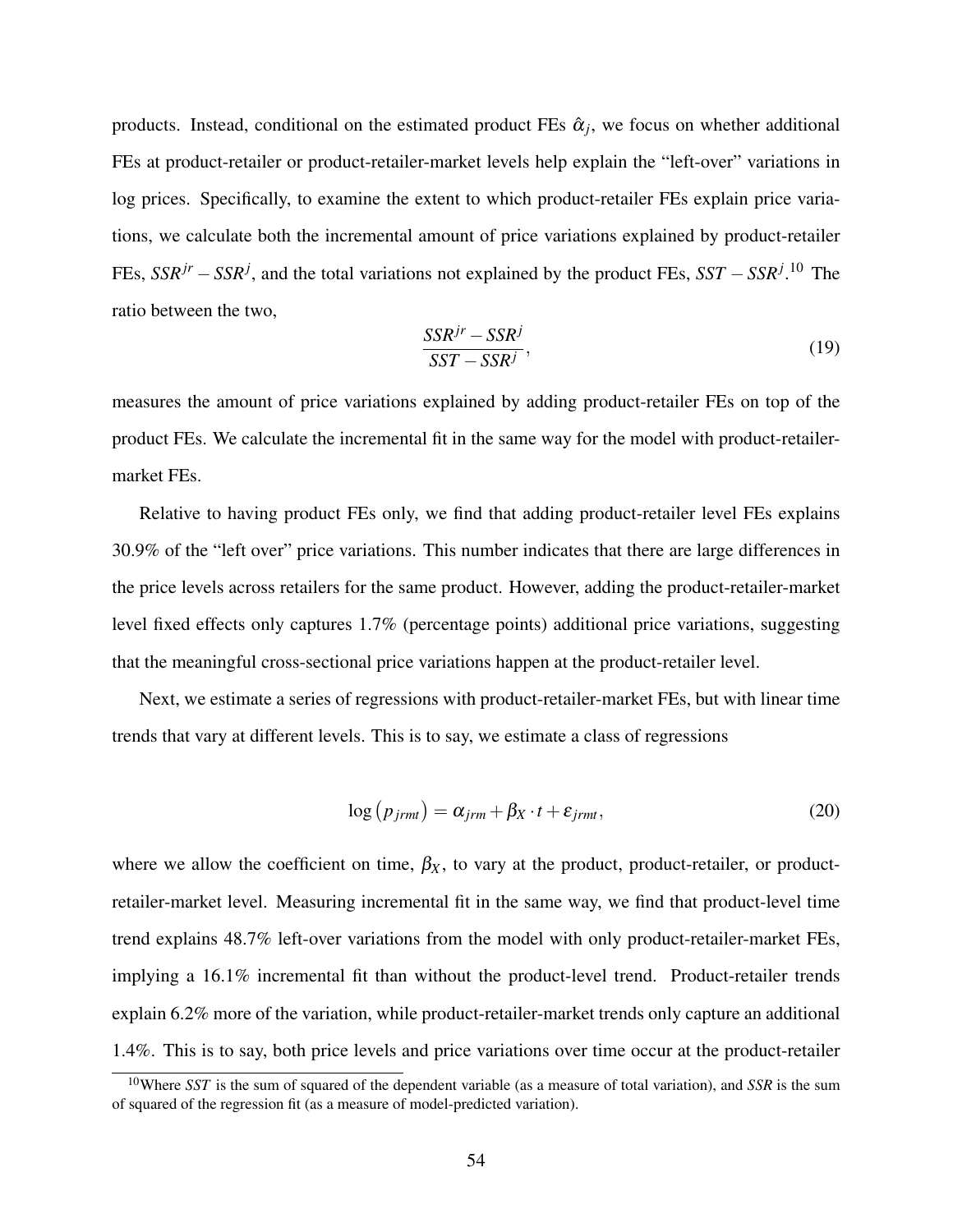

#### Appendix Figure 2: Incremental explanatory power of co-variates to price variations

Notes: This figure reports incremental fit measures defined in (19), across log price regressions with different sets of fixed effects: product(*j*) retailer(*r*), product-retailer-market(*m*), and from this version, adding product-time trend, product-retailer time trend and product-retailer-market time. The benchmark regression we use to compare fit is one with only product fixed effects.

level.

### B Alternative explanations and robustness checks: detail

Section 3.5 discussed evidence that shows that a few alternative explanations are not first-order in the context of Washington State liquor market. This section presents detailed evidence mentioned in the main text of this paper.

### B.1 Changes in retailer promotion policies or product assortments

**Promotion policies.** It is also important to consider whether promotion policies evolved over the sample period, perhaps contributing to or explaining the price changes. To this end, we first define regular price as the 90th percentile of prices for a given retailer-market-product in a given quarter, and define promotion instance as when the distance between list price and regular price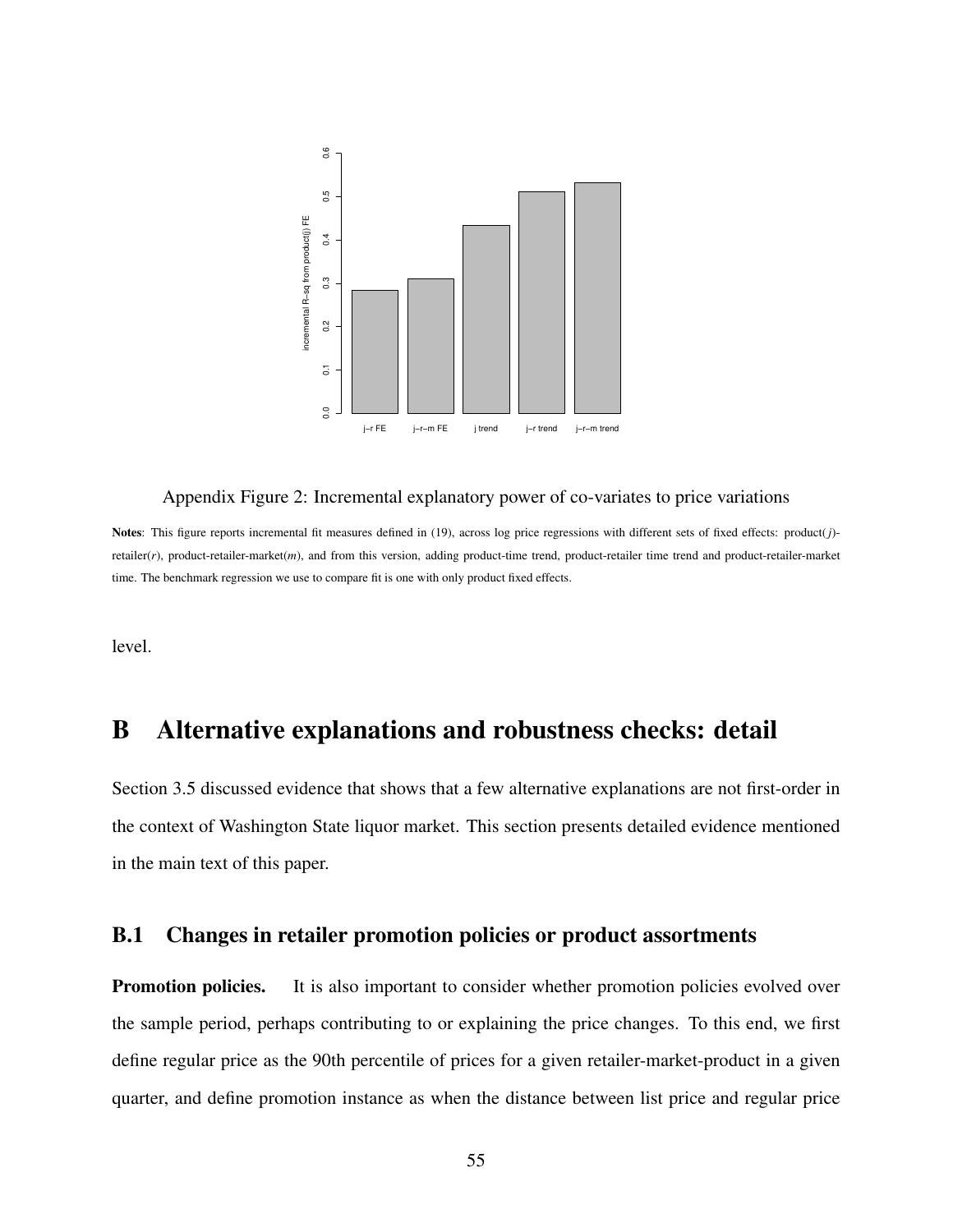

Appendix Figure 3: Left: shelf price and regular price (dash), Right: promotion frequency and depth (dash)

Notes: Left panel: solid line is the average shelf price; dashed line is the average regular price defined as the 90% quantile of shelf price in each quarter. Right: solid line is promotion frequency defined as the share of products having at least 5% differences between regular and shelf prices; dashed line as promotion depth defined as the percentage differences between shelf price and regular prices conditional on product being on promotion.

is beyond 5% below the regular price (and promotion depth accordingly). Promotion as defined occurs at a frequency of 22.2%. When a product is on promotion, the average promotion depth is 12.8% of the regular price (25/75th quantiles at 7.2% and 17.1%).

Appendix Figure 3 presents time trends in shelf price, regular price, promotion frequency and promotion depth. We find that the main variations in promotion frequency seem to be seasonal variations, and promotion depth increases from about 12% to 14% over the sample period. As a result, the gap between regular and shelf price roughly stays stable in the sample period, whereas the main variations of interest seem to be the variations in regular prices over time. For simplicity, and also because the shelf price is clearly defined by the data while the regular price relies on additional definitions, we model the shelf price.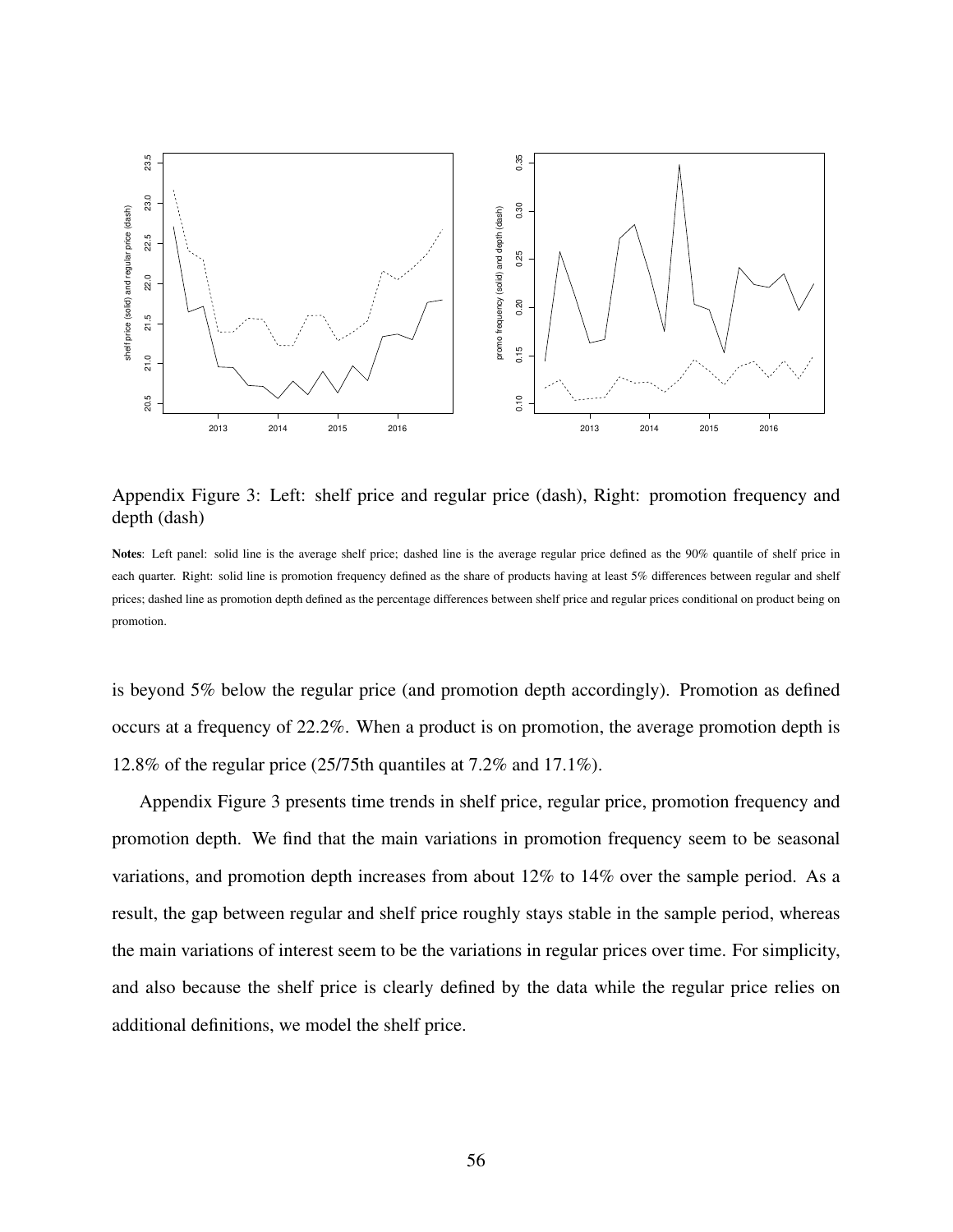Product assortments. Alternatively, one might expect retailers to make decisions about which assortments to carry and that such decisions could also be an outcome of learning. We examine whether the decision of which products to carry changes over time and gauge the overall magnitude of assortment changes. As mentioned in Section 2, among the 724 products (as product name - size combinations, sizes can be 375ml, 750ml or 1750ml), only 276 products are "core" in the sense that they are carried by the retailer between privatization and the end of 2016. The "non-core" products represent 15.8% of the sample and account for 11.4% of the overall revenue. Appendix Figure 7 shows these core products account for most of the revenue in all time periods.

Although firms may adjust assortments over time, we conclude that these decisions are only relevant for low-revenue products. Thus, we focus our inquiry around the pricing of core products.<sup>11</sup>

### B.2 Changes in consumer demand

A potential concern in this context is that, if consumer demand changes over time after the privatization, the researcher would then need to explicitly model these changes on the demand side and the retailers might instead by learning about demand as moving (as opposed to stable) objects.

Based on our estimates, we investigate whether demand can be well-approximated by a stable function. We first examine whether the estimated time fixed effects imply that demand evolves over time. The left-hand side panel of Appendix Figure 4 reports the average implied time fixed effects by half-year windows. We construct these time fixed effects as estimated retailer-time fixed effects  $\lambda_{rt}$ , having first taken revenue-weighted average across retailers, and then normalized to the level in 2012. We find that the time effects are small: the maximum changes implied by these fixed effects are 0.14 in mean utility terms, which, at the average price coefficient, implies a \$0.22 change in willingness to pay. These changes are negligible compared to the amount of price variation in the data, suggesting that demand at the aggregate is stable and consumers are unlikely to learn about the existence of the category (or many products) over time.

 $11$  Hitsch (2006) discusses firms' choices to discontinue unexpectedly low-volume products.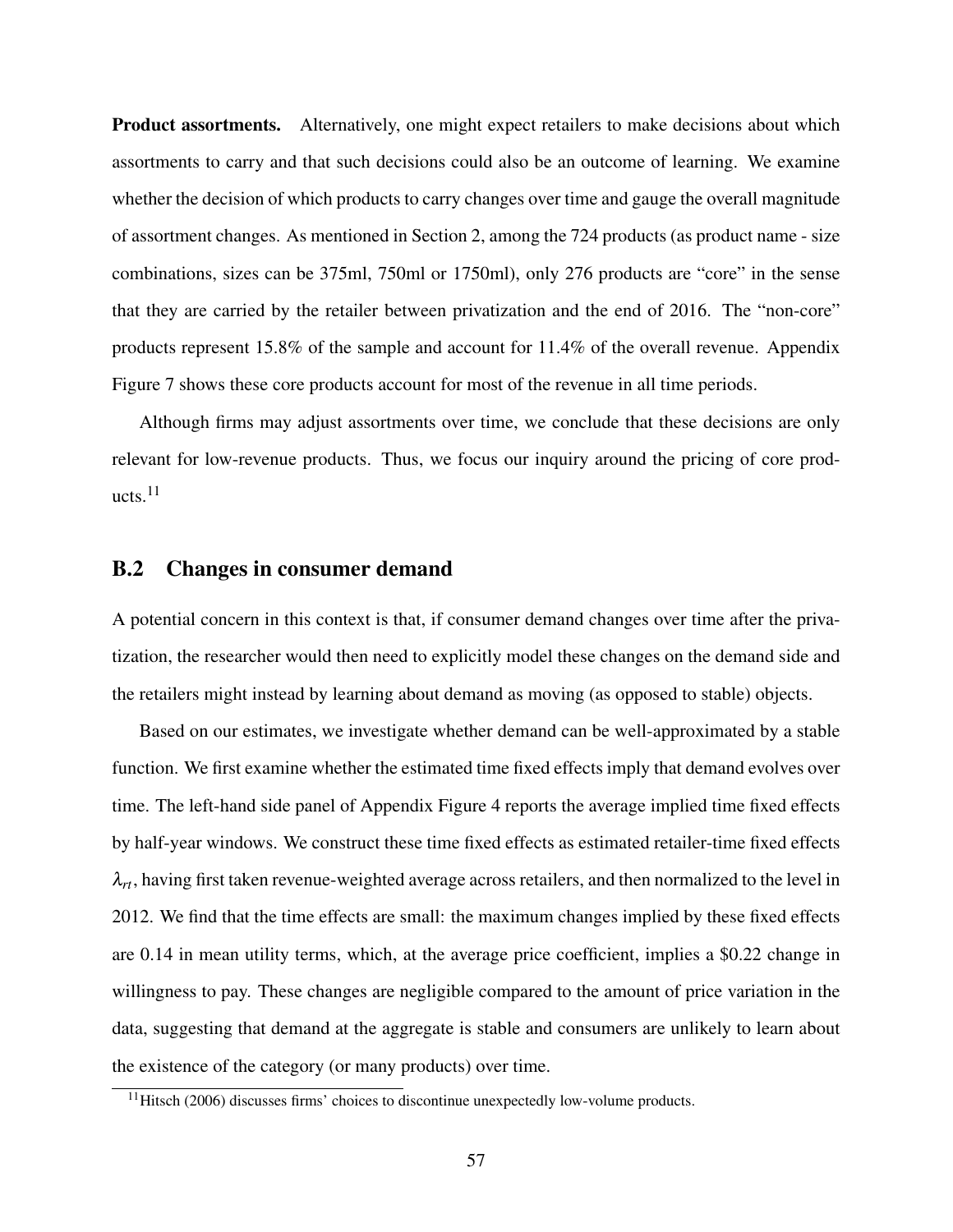

Appendix Figure 4: Time trend (left) and model fit (right)

Notes: Left panel: the time effects are retailer-time intercepts averaged across retailers and across months within half-year time windows, and normalizing to the level of 2012. Right panel: Decomposition of variance in the predicted mean utility into observables (price and promotion), product-retailer and retailer-market FE, retailer-year and month FE, and the error term ξ*jrmt* . The decomposition exercise is done by half-year windows. Estimates come from the main specification presented in Table 1.

One additional concern is that demand might change beyond what the model captures. We address this concern in two ways. First, one might in particular worry about changes in consumers' price-search patterns over time. If consumers search in the early part of the sample, demand might appear to be less price-sensitive which is not captured by the model. To test whether the slope of demand varies over time, we estimate log-log (constant-elastic) demand model without price instruments, and in an alternative version, allow for the price coefficients to vary between the period before 2014 and the period after. As we show in Appendix Table 4, there are very little changes in the price elasticities between the two periods. In fact, we find that demand is 0.077 (about 4% in relative magnitude) *more* price-elastic the early period, inconsistent with the conjecture that consumer search for prices in the early part of the market, and does not rationalize the high initial prices set by the firms. However, note that an alternative explanation to this finding is that firms set more-accurate prices and the issue of price endogeneity intensifies over time.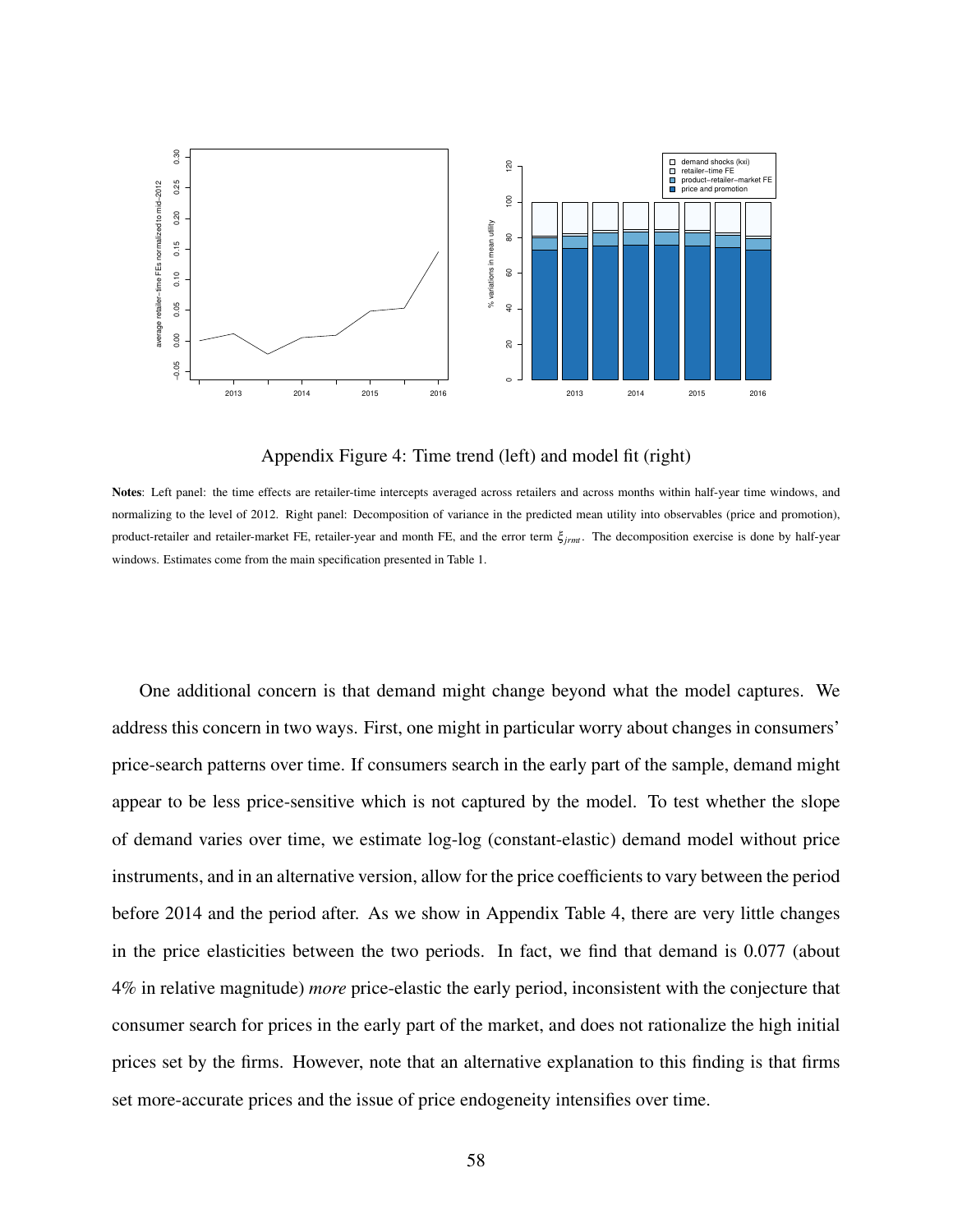|                                                          | (1)      | (2)      | (3)      |
|----------------------------------------------------------|----------|----------|----------|
| log price                                                | $-1.753$ | $-1.730$ | $-1.588$ |
|                                                          | (0.018)  | (0.018)  | (0.020)  |
| $log price \cdot 1 (year \le 2014)$                      |          | $-0.077$ |          |
|                                                          |          | (0.006)  |          |
| duration since previous promotion                        |          |          | 0.131    |
|                                                          |          |          | (0.008)  |
| duration squared                                         |          |          | 0.017    |
|                                                          |          |          | (0.012)  |
| feature or display                                       | 0.150    | 0.149    | 0.148    |
|                                                          | (0.011)  | (0.011)  | (0.012)  |
| missing feature/display                                  | 0.205    | 0.204    | 0.193    |
|                                                          | (0.008)  | (0.008)  | (0.008)  |
| product-retailer and retailer-market FE $(\delta_{irm})$ | X        | X        | X        |
| retailer-year and month FE $(\lambda_{rt})$              | X        | Χ        | X        |
| Number of observations                                   | 174,299  | 174,299  | 174,299  |
| R-squared                                                | 0.854    | 0.855    | 0.856    |

Appendix Table 4: log-log demand estimates without instruments

Notes: This table reports parameter estimates of a log-log model without price instruments (column (1)), and contrasts that against a model where the price elasticities vary between the period before 2014 and after (column (2)), and a model that includes duration since previous price promotion (column (3)). Duration is the number of months since previous promotion multiplied by 4.5 and divided by 100 – to match the specification in Hendel and Nevo (2006*b*).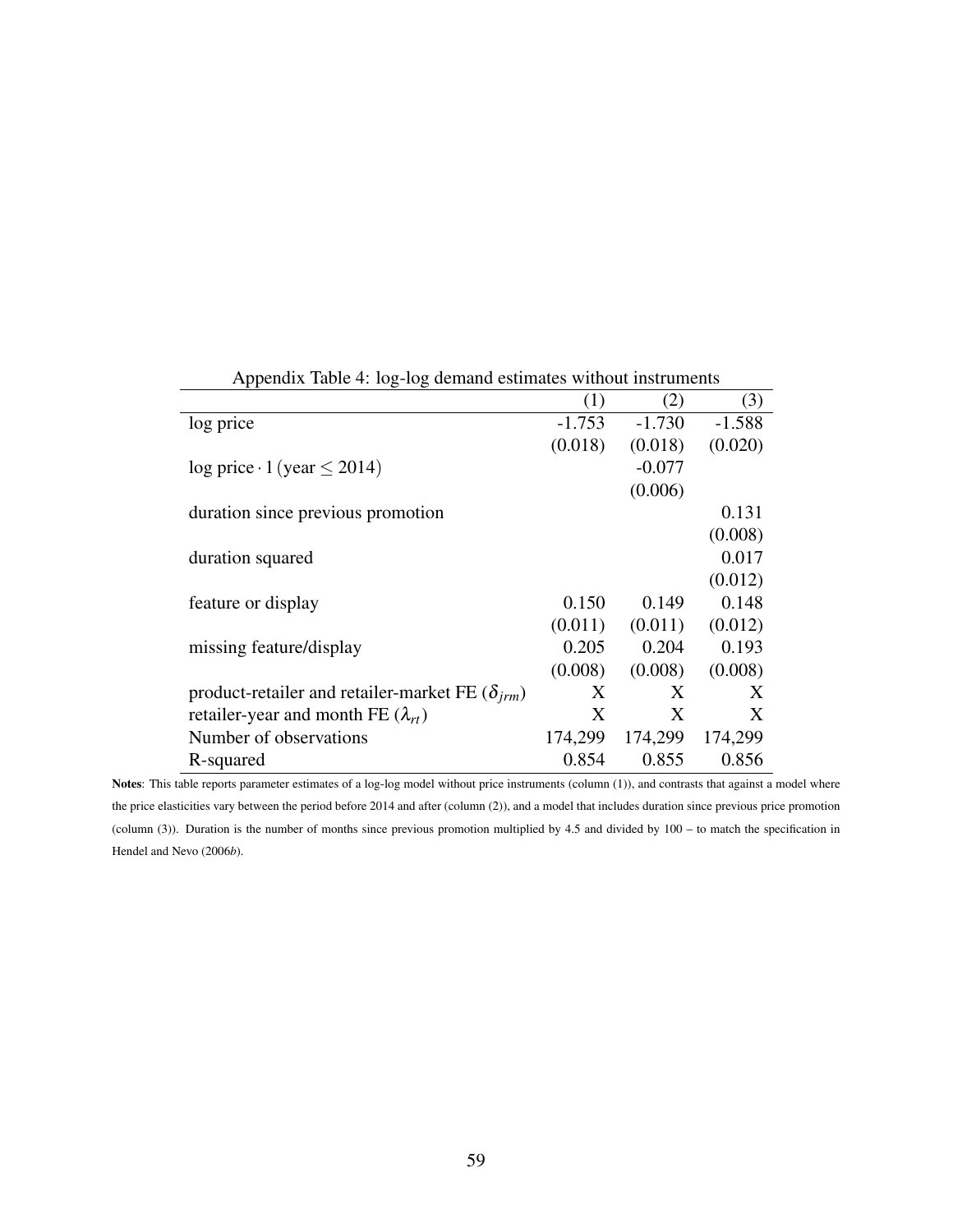Second, we examine model fit by half-year time windows. As shown on the right-hand side panel of Appendix Figure 4, the model explains the data well throughout the sample: R-squared for the mean utility is at least 0.8 and remains stable throughout 2012 to the first half of  $2016$ .<sup>12</sup> These results suggest that demand can be well-approximated by a stable function, implying that we can indeed think of firm learning as tracking a stable object.

We further show, in Appendix Figure 9, that several measures of consumer behavior using the Nielsen Homescan data are stable in the early periods after the privatization.

### B.3 Changes in market structure

We next examine whether the market structure across retailers change over time. First, we show that there are few dedicated liquor trips and almost all liquor-shopping trips involve significant grocery expenditures. The median share of liquor expenditure per trip is 0.1% among all trips, or 28.7% among trips with liquor purchases. Appendix Figure 9 shows the distribution of liquor expenditure shares among trips with liquor purchases. This finding suggests that liquor shoppers are part of the regular grocery-shopper population, instead of being a new and isolated consumer segment over which the firms might compete.

Second, we test for whether grocery chains compete over liquor buyers. Specifically, denote *j* as a product (pooled across sizes), *r* as a retail chain, *z* as a 5-digit zipcode, and *z* as a month. We estimate a linear model of log sales quantity on the availability of the product in the same chain and in other chains in the market:

$$
\log (q_{jrz}) = \beta_1 n\_store_{jrz} + \beta_2 n\_store_{j,-r,z} + \delta_{jrz} + \psi_{jt} + \varepsilon_{jrz}. \tag{21}
$$

Here, n\_store  $_{irzt}$  is the number of stores in chain *r* within the 5-digit zipcode *z* where product *j* is available, and n\_store *j*,−*r*,*zt* is the number of stores in other chains (among the six focal

<sup>&</sup>lt;sup>12</sup>As we discuss in Section 4.4, we find new entry and many new products in the second half of 2016, the last half-year window within our sample period. We do not analyze this part of the data on the supply side to keep the analysis simple.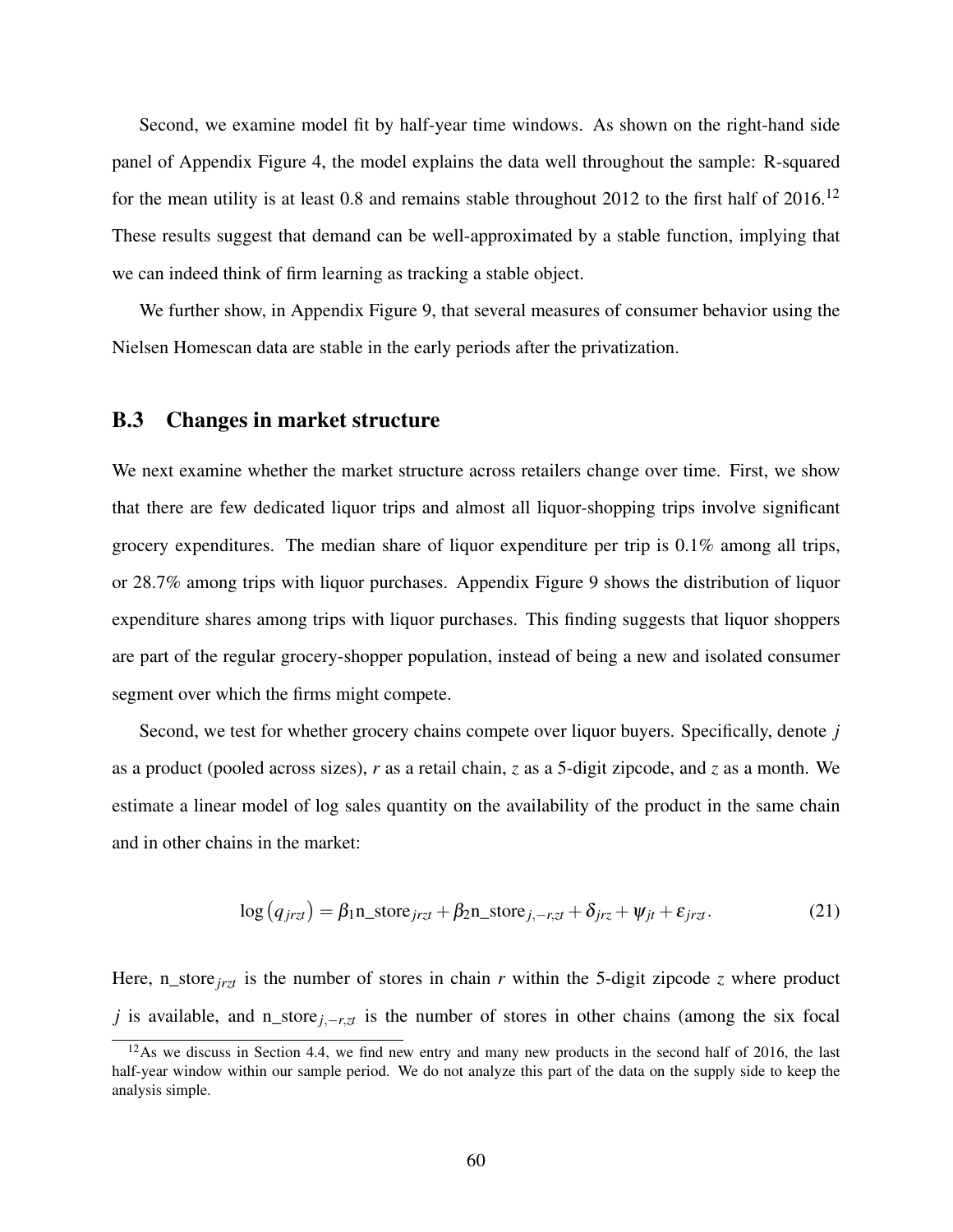chains) where *j* is available. Nielsen RMS data only identify store location up to 3-digit zipcode level, which is too large to measure spatial substitution. We proxy chain location using the most frequently-appearing household 5-digit zipcode among shoppers to the chain.<sup>13</sup> In addition, we control for product-retailer-zipcode fixed effects and product-time fixed effects. With these controls, and also keep in mind that we focus on products that are available at the start and at the end of the sample, variations in the number of stores carrying the product comes from store entry and exit (see Figure 6) and from stores not carrying the product in a subset of weeks (likely, these are due to stockouts). In addition, we also test whether promotion in other chains in the market reduce sales in the focal chain. In a similar model as (21), we estimate the effect of share of stores on price promotion (defined as price at least 5% below the regular price), for the focal chain and for other chains.

As reported in Appendix Table 5, we find that if the product is available in one more store in the same chain, sale quantity increases by 26%. This finding is coherent with Seo (2016), in that local availability is important to demand. However, availability in one more store in other chains do not affect sales quantity in the focal chain. Similarly, our estimates on price promotion suggest that the share of stores where the product is on promotion does not affect sales quantity in the focal chain. These results suggest that liquor sales do not substitute between chains. These evidence further suggest that substitution between chains for a liquor product is not detectable in our sample. Therefore, is it a reasonable approximation that grocery retailers set liquor prices for existing customers as if they are a monopolist on this customer base.

Third, to complement the above findings, we show that there are limited overlap for grocery shoppers among the set of focal retailers. Among household-year and among the set of focal retailers, the median share of expenditure at the primary chain (i.e. the chain where the household spends the most in that year) is 80%. In contrast, the median share of expenditure at the secondary chain (i.e. chain with the second-highest expenditure) is 17%. Given the limited shopper overlap, and that few grocery shoppers buy liquor, it seems unlikely that chains compete in liquor prices.

<sup>&</sup>lt;sup>13</sup>Our approach follows an earlier version of Illanes and Moshary (2018).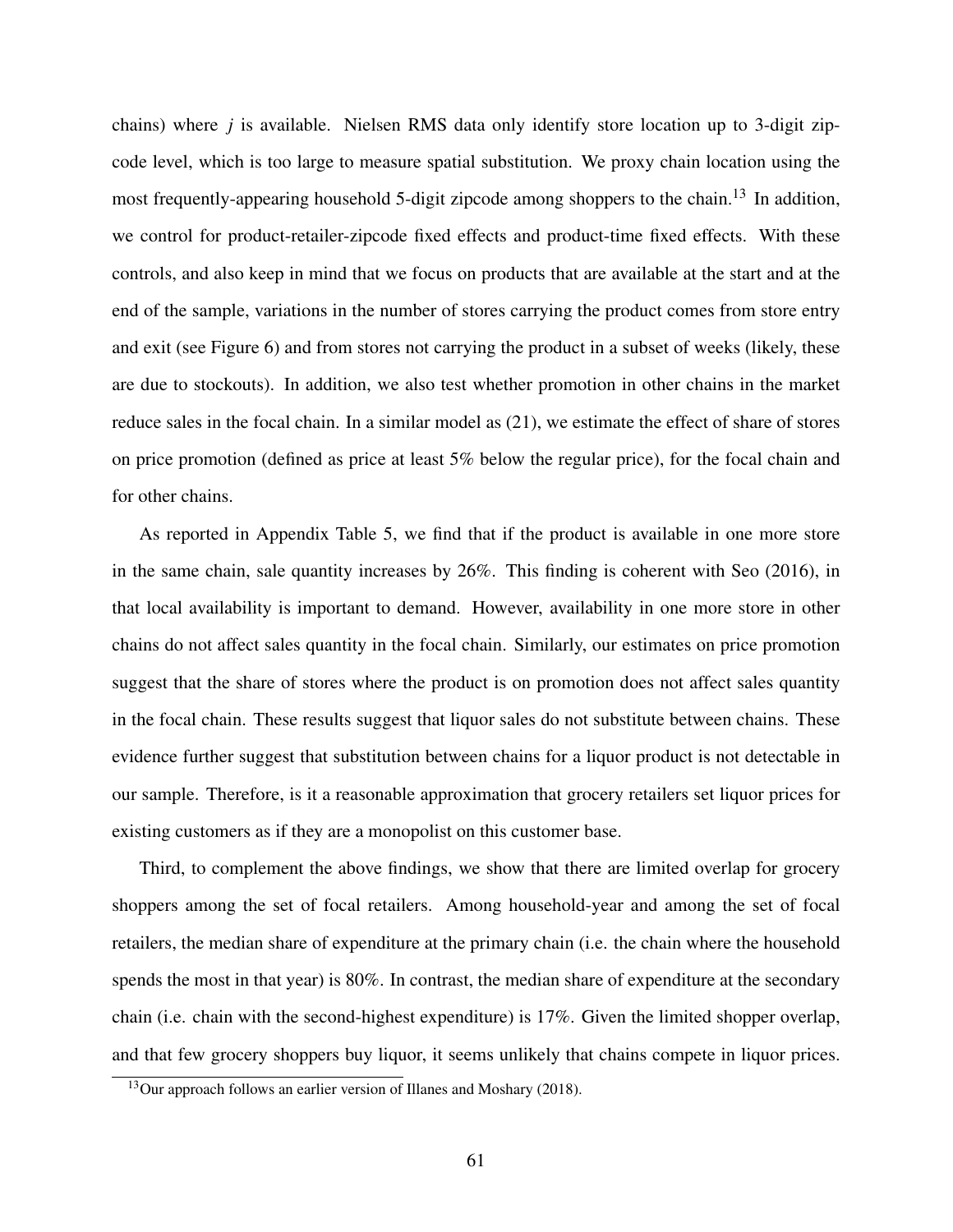|                                                        | T)       |          |
|--------------------------------------------------------|----------|----------|
| #stores carrying the product, own chain $(\beta_1)$    | 0.2578   |          |
|                                                        | (0.0063) |          |
| #stores carrying the product, other chains $(\beta_2)$ | 0.0002   |          |
|                                                        | (0.0012) |          |
| #share of stores on promotion, own chain               |          | 0.0797   |
|                                                        |          | (0.0056) |
| #share of stores on promotion, other chain             |          | 0.0019   |
|                                                        |          | (0.0066) |
| product-retailer-market ( $\delta_{irm}$ )             | X        |          |
| product-month $(\psi_{it})$                            | X        |          |

Appendix Table 5: Sales quantity on availability and promotion of other retailers

Notes: The effect of product availability and promotion, in the own chain and in other chains, on sales quantity.

In addition, we show in Appendix Figure 12 that these numbers do not change much over time and in particular show no discontinuity at the point of liquor privatization, further supporting the conjecture that the opening of the liquor market does not result in significant changes in grocery traffic patterns.

## C Implementation details for the structural model

Sample selection. In structural estimation, we restrict attention to whiskey products with the size of 750ml, thus focusing on 176 products (out of 276 from grocery retailers) that take 63.6% overall grocery liquor revenue. Focusing on one size alleviates the necessity of having to model non-IIA substitution between sizes. Miravete et al. (2018) characterize substitution between different categories (e.g. whiskey or Vodka) and sizes with random coefficients on these characteristics.

We also restrict the set of inside good to products that have sold at least 2,500 bottles in total, and have prices below \$80. This selection criteria leaves us with 98 products but this set of products occupy 98.7% of the total revenue (98.4% of sample size after the previous sample reduction).

In our supply-side analysis, we further focus on three large grocery retail chains and the period before July 2016. We observe entry of a new large retail chain in the last half-year period of the data. Thus, we exclude this period to maintain a stable environment throughout the sample. The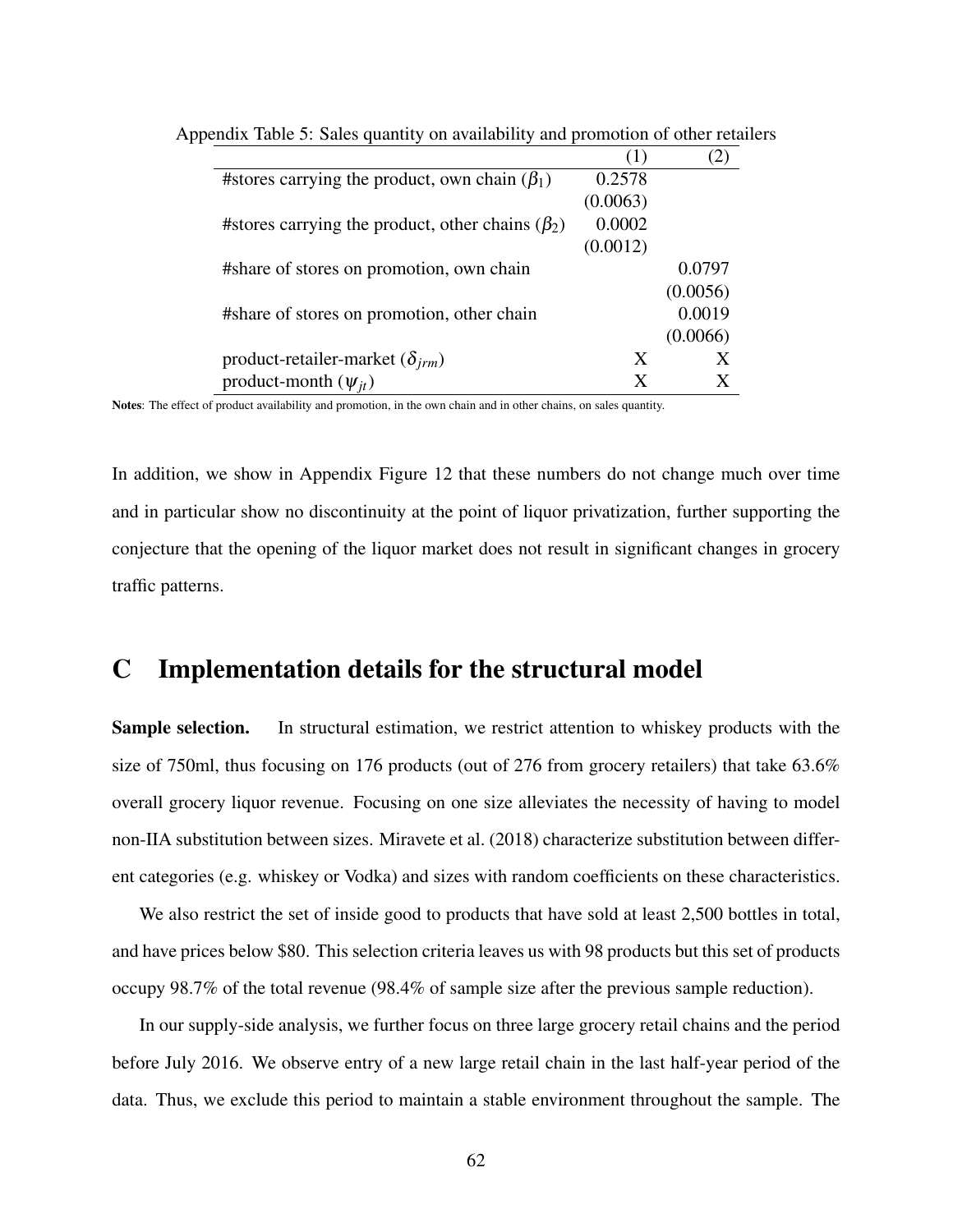three large grocery retailers capture 80.7% of the liquor market (in revenue shares). For the three excluded retailers, two of them are drug stores (Retailer 4901 and 4904), and one of them is a grocery chain (Retailer 9) with a small share of the Washington liquor market. We exclude this grocery chain because it closed a large fraction of its stores during our sample period.

Because our demand-side model contains rich time fixed effects and retailer fixed effects, we include all six retailers and all time periods when estimating the demand side. In past versions of the paper, we varied the range of time periods and retailers and find that demand estimates are stable.

Aggregation across stores and weeks. The original data is on the level of product-retailerstore-week. We aggregate the data to product-retailer-market-month (market defined as 3 digit zip code) for two reasons. First, liquor is a slow-moving product and there are often weeks where products have 1 or 2 unit sales. It is entirely plausible that some products have zero sales in some stores for considerable number of periods. In these cases, a random coefficient logit model is not well-defined because  $log(s_{jrm}) = log(0)$ . Aggregating the sales will considerably alleviate the problem of zero shares. Second, while there are little price variations across stores within a market, we do average over variations in prices across weeks within a month. However, because liquor is a storable product, promotional elasticities could reflect forward purchasing rather than regular price elasticities used for setting long-run price levels (Hendel and Nevo, 2006*a*). Using monthly data helps us to focus on long-run rather than short-run price response.

Fixed effects. In implementation, we control for all product-retailer and retailer-market fixed effects, instead of the full product-retailer-market fixed effects. Controlling for too many fixed effects will eliminate much statistical power and risk overfitting the data. Likewise, we include retailer-year fixed effects and common month fixed effects. In total, we have 412 product-retailer and retailer-market fixed effects and 79 retailer-year and month fixed effects (relative to 174,299 observations).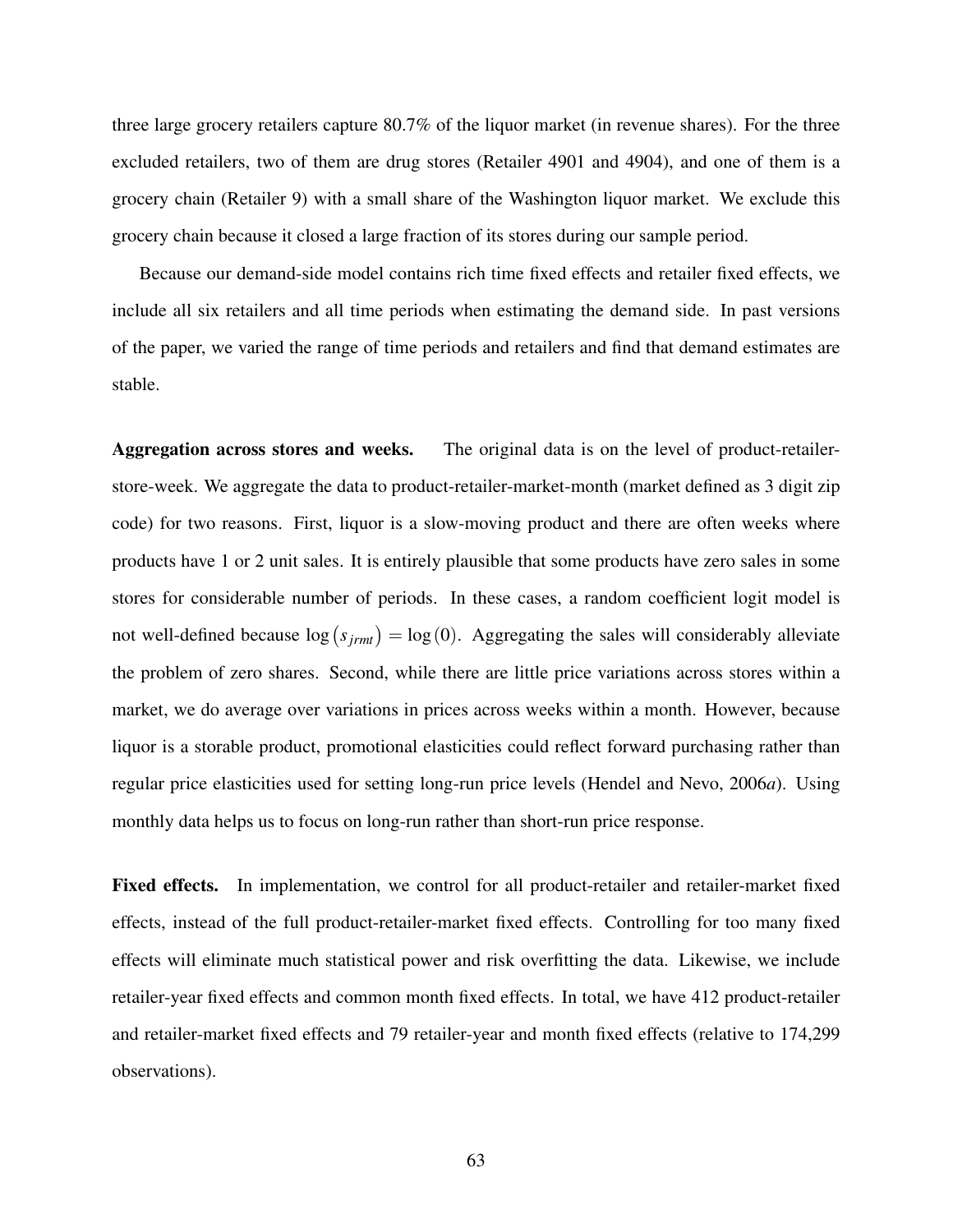Market size definition. We measure market size in the follow way. We take the population in the market,<sup>14</sup> multiply it by the share of total grocery expenditure among the set of focal retailers in the given market-month, and multiply this by 2 to allow each person to purchase at most 2 bottles of liquor a month. With the above definition, the median market share is 0.00009. The median outside good share is 0.985 and the minimum outside good share is 0.812.

**Estimation and inference.** We estimate model parameters  $\theta$  via iterative generalized methods of moment (GMM). We first stack all moments denoted  $g(\theta)$  =  $\sqrt{ }$  $\overline{\phantom{a}}$  $g_1(\theta)$ *g*<sup>2</sup> (θ)  $\setminus$ , where  $g_1$  represents moments from the aggregate data

$$
\mathbb{E}\left[g_1(\theta)\right] = \mathbb{E}\left[\hat{\xi}(\theta) \cdot z\right] = 0\tag{22}
$$

and *g*<sup>2</sup> moments from micro data

$$
\mathbb{E}\left[g_{2}(\theta)\right] = \mathbb{E}\left[\begin{array}{c} \bar{s}^{b}(\theta) - \bar{s}^{b} \\ \bar{p}^{b}(\theta) - \bar{p}^{b} \end{array}\right] = 0
$$
\n(23)

and  $\tilde{s}^b$  and  $\tilde{p}^b$  come from the household panel. The GMM minimizes the quadratic function of moments given the weighting matrix *W*:

$$
\mathbb{E}\left[g\left(\theta\right)\right]'\cdot W\cdot\mathbb{E}\left[g\left(\theta\right)\right].\tag{24}
$$

We estimate  $\theta$  with a two-step GMM algorithm. We start with the identity matrix as the initial value of *W*, and estimate  $\theta$  by minimizing (24). Then, we take the previous estimate of  $\hat{\theta}$  to compute  $\hat{W} = \mathbb{E}\left[g\left(\hat{\theta}\right) \cdot g\left(\hat{\theta}\right)'\right]$ . Finally, we use the updated  $\hat{W}$  to estimate  $\theta$ . We find no visible difference between the one-step and two-step GMM estimates.

Following Hansen (1982) and Petrin (2002), we compute the asymptotic variance-covariance

<sup>&</sup>lt;sup>14</sup>We linearly interpolate the each pair of annual population levels to obtain the monthly population levels.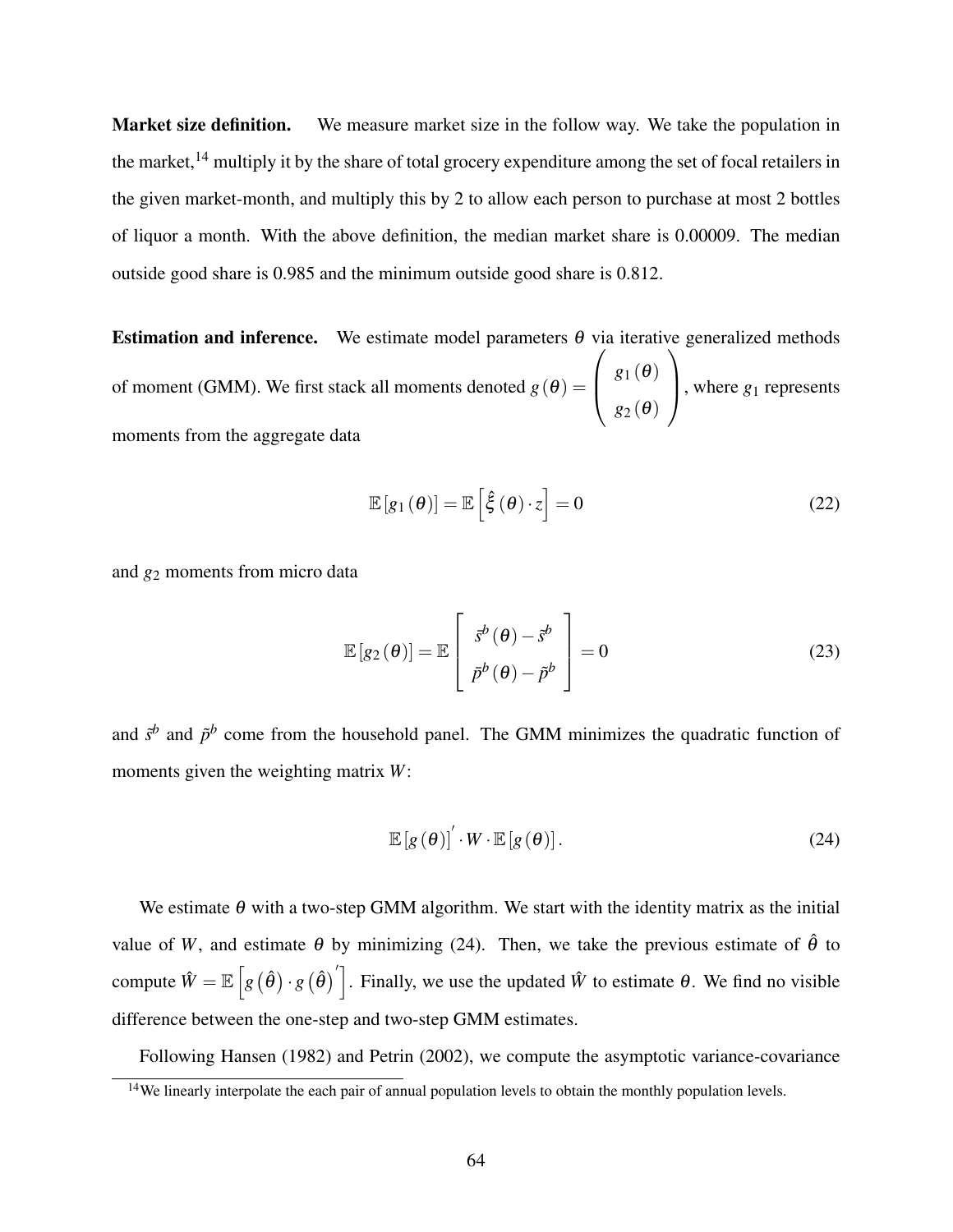matrix of the parameters,

$$
V = (\Gamma \Gamma')^{-1} \cdot (\Gamma W \Gamma') \cdot (\Gamma \Gamma')^{-1}, \qquad (25)
$$

where  $\Gamma$  is the Jacobian matrix  $\frac{\partial g(\theta)}{\partial \theta'}$ . Unlike Petrin (2002), the upper off-diagonal of the Jacobian is non-zero because the aggregate moments  $g_1(\theta)$  are informative about the random coefficients (due to "BLP" instruments).

### D Calibration details for Section 5.5

This section provides technical details for Section 5.5, where we calibrate retailer optimal pricing under different forms of mis-information to the initial prices. Specifically, we examine two hypothesis: learning about price sensitivities or customer composition. Our approach assumes that retailers are static profit maximizers who each set prices to maximize profit conditional on its *perceived* demand. We assume that the perceived demand follows the demand model in Section 4.1 up to differences in the utility function parameters, which come in one of two ways. First, retailer *r* might perceive that all parameters are the same as the estimates except for two parameters: the baseline price sensitivity  $\tilde{\alpha}_0^r \neq \hat{\alpha}_0$  and the interaction term with income  $\tilde{\alpha}_1^r \neq \hat{\alpha}_1$ . This is a way to capture that retailers might not have full information about the distribution of consumer price sensitivity in the new Washington market with high taxes. Second, to capture different beliefs about the composition of customers in each category, we specify that retailer *r* might perceive the preferences for category *k* as follows

$$
\gamma_{ki} = \tilde{\gamma}_k^r \log(y_i), \qquad (26)
$$

which shares the same structure as (6) but  $\tilde{\gamma}_k^r$  $\hat{y}_k \neq \hat{y}_k$ . For example, our estimated demand shows that high-income Washington customers prefer Canadian whiskey ( $\hat{\gamma}_2 = 0.773$ ) rather than bourbon or rye ( $\hat{\gamma}_1 = -0.301$ ), consistent with Figure 5 which shows that such preference profile is different than but different from other states. If retailer *r* perceives Washington customers as having similar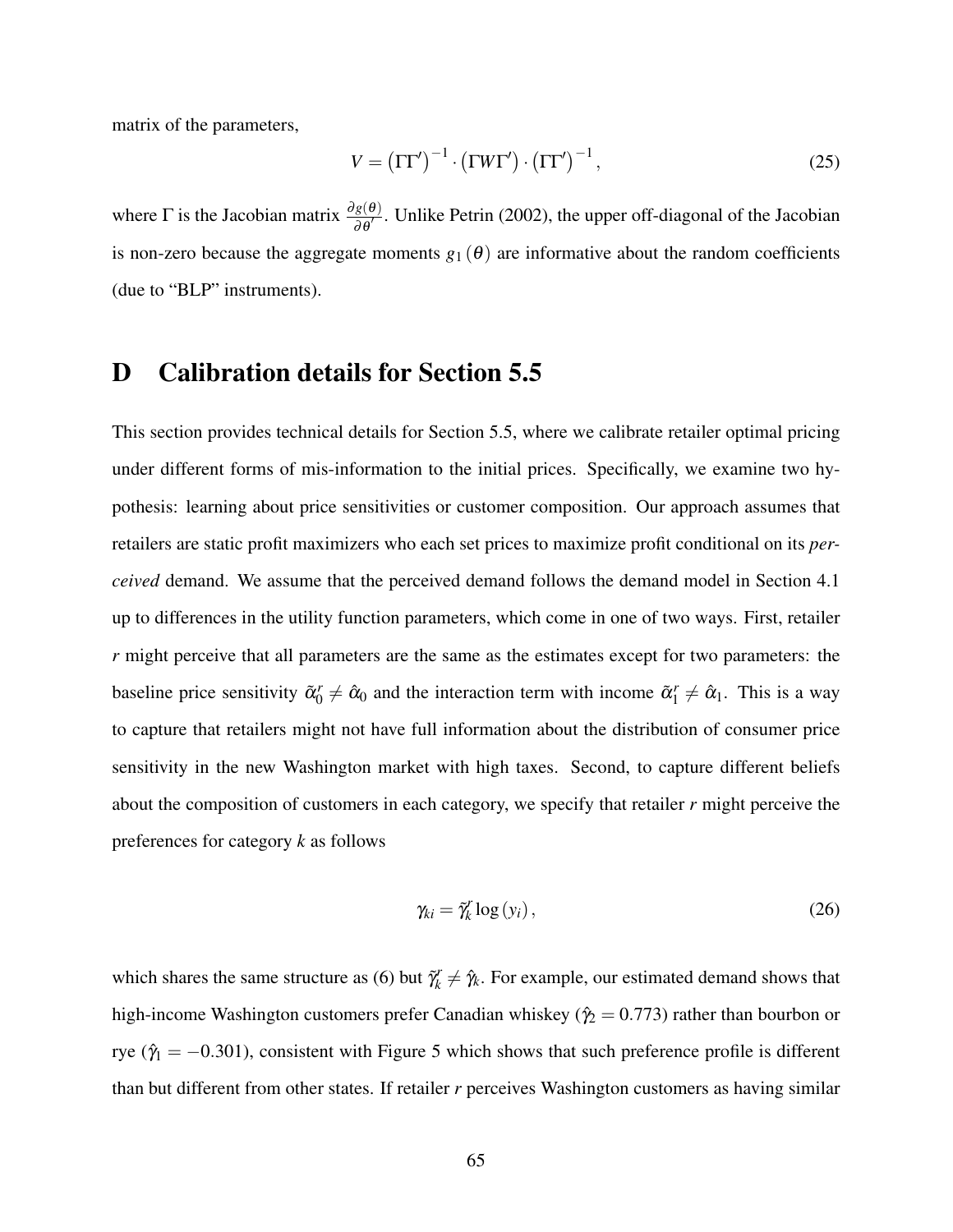| $\mathbf{1}$                                                       |                  |          |                   |          |                      |          |          |
|--------------------------------------------------------------------|------------------|----------|-------------------|----------|----------------------|----------|----------|
| Perceived demand different at                                      | <b>Estimates</b> |          | Price sensitivity |          | Customer composition |          |          |
| Retailer                                                           |                  | 32       | 158               | 182      | 32                   | 158      | 182      |
| Perceived baseline price sensitivity $\tilde{\alpha}_0^r$          | $-0.833$         | $-2.275$ | $-0.999$          | $-0.737$ |                      |          |          |
| Perceived price $\times$ log(y <sub>i</sub> ) $\tilde{\alpha}_1^r$ | 0.121            | 0.364    | 0.169             | 0.134    |                      |          |          |
| Perceived bourbon/rye preference $\tilde{\gamma}_1^r$              | $-0.301$         |          |                   |          | 0.762                | 0.941    | 1.044    |
| Perceived Canadian whiskey preference $\tilde{\gamma}_2^r$         | 0.773            |          |                   |          | 0.158                | $-0.143$ | $-0.492$ |
| Perceived Irish/scotch preference $\tilde{\gamma}_2^r$             | 0.011            |          |                   |          | 0.027                | 0.782    | 0.441    |
| % profit gap: observed prices                                      |                  | 0.066    | 0.126             | 0.132    | 0.066                | 0.126    | 0.132    |
| % profit gap: optimal prices at perceived demand                   |                  | 0.017    | 0.023             | 0.044    | 0.041                | 0.071    | 0.070    |
| % of the profit gap explained                                      |                  | 0.257    | 0.180             | 0.329    | 0.621                | 0.566    | 0.532    |

Appendix Table 6: Calibrated perceived demand parameters

Notes: Column 1 reports parameter estimates (same as Table 1) and the mean and standard deviation of implied price sensitivities. Columns 2-4 and 5-7 report calibrated perceived demand parameters assuming, respectively, retailers' perceived demand is different in either the baseline price sensitivity and the interaction between price and log income, or the interactioon term between category indicator and log income. Row 1-5 report the calibrated parameters that minimize the sum of squared log price differences defined in (27). Row 6-7 report the % gaps between full-information optimal prices and, respectively, observed prices and optimal prices under the perceived demand. Finally, row 9 reports the ratio of row 9 to row 8, which captures the share of observed price gaps explained by optimal pricing under perceived demand.

preferences than other states, its initial pricing decisions could be captured by different  $\tilde{\gamma}_k^r$  $k^r$ s.

We calibrate the perceived demand by matching model-implied optimal prices, under a candidate set of *perceived* demand parameters, to observed prices in the first quarter of the sample. Under each of the two conjectures, we can calibrate the perceived demand parameters  $\tilde{\theta}^r$  by finding the minimal squared distances between observed prices and model-implied optimal prices at the perceived demand (for example,  $\tilde{\theta}^r$  can be  $(\tilde{\alpha}_0^r, \tilde{\alpha}_1^r)$ ). To find  $\tilde{\theta}^r$  we solve

$$
\tilde{\theta}^r \in \arg\min_{\theta} \sum_{j \in J_r} w_{jr} \left( \log \left( p_{jrt} \right) - \log \left( p_{jrt}^* \left( \theta \right) \right) \right)^2 \tag{27}
$$

where  $w_{jr}$  is a fixed quantity weight computed by the average sales quantity at the end of the sample, and  $p_{jrt}^*$  (·) is the solution of the first-order conditions

$$
\sum_{m} (1-f)\tilde{s}_{jrmt}^{\tilde{\theta}^r}h_{rmt} + \sum_{j'} \sum_{m} ((1-f)p_{j'rt} - c_{j'rt})\frac{\partial \tilde{s}_{j'rmt}^{\tilde{\theta}^r}(p_{rt})}{\partial p_{jrt}}h_{rmt} = 0.
$$
 (28)

Here,  $\tilde{s}^{\tilde{\theta}'}_{j r m t}$  captures the demand system (4)-(7) with parameter  $\tilde{\theta}^r$ . In this way, we empirically pin down retailers' perceived demand that best rationalizes the observed set of prices.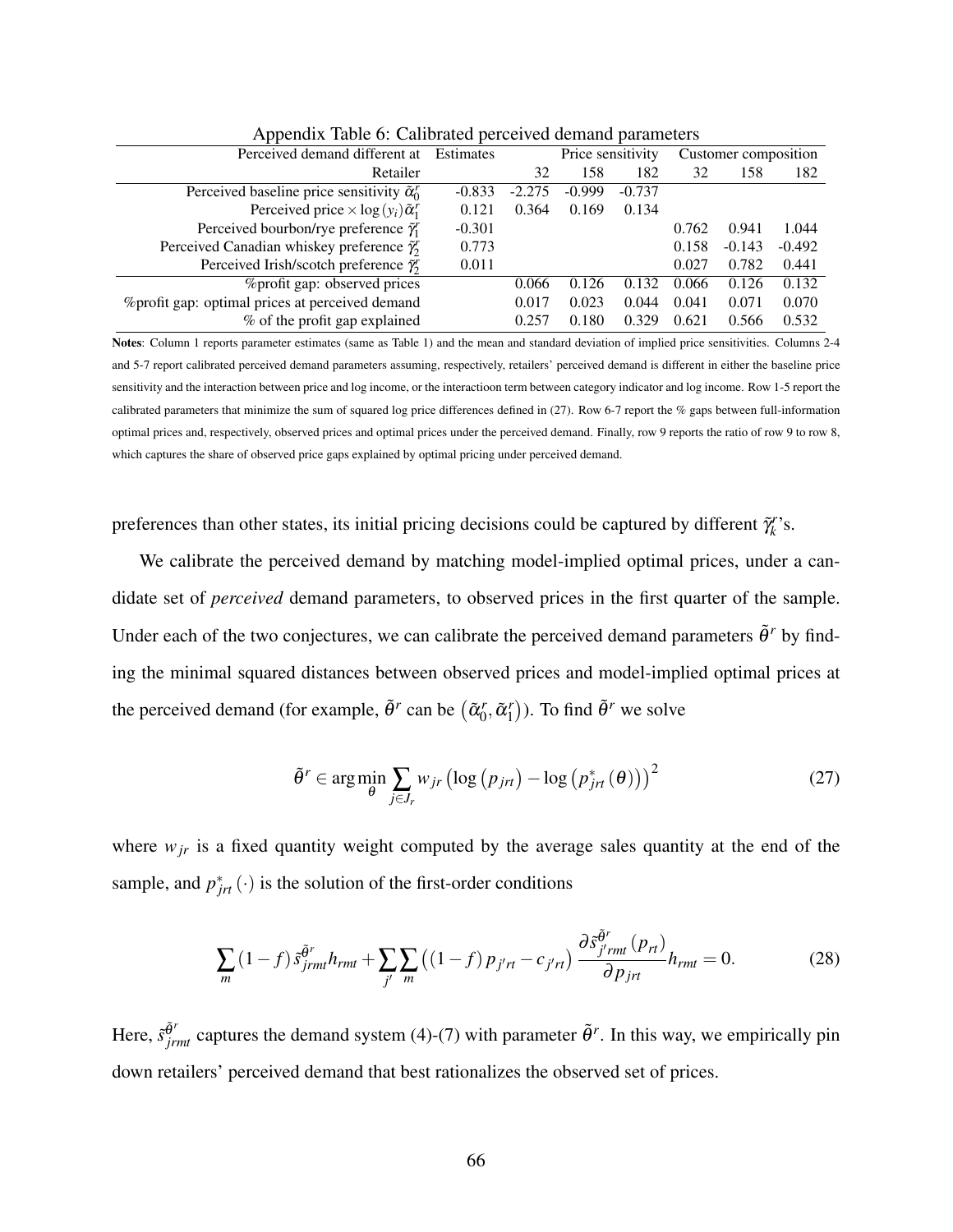# E Additional tables and figures



Appendix Figure 5: Distribution of liquor sales and excise taxes across states

Notes: Distribution of liuqor sales and excise taxes imposed by states. Washington is highlighted by the circle. Arkansas, Texas and North Dakota have similar taxes are are grouped by the label "AR, TX, ND" for visual clarity.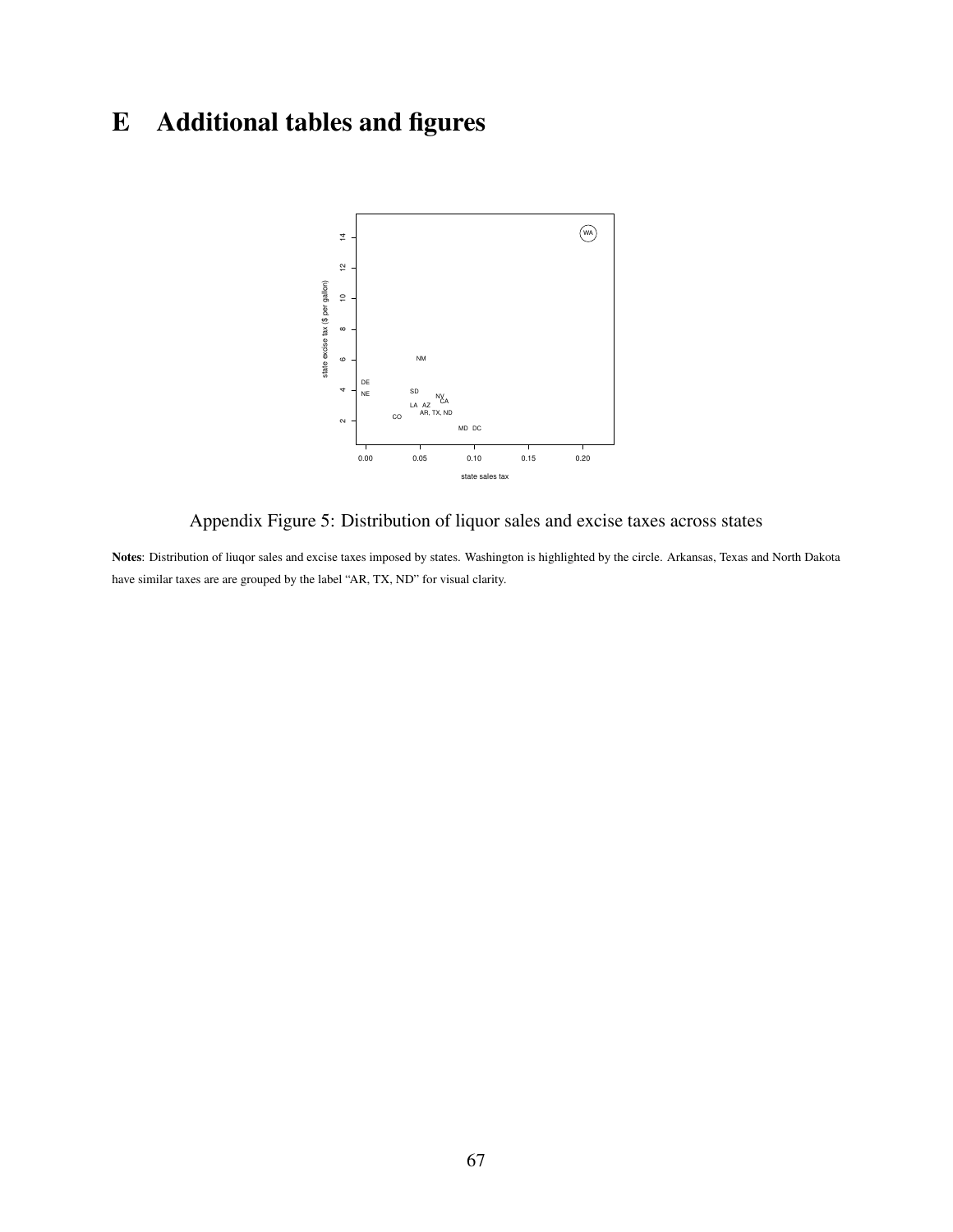

Appendix Figure 6: Number of stores selling grocery (solid) or liquor (dots)

Notes: Solid: number of distinct store IDs for each chain selling grocery. Dots: number of distinct store IDs selling liquor. For measures of stores selling liquor, we cross-checked withh the number of license holders reported by WSLCB and find identical results. The 6 chains are chain 9 (top-left), 32 (top-right), 158, 182, 4901, 4904.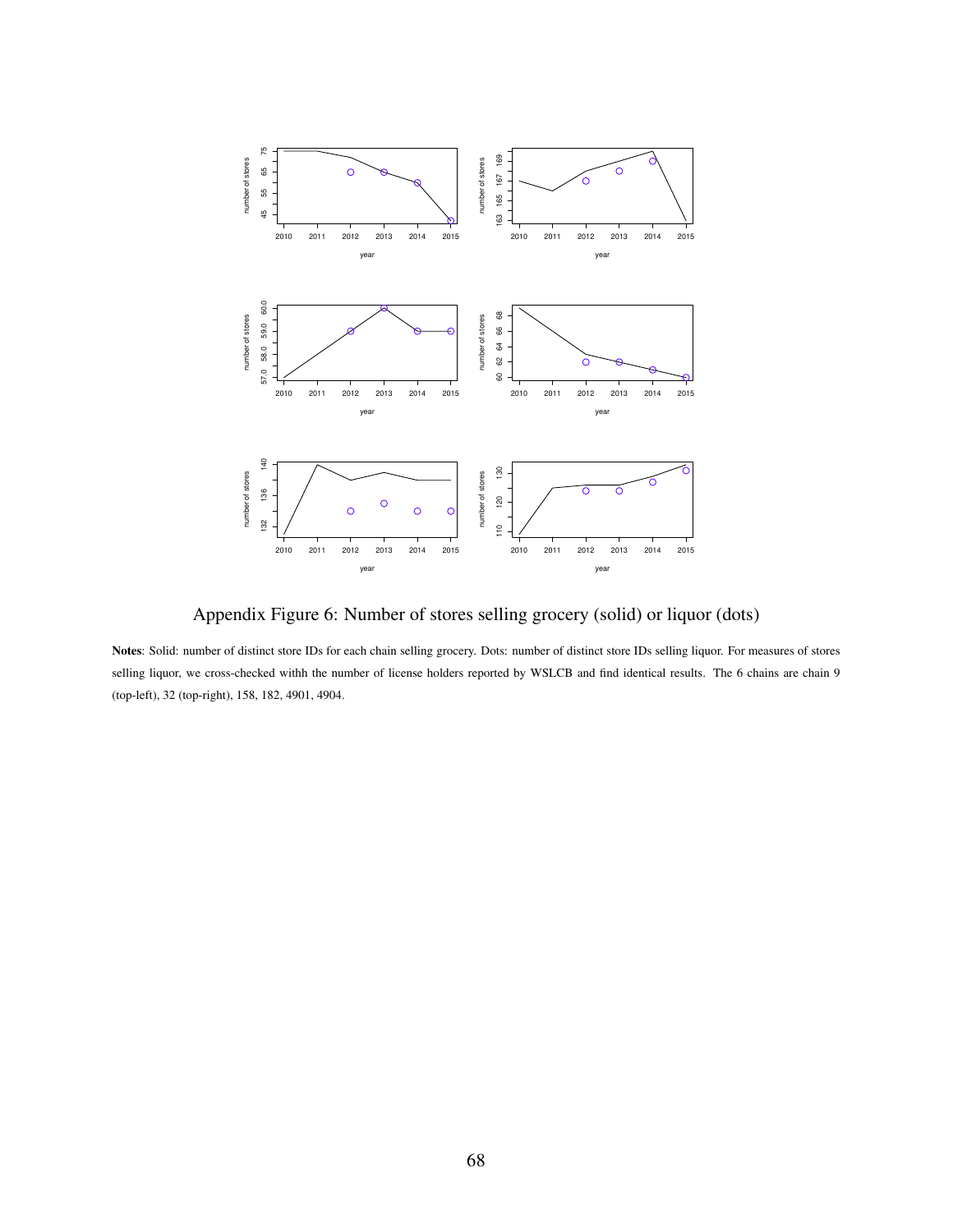

Appendix Figure 7: Total liquor sales revenue over time

Notes: Sales revenue for the focal six chains from the liquor category in half-year intervals. White: across all products. Blue: across core products defined in Section 2.



Appendix Figure 8: Price changes over time for each retailer-product (initial value = 0)

Notes: The y-axis represents the relative differences between price and initial price for a given product. Blue = final price lower than initial price. Red = final price higher than initial price.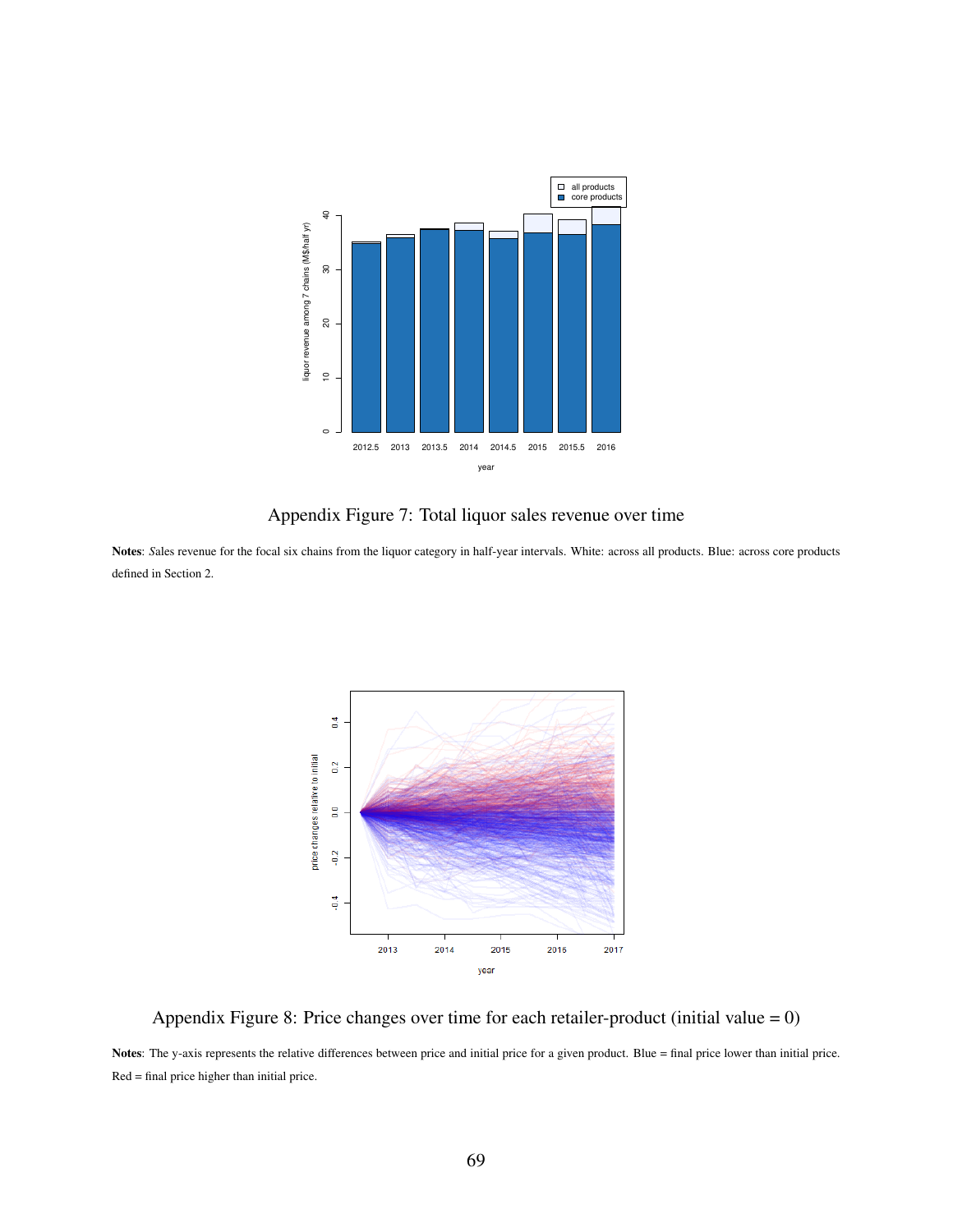

Appendix Figure 9: Descriptive evidence for consumer behavior in the WA liquor market

Notes: These panels present additional descriptive evidence from the household panel. In the top-left, we present changes in liquor expenditure before and after the privatization. For this panel, we estimate linear regression of log liquor expenditure,log(*expd* +1), on a set of half-year dummies, for all consumers in Washington state in the household panel. The figure reports these regression coefficients. We re-defined half-years to "December to May" and "June to November" in order to align with the timing of the policy change. In the top-right, we present share of liquor expenditure in a trip to grocery store. The bottom panels are additional measures of varieties: the number of distinct chains, liquor product types, brands, and bottles of liquor per month, for trips with liquor purchases.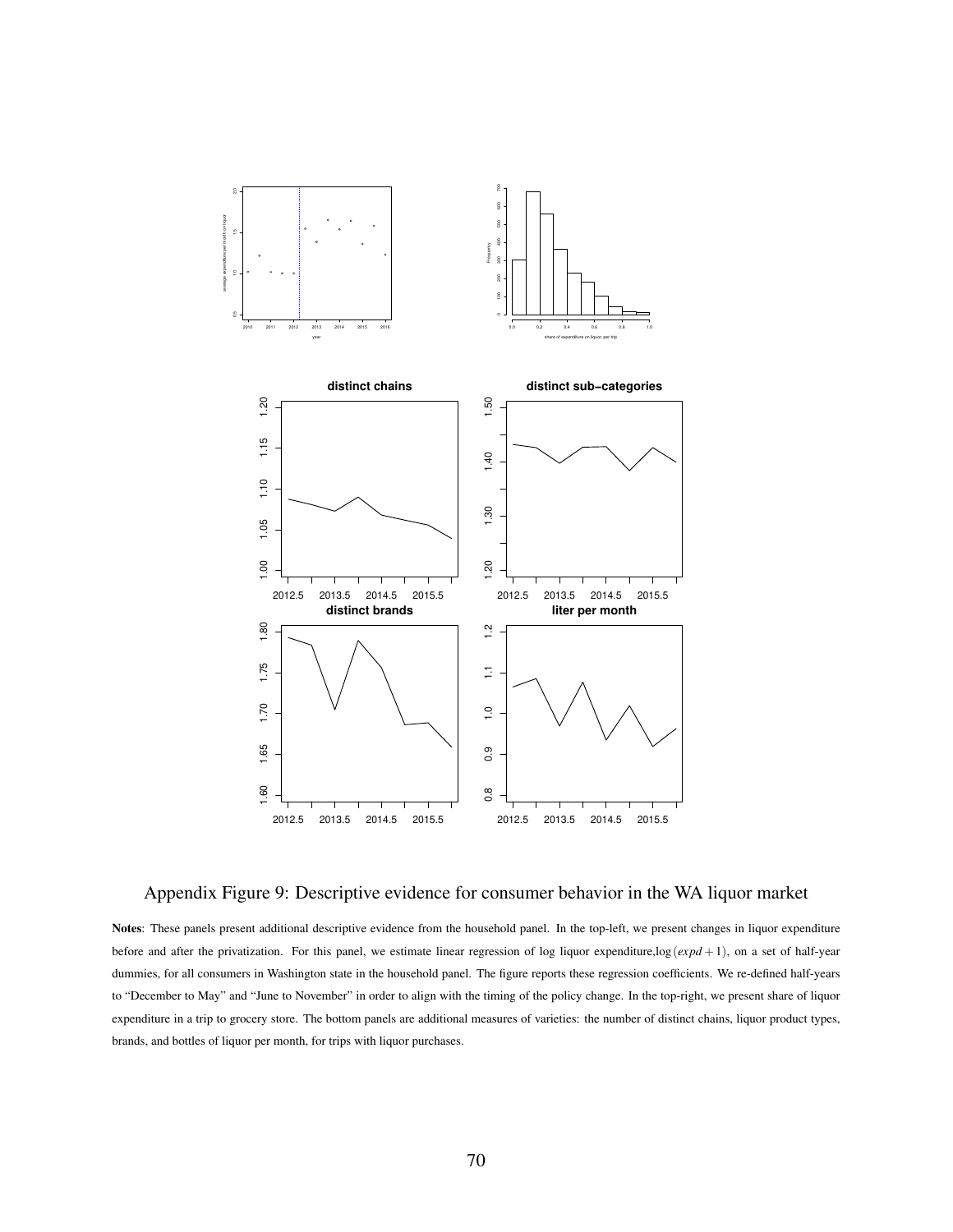| <b>Baseline</b>                            | Canadian | Irish    | Scotch   |
|--------------------------------------------|----------|----------|----------|
| $-0.051$                                   | 0.072    | $-0.017$ | $-0.006$ |
| (0.009)                                    | (0.015)  | (0.032)  | (0.016)  |
| $-0.016$                                   | 0.033    | $-0.005$ | $-0.004$ |
| (0.008)                                    | (0.012)  | (0.024)  | (0.013)  |
| $-0.002$                                   | 0.026    | $-0.000$ | $-0.028$ |
| (0.007)                                    | (0.010)  | (0.021)  | (0.011)  |
| X                                          | X        |          | X        |
| Year<br>2012<br>2013<br>2014<br>Product FE |          |          |          |

Appendix Table 7: Estimates of the wholesale price trend

Notes: Dependent variables are Oregon whole sale prices. An observation is a product-quarter. All category-year fixed effects are normalized to zero in year 2015-2016.



Appendix Figure 10: Liquor expenditure in the household panel

Notes: Liquor expenditure in the household panel, across the focal 6 retailers, and including the state store (or former state store) and other players.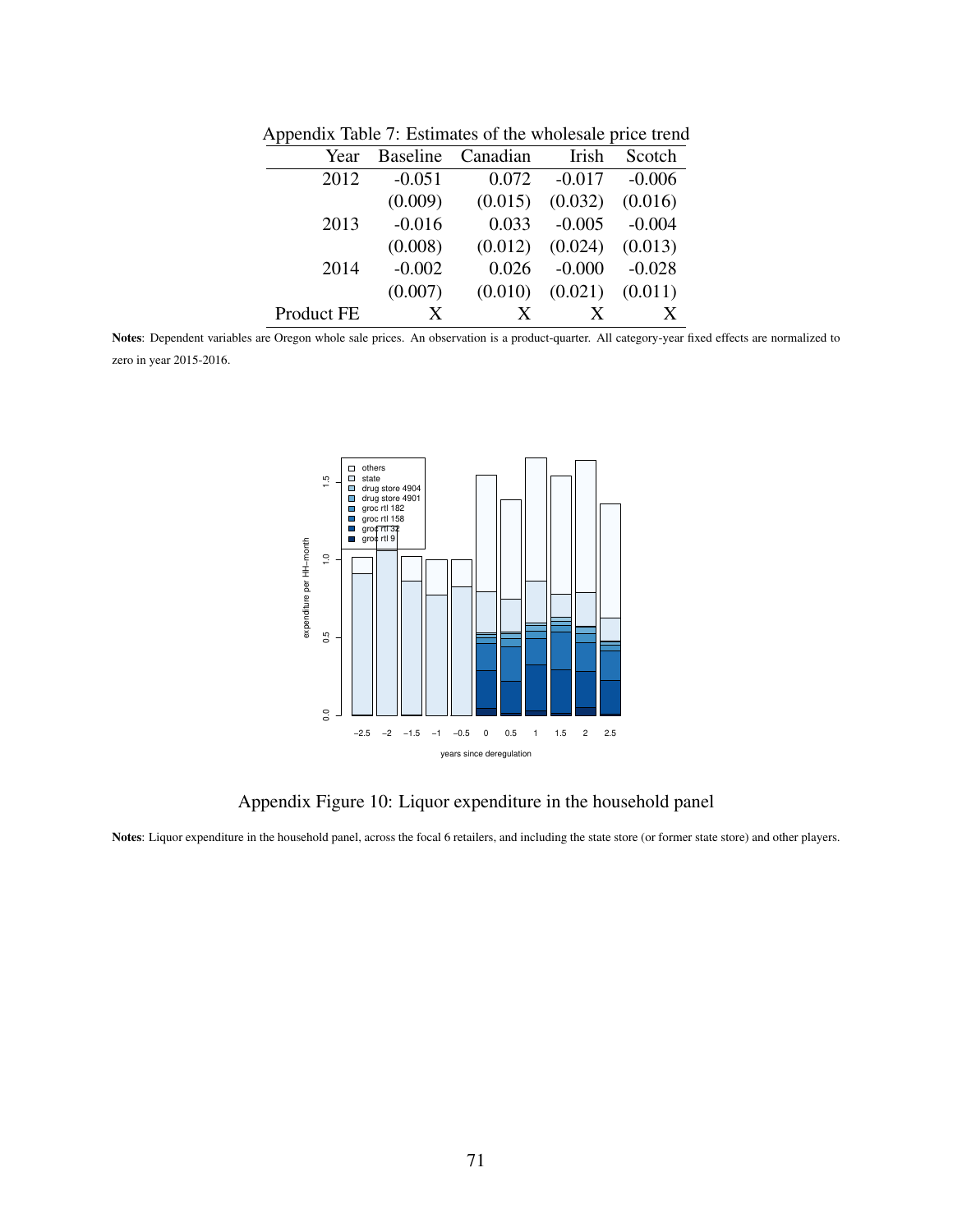

Appendix Figure 11: Price ratio between Scotch/Irish whiskey versus Bourbon/US-made whiskey Notes: Solid: Washington. Dash: other states. Dotted: GBP/USD exchange rate.



Appendix Figure 12: Shares of grocery expenditure at the primary and secondary chains

Notes: Solid: share of expenditure at the primary chain (i.e. chain with the highest expenditure share for the individual). Dashed: share of expenditure at the secondary chain. Dotted vertical line: liquor privatization.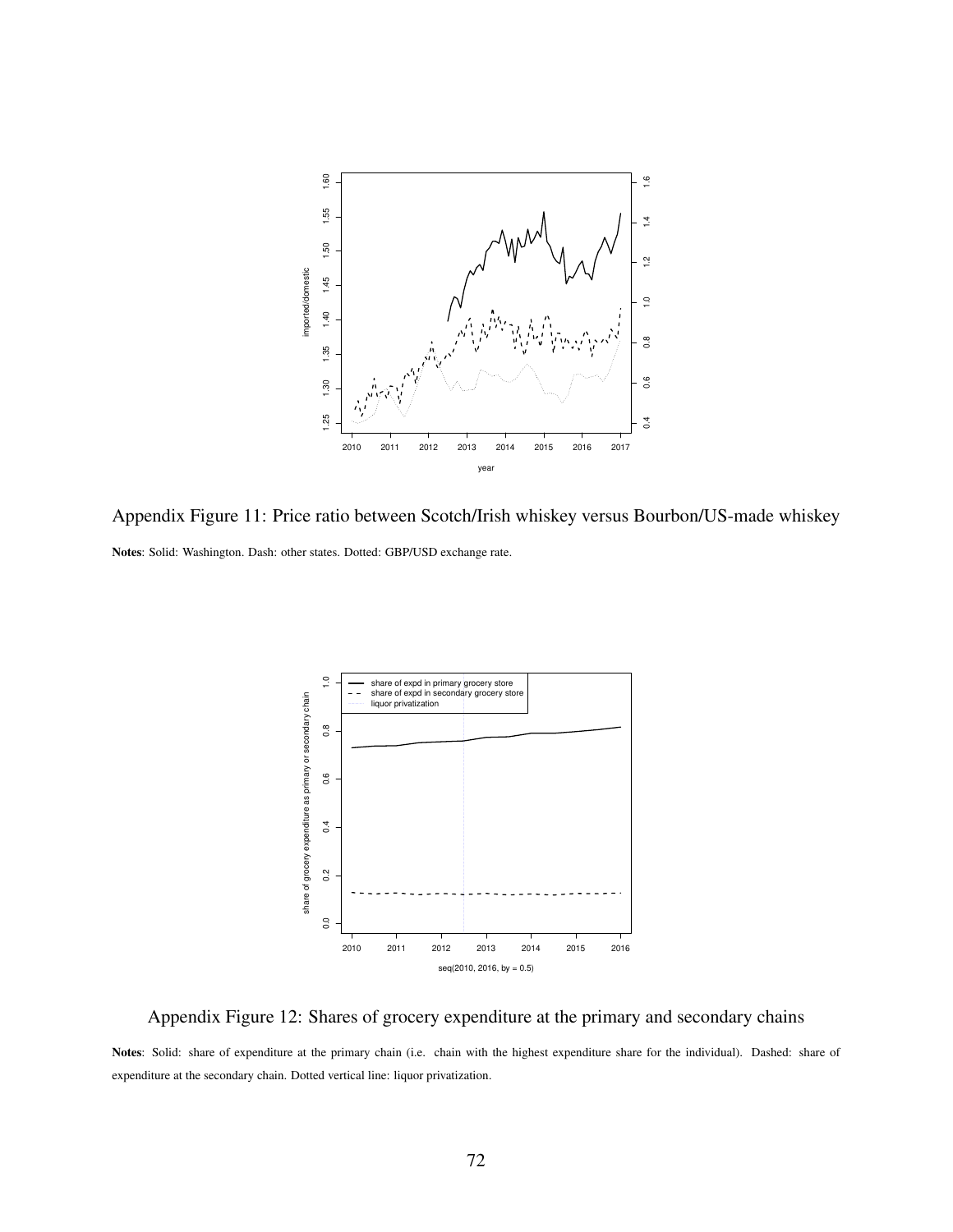| reponding there of the response to current price to hagged quantity, washington and other states | WA: D.logprice | first stage | Ctrl: D.logprice | first stage |
|--------------------------------------------------------------------------------------------------|----------------|-------------|------------------|-------------|
| past month D.logprice                                                                            | $0.564***$     |             | $0.191***$       |             |
|                                                                                                  | (0.042)        |             | (0.014)          |             |
| past month D.logprice                                                                            |                | $-0.181***$ |                  | $-0.267***$ |
|                                                                                                  |                | (0.006)     |                  | (0.003)     |
| D.log quantity                                                                                   | $-0.033***$    | $0.002**$   | $-0.028***$      | $0.002***$  |
|                                                                                                  | (0.001)        | (0.001)     | (0.000)          | (0.000)     |
| D.past month log quantity (2012.5)                                                               | $0.033***$     | $-0.045***$ | $-0.000$         | $-0.021***$ |
|                                                                                                  | (0.003)        | (0.002)     | (0.002)          | (0.002)     |
| D.past month log quantity (2013)                                                                 | $0.030***$     | $-0.038***$ | $-0.001$         | $-0.022***$ |
|                                                                                                  | (0.003)        | (0.002)     | (0.001)          | (0.001)     |
| D.past month log quantity (2013.5)                                                               | $0.032***$     | $-0.037***$ | 0.001            | $-0.022***$ |
|                                                                                                  | (0.002)        | (0.001)     | (0.001)          | (0.001)     |
| D.past month log quantity (2014)                                                                 | $0.021***$     | $-0.033***$ | $-0.000$         | $-0.023***$ |
|                                                                                                  | (0.002)        | (0.001)     | (0.001)          | (0.001)     |
| D.past month log quantity (2014.5)                                                               | $0.018***$     | $-0.028***$ | $0.003**$        | $-0.025***$ |
|                                                                                                  | (0.002)        | (0.001)     | (0.001)          | (0.001)     |
| D.past month log quantity (2015)                                                                 | $0.011***$     | $-0.029***$ | $0.003***$       | $-0.026***$ |
|                                                                                                  | (0.002)        | (0.001)     | (0.001)          | (0.001)     |
| D.past month log quantity (2015.5)                                                               | $0.017***$     | $-0.025***$ | $0.003***$       | $-0.027***$ |
|                                                                                                  | (0.002)        | (0.001)     | (0.001)          | (0.001)     |
| D.past month log quantity (2016)                                                                 | $0.013***$     | $-0.020***$ | $0.002*$         | $-0.024***$ |
|                                                                                                  | (0.002)        | (0.001)     | (0.001)          | (0.001)     |
| D.past month $log$ quantity (2016.5)                                                             | $0.010***$     | $-0.013***$ | 0.001            | $-0.016***$ |
|                                                                                                  | (0.001)        | (0.001)     | (0.001)          | (0.001)     |
| constant                                                                                         | $0.032***$     | $-0.036***$ | 0.003            | 0.005       |
|                                                                                                  | (0.010)        | (0.007)     | (0.005)          | (0.004)     |
| yearmonth FE                                                                                     | Yes            | Yes         | Yes              | Yes         |
| Rsq.                                                                                             |                | 0.132       |                  | 0.116       |
| obs.                                                                                             | $2.9e + 04$    | $2.9e + 04$ | $9.7e + 04$      | $9.7e + 04$ |

Appendix Table 8: The response to current price to lagged quantity, Washington and other states

Notes: Column 1 reports estimates of equation (1), estimated using Washington data (first two columns) and compared against data from other states (last two columns). Lagged price difference is instrumented by the third lagged price difference, and Column 2 reports first stage results (dependent variable is lagged log price difference). Columns 3 and 4 estimates the same specification on other states. All standard errors are robust and clustered on the product-retailer level. \*, \*\*, and \*\*\* indicate significance at the 90, 95, and 99 percent. F-test for excluded variables in first stage: 392 for Washington, 912 for other states.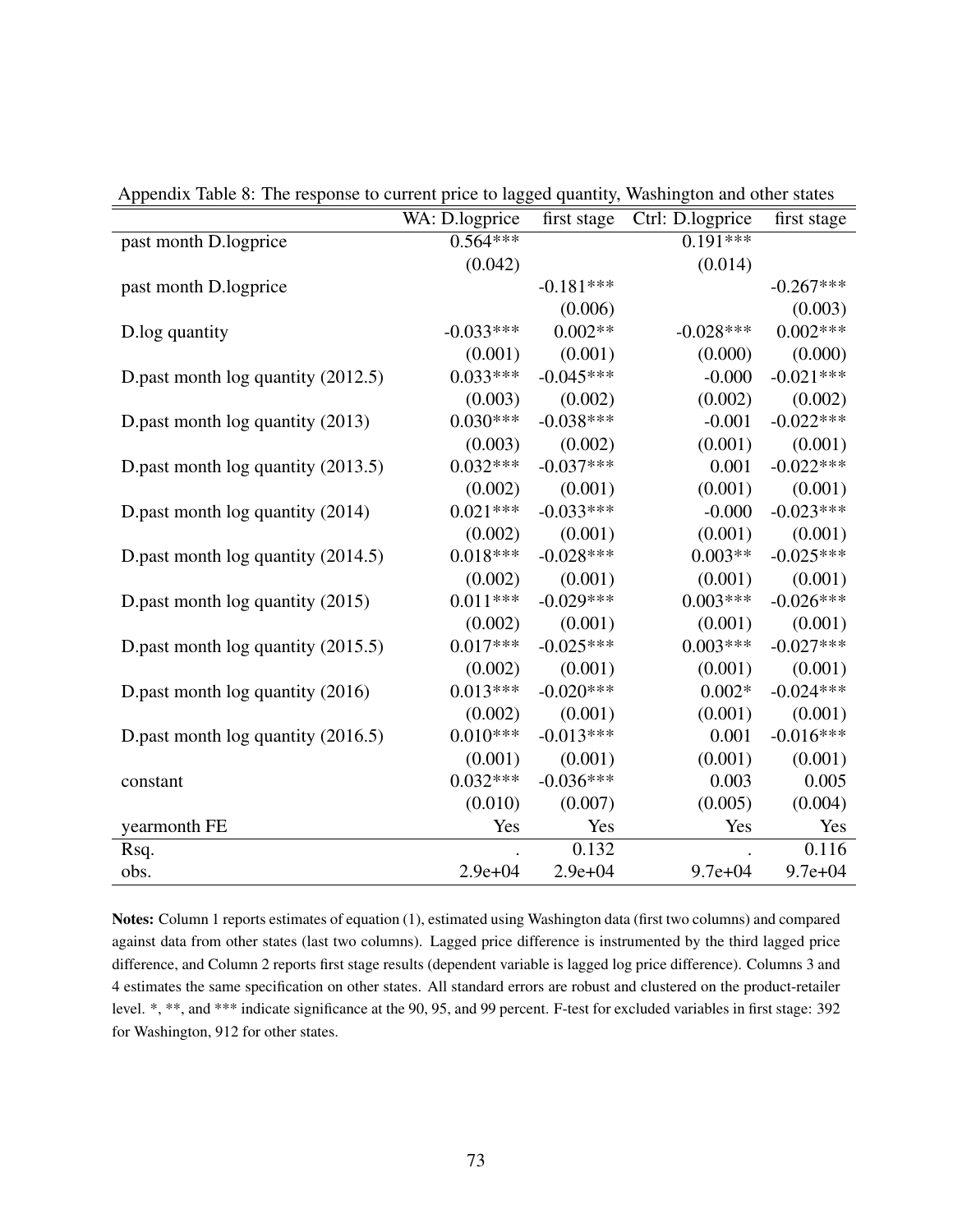

Appendix Figure 13: Distribution of implied wholesale price

Notes: Distribution of the implied product-retailer-specific wholesale price in 2016.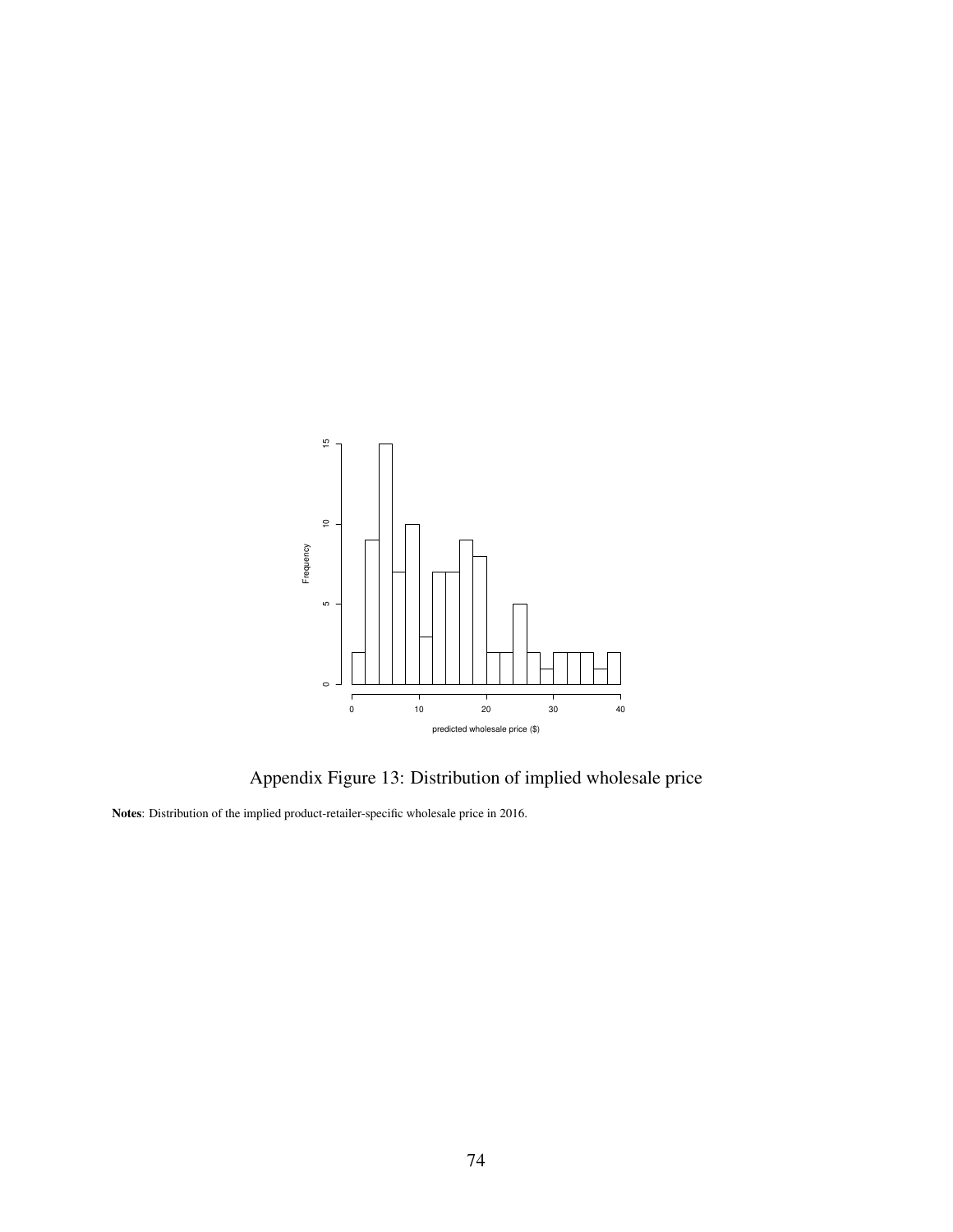

Appendix Figure 14: Comparison between wholesale prices: Washington retailers (estimated) vs Oregon State

Notes: See notes for Figure 7.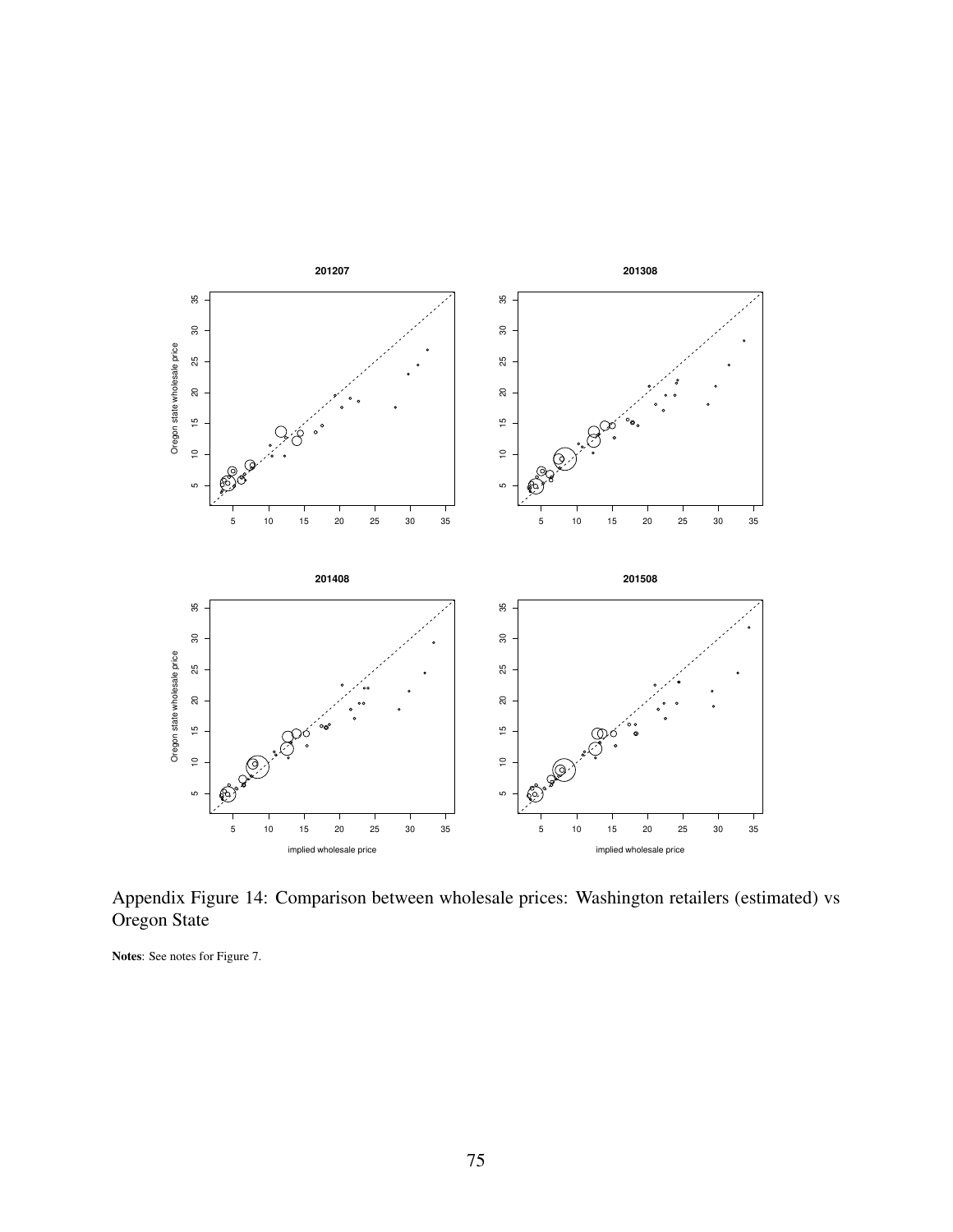

Appendix Figure 15: Total profit under observed and model-implied optimal prices Notes: The profits are sum of profit from the six grocery retailres in given half-year window.



Appendix Figure 16: Profit gaps by high- and low-volume products

Notes: The percent total profit gap for products of which the average sales volume is above or below median. The average sales volume are measured using data in the last six months of the sample.